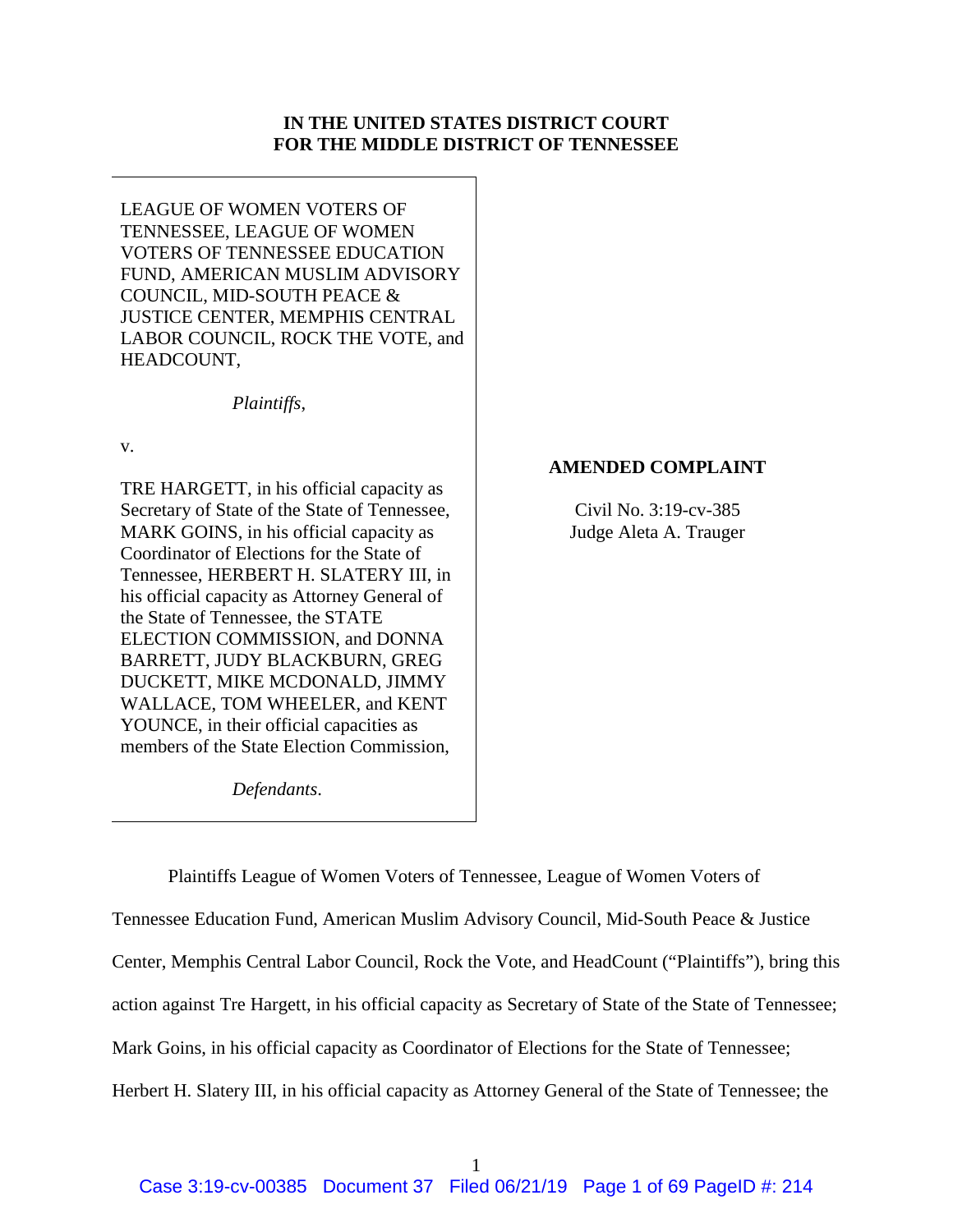State Election Commission; and Donna Barrett, Judy Blackburn, Greg Duckett, Mike McDonald, Jimmy Wallace, Tom Wheeler, and Kent Younce, in their official capacities as members of the State Election Commission, ("Defendants"), and allege the following:

## **INTRODUCTION**

1. This is a lawsuit challenging harsh, unnecessary, and irrational restrictions on community-based voter registration speech and activity, in violation of the First and Fourteenth Amendments.

2. Plaintiffs bring this action to prevent enforcement of a new Tennessee law that unconstitutionally burdens and chills their core political speech and associational rights, diminishing their efforts—and the efforts of other individuals and community-based groups—to encourage civic engagement and democratic participation by assisting Tennessee citizens in registering and exercising their fundamental right to vote. Plaintiffs' voter registration efforts are "core political speech" involving "interactive communication concerning political change." *Meyer v. Grant*, 486 U.S. 414, 422 (1988). Plaintiffs' endeavors to assist others in registering to vote are themselves political and philosophical statements, signaling that they value the democratic process and believe in the capacity of the popular will to shape the composition and direction of the government. This untailored, vague, and overbroad law cannot possibly survive the exacting scrutiny applied to such restrictions on political speech.

3. The right to vote is "a fundamental political right, because [it is] preservative of all rights." *Yick Wo v. Hopkins*, 118 U.S. 356, 370 (1886). And "discriminatory and unfair registration laws and procedures can have a direct and damaging effect on voter participation in elections." House Rep. 103-9 (1993). Such registration laws "disproportionately harm voter participation by various groups, including the disabled and racial minorities." *Id.*

2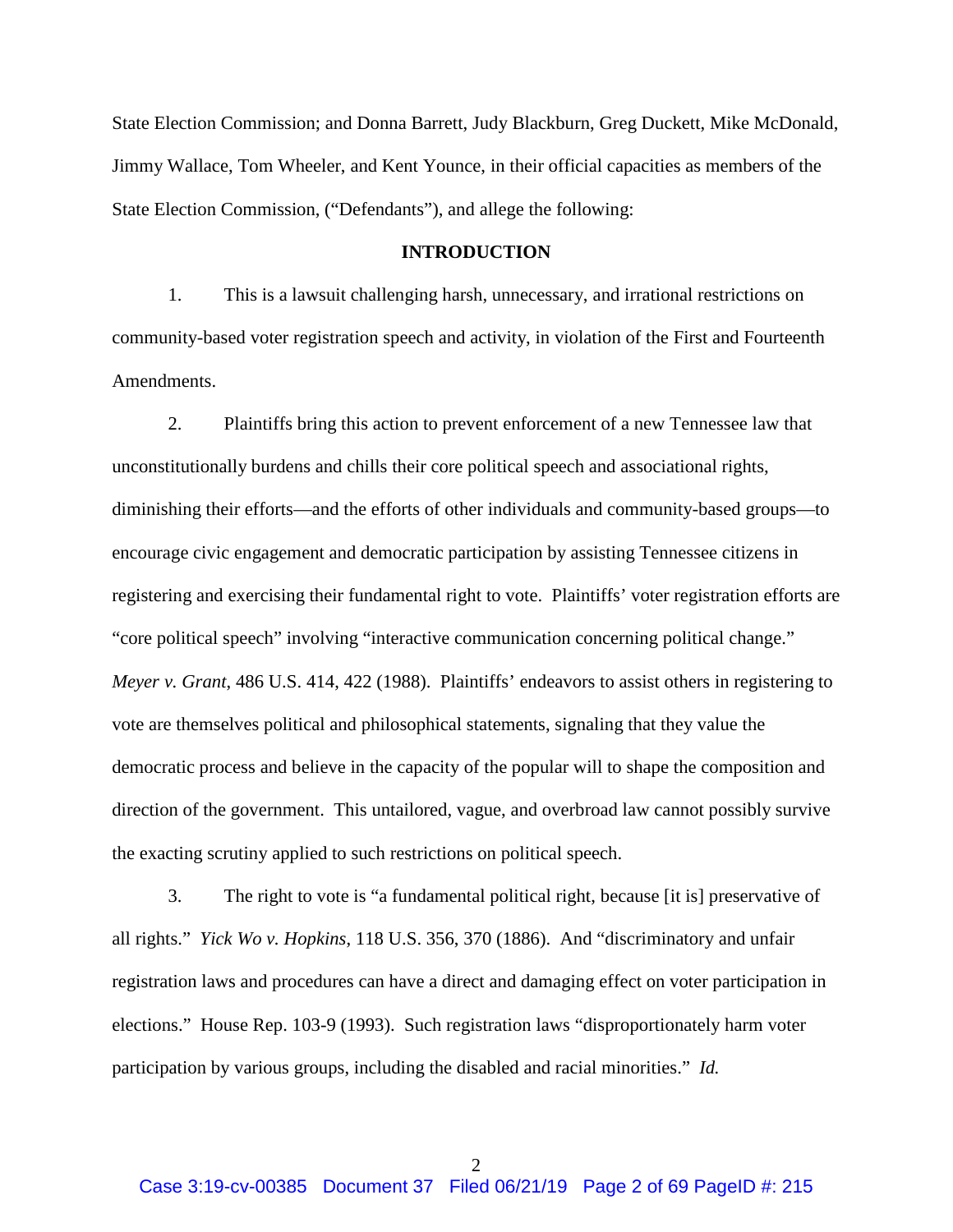4. Civic organizations have routinely taken steps to assist individuals in registering to vote in order to ensure broad participation in elections. These community-based voter registration efforts are particularly important in Tennessee. With 37 percent of its eligible citizens not registered to vote, Tennessee has the 44th lowest registration rate in the country.

5. Instead of enacting sensible regulations regarding voter registration and encouraging the registration of all eligible Tennessee voters, on May 2, 2019, Governor Bill Lee signed House Bill 1079 / Senate Bill 971 into law (the "Law"). The Law adds new sections to Title 2 of the Tennessee Code Annotated, namely  $\S$  2-2-[1](#page-2-0)42, 2-2-143, and 2-19-145<sup>1</sup>, and imposes a host of burdens on organizations and individuals that assist their fellow citizens in registering to vote, including provisions that make Tennessee stand alone among the states.

6. The Law levies criminal penalties upon civic organizations and civic-minded individuals who encourage political participation through voter registration drives if they fail to comply strictly with numerous burdensome regulations. The Law requires the pre-registration of every voter registration activity. It requires state training not only of those organizing a voter registration drive but of every volunteer that chooses to participate. It places responsibility for the state-imposed training of all volunteers on the organization coordinating the effort. It further requires the submission of sworn statements prior to conducting voter registration activity. And it forbids civic organizations from retaining the contact information of those whom they try to help register without separately obtaining their consent, preventing follow-up with individuals who decide to submit voter registration forms through the civic organizations and hindering attempts to convince these individuals to vote in the election.

<span id="page-2-0"></span><sup>&</sup>lt;sup>1</sup> Plaintiff Rock the Vote is only challenging the disclaimer and disclosure requirements under Section 2-19-145. To the extent the term "Plaintiffs" is used throughout to refer to the other challenges brought in this action, it excludes Rock the Vote in those contexts.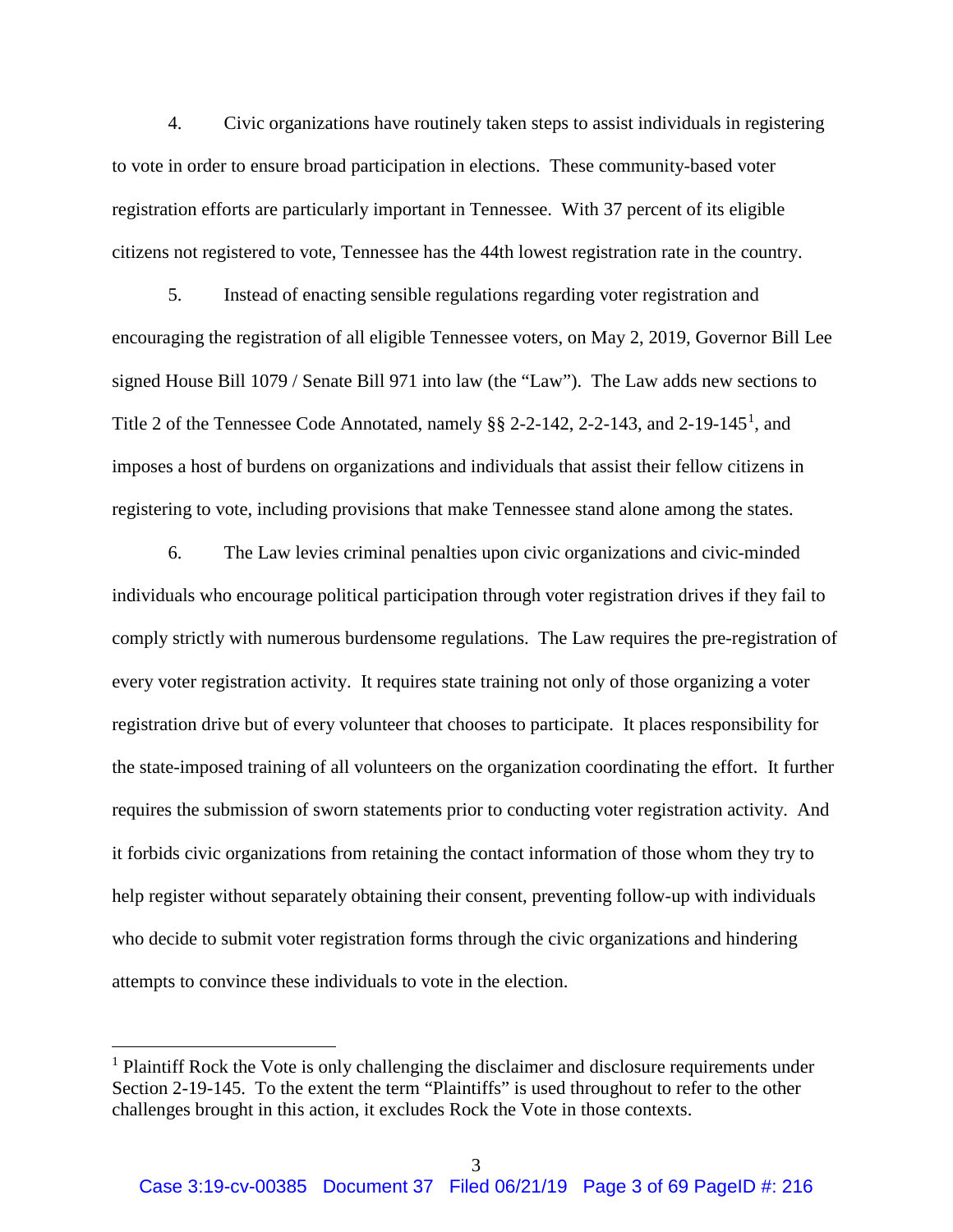7. The Law requires civic organizations and those who carry out their work conducting voter registration—upon threat of criminal sanction—to make a specified disclaimer anytime any organization makes any "public communication regarding voter registration status." This broad restriction on all public communications concerning voter registration is imposed despite a lack of any meaningful evidence of voter or registrant confusion.

8. The Law imposes substantial civil fines for the submission of "incomplete" forms while at the same time requiring those conducting voter registration drives to submit each application they collect within 10 days, thus limiting opportunities for follow-up on "incomplete" forms. As a result, the Law leaves Plaintiffs with no ability to conduct voter registration activity at any significant scale without risking civil sanctions when registrants fail to fully complete their registration forms. The Law provides no exceptions to the 10-day deadline for extenuating circumstances.

9. Because some number of "incomplete" forms is inevitable even following good training and best practices, the penalties for "incomplete" forms under the Law put Plaintiffs in an impossible position by penalizing them for submission of "incomplete" forms while also penalizing them criminally for *not* submitting any form collected, with the sole exception of those that only contain a name or initial.

10. Exacerbating the Law's harsh penalties, the commands of the Law are impermissibly vague and overbroad, such that the regulated individuals and organizations do not know which provisions apply to them and what steps to take in order to be in proper compliance with the Law. The Law's vague and overbroad provisions will diminish the participatory message of Plaintiffs, other civic organizations, and civic-minded individuals and chill constitutionally protected core political speech.

4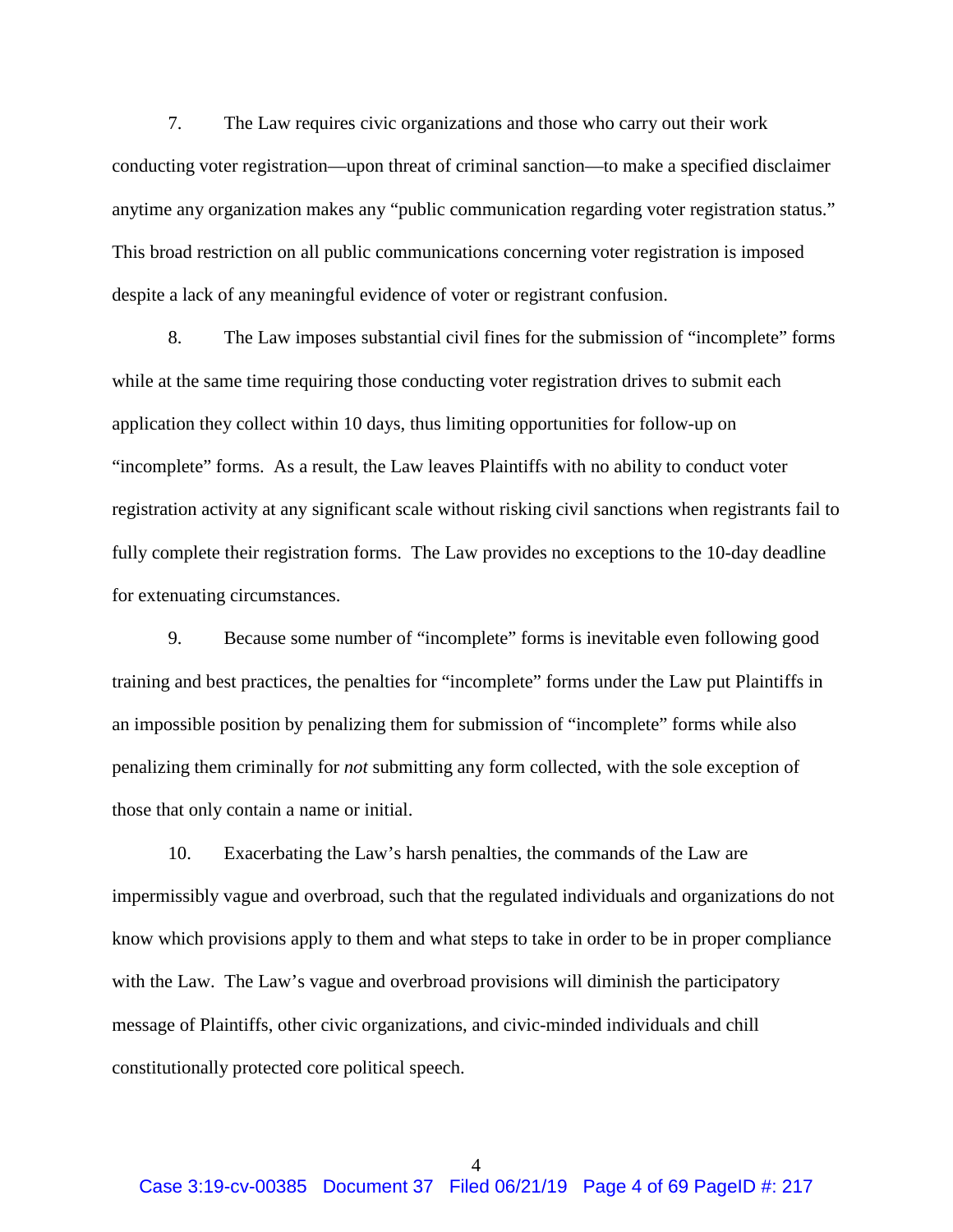11. On their own, and in the aggregate, these regulations are inordinately burdensome and will render Plaintiffs' voter registration activities more costly and resource-intensive and less effective. Coupled with criminal liability and civil penalties that could consume large portions of some of these civic organizations' budgets, these regulations carry devastating consequences and violate Plaintiffs' constitutional rights.

12. Even prior to the effective date of the Law, Plaintiffs will be compelled to expend resources in preparation for attempting compliance with the Law's onerous provisions.

13. As a whole, the Law transforms core civic expression and constitutionally protected activity into an extraordinarily risky enterprise. Encouraging volunteers to participate in voter registration activity is an important part of the Plaintiffs' associational activity and their organizational missions. But in light of the significant exposure to civil and criminal liability created by the Law, Plaintiffs anticipate a decline in their ability to recruit volunteers and paid staff to convey the value of participation in the democratic process and conduct their voter registration work.

14. Because Plaintiffs' voter registration efforts will be deterred, burdened, or scaled back as a result of these requirements, the Law will result in an overall reduction in the total quantum of speech, expression, and association engaged in by Plaintiffs.

15. These onerous, overbroad, and vague requirements do not serve, and cannot be justified by, any compelling or even legitimate interest. Indeed, the Law's own terms are conflicting, overly broad, and yet simultaneously underinclusive, demonstrating that the Law does not rationally advance any state interest.

16. Unless the challenged provisions of the Law are enjoined, Plaintiffs' constitutionally protected political speech and activity will continue to be chilled. Plaintiffs, as

5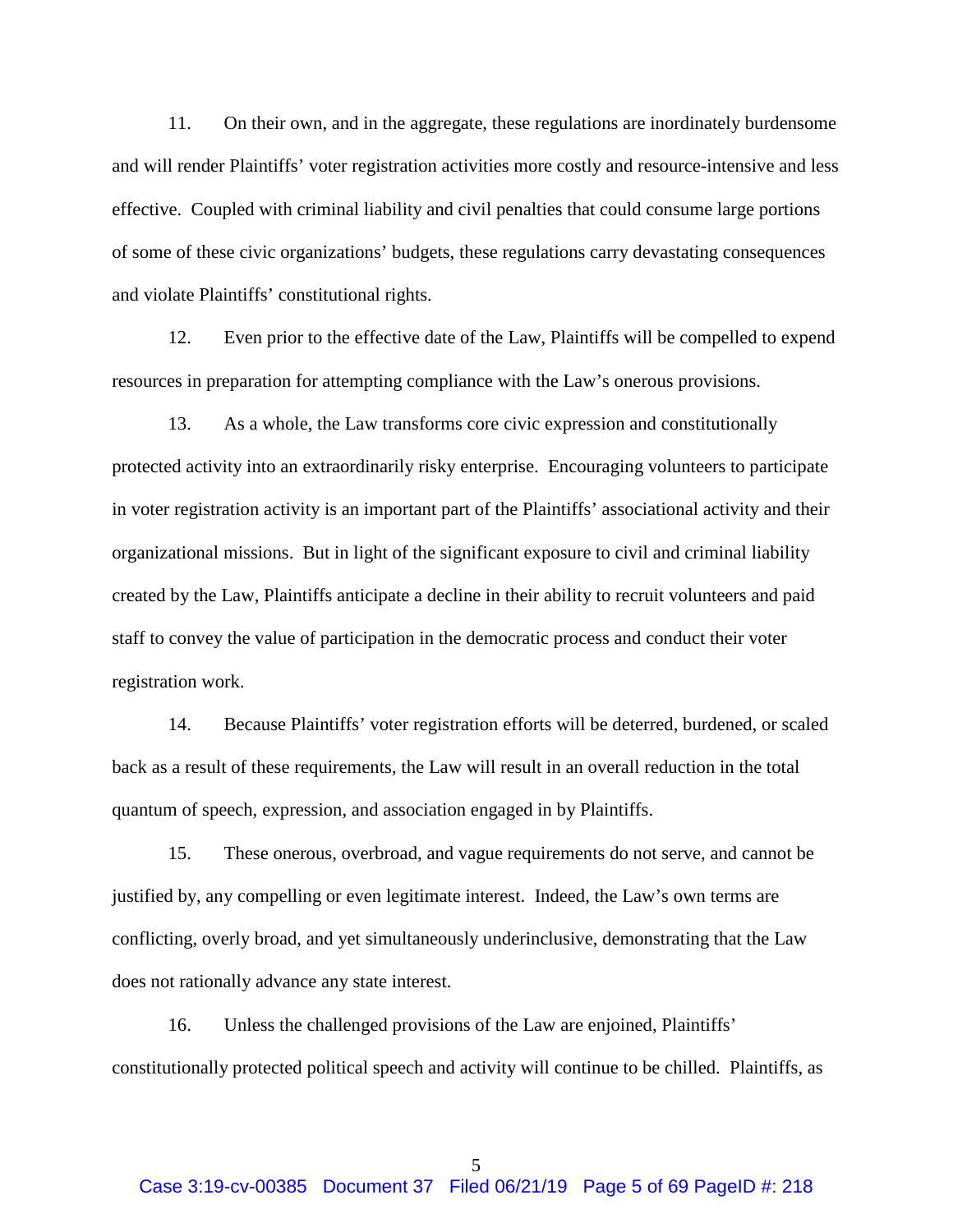well as many other individuals and groups, will be forced to communicate fewer civic and nonpartisan political messages and to refrain from engaging in associational activity important to advancing their missions and beliefs. The public will receive less information about how to participate in the democratic process, will have fewer options to register to vote, and fewer opportunities to associate with Plaintiffs in meaningful civic activities.

17. For these reasons, and those specifically alleged herein, Plaintiffs seek declaratory judgment and an injunction prohibiting Defendants from enforcing the challenged provisions of the Law, and permitting Plaintiffs' constitutionally protected community-based voter registration speech and activities to continue.

## **JURISDICTION AND VENUE**

18. This action is brought under the United States Constitution. The Court, therefore, has jurisdiction to hear this case pursuant to 28 U.S.C. §§ 1331, 1343, 1357, and 42 U.S.C. § 1983. It also has jurisdiction under the Declaratory Judgment Act, 28 U.S.C. §§ 2201 and 2202, to grant the declaratory relief requested.

19. This Court has personal jurisdiction over each Defendant because each is a citizen of Tennessee and their principal places of business are in Nashville.

20. Venue in this district is proper pursuant to 28 U.S.C. § 1391(b) because some Defendants reside in this District and all Defendants reside in Tennessee, and because a substantial portion of the events giving rise to these claims occurred in the Middle District of Tennessee.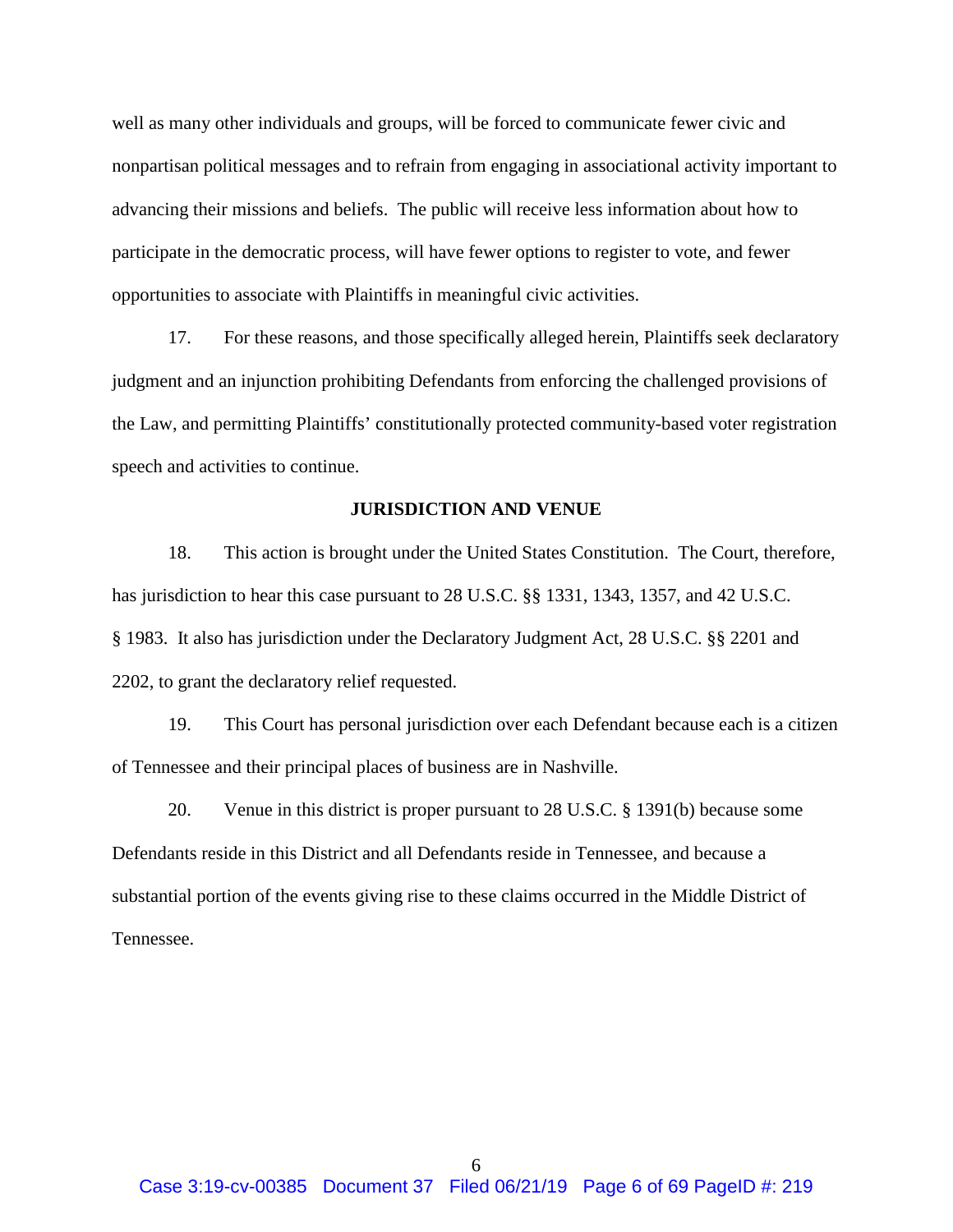#### **PARTIES**

### **League of Women Voters of Tennessee**

21. The League of Women Voters of Tennessee and the League of Women Voters of Tennessee Education Fund (collectively, the "League" or "LWVTN") are a pair of non-partisan, non-profit organizations, each structured under Section 501(c) of the Internal Revenue Code: a 501(c)(3) organization—the League of Women Voters of Tennessee Education Fund—and a  $501(c)(4)$  arm. The former conducts most of its voter registration activities. The League seeks to promote civic engagement through informed and active participation in government. It accomplishes this mission, in part, by helping Tennessee citizens register to vote. LWVTN also regularly engages in other activities, including community outreach, education, and direct advocacy on local and statewide ballot initiatives. As part of its work to educate voters, LWVTN regularly conducts candidate forums. LWVTN is part of the League of Women Voters of the United States.

22. LWVTN is a volunteer organization, relying both on dues-paying members and other, non-member volunteers to conduct almost all its activities, with no paid staff other than two temporary consultants hired on a limited basis to help with advocacy during the legislative session and provide limited administrative support.

23. LWVTN currently has approximately 775 dues-paying members. LWVTN's annual budget for the last fiscal year was approximately \$36,000, and LWVTN anticipates that its budget for the next few years will be similar. The budget for LWVTN in recent years has always been less than \$50,000. The League of Women Voters of Tennessee Education Fund does not maintain any separate budget. It receives specific grants for voter registration activities as well as other donations.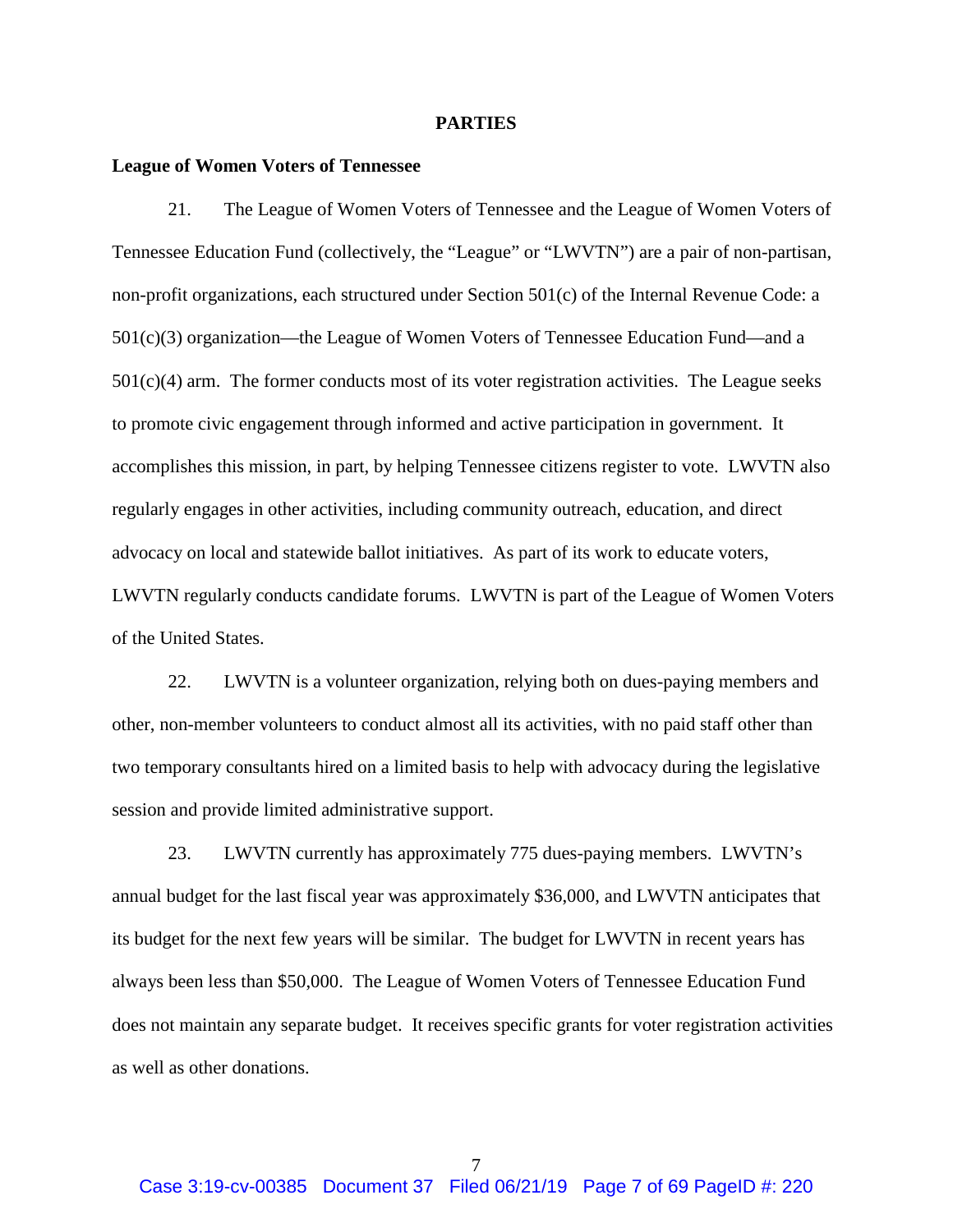24. LWVTN currently has nine local Leagues, including Blount County,

Chattanooga, Hendersonville, Jefferson County, Knoxville-Knox County, Memphis-Shelby County, Murfreesboro/Rutherford County, Nashville, and Oak Ridge (collectively "local Leagues"). The League of Women Voters Education Fund occasionally provides grants for some of the voter registration activities of the local Leagues. The average annual budget for these local Leagues varies, but the average budget for the largest local League, the Nashville League, is approximately \$35,000 per year.

25. These local Leagues regularly conduct voter registration drives throughout Tennessee. For example, in the last year, they conducted approximately 122 voter registration events and engaged 277 volunteers in these efforts. These activities include regular registration drives at local high schools and community colleges, local libraries, public housing offices, the YMCA, local utility offices, naturalization ceremonies, and events like the Nashville Art Crawl. Each year, the local Leagues also conduct a number of different voter registration events on National Voter Registration Day.

26. Before the passage of the Law, LWVTN planned to continue all this voter registration work and planned to expand its voter registration work in the coming years, including efforts to engage more diverse communities. The local Chattanooga League is new and is in the process of expanding and developing more partnerships for its voter registration work.

27. During voter registration events, League members and other volunteers always interact with multiple individuals and collect voter registration forms, which they then deliver to local election officials. The League always aims to collect as many voter registration applications as possible and, as a whole, collects a significant number of voter registration

8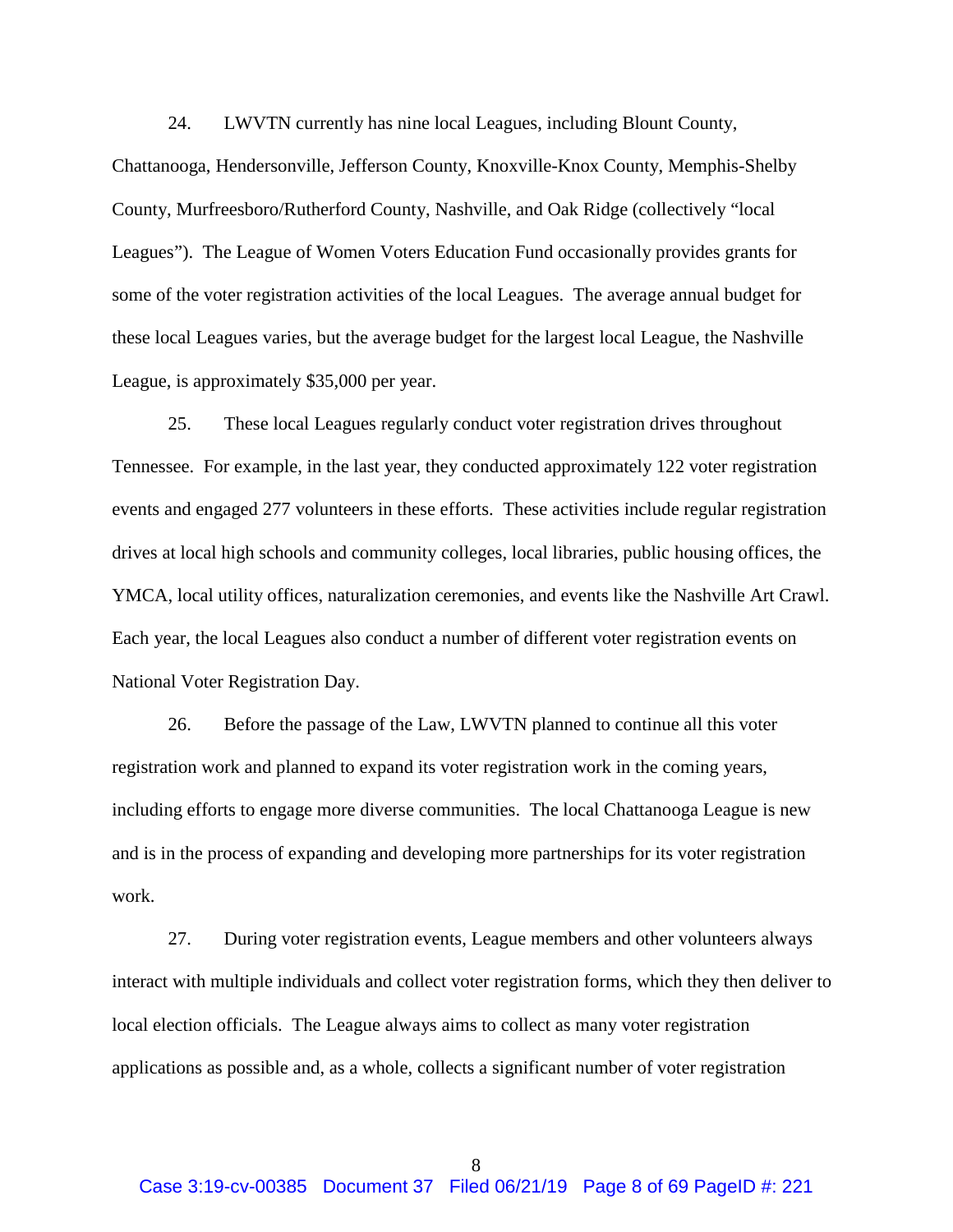applications. Over the course of a given year, the League usually collects and submits several thousand voter registration forms, collecting nearly 3,000 in 2018. Most of these voter registration applications are collected in the counties where the local Leagues are located, but applications are also collected at events in counties without local Leagues. For example, the League is currently conducting regular voter registration drives for the Franklin Housing Authority in Williamson County, where there is no local League. The League also collects voter registration forms at events like the Nashville Art Crawl, where it collects voter registration forms from people from all over the surrounding areas. In a given year, the League ordinarily collects voter registration forms from eligible citizens living in approximately one-third of all the counties in Tennessee.

28. LWVTN encourages all of its members and any other interested volunteers to participate and provide assistance during these voter registration drives. It does not require any pre-registration for such individuals to help with any given event. Encouraging volunteers to participate in voter registration activity is an important part of the League's associational activity and its organizational mission. In the League's experience, the more volunteers present to help with a voter registration drive, the more effective the drive.

29. The League regularly receives grants to help fund its voter registration activity and plans to continue seeking such grants. For example, this past year, the Chattanooga League received a Youth Voter Grant to encourage participation in the electoral process through voter registration and voter education in high schools, community colleges, and vocational schools, resulting in the registration of 316 individuals in the last year. As another example, in recent years, the Oak Ridge League has received grants to conduct voter registration at naturalization ceremonies. And the Hendersonville League has been paid by the local county election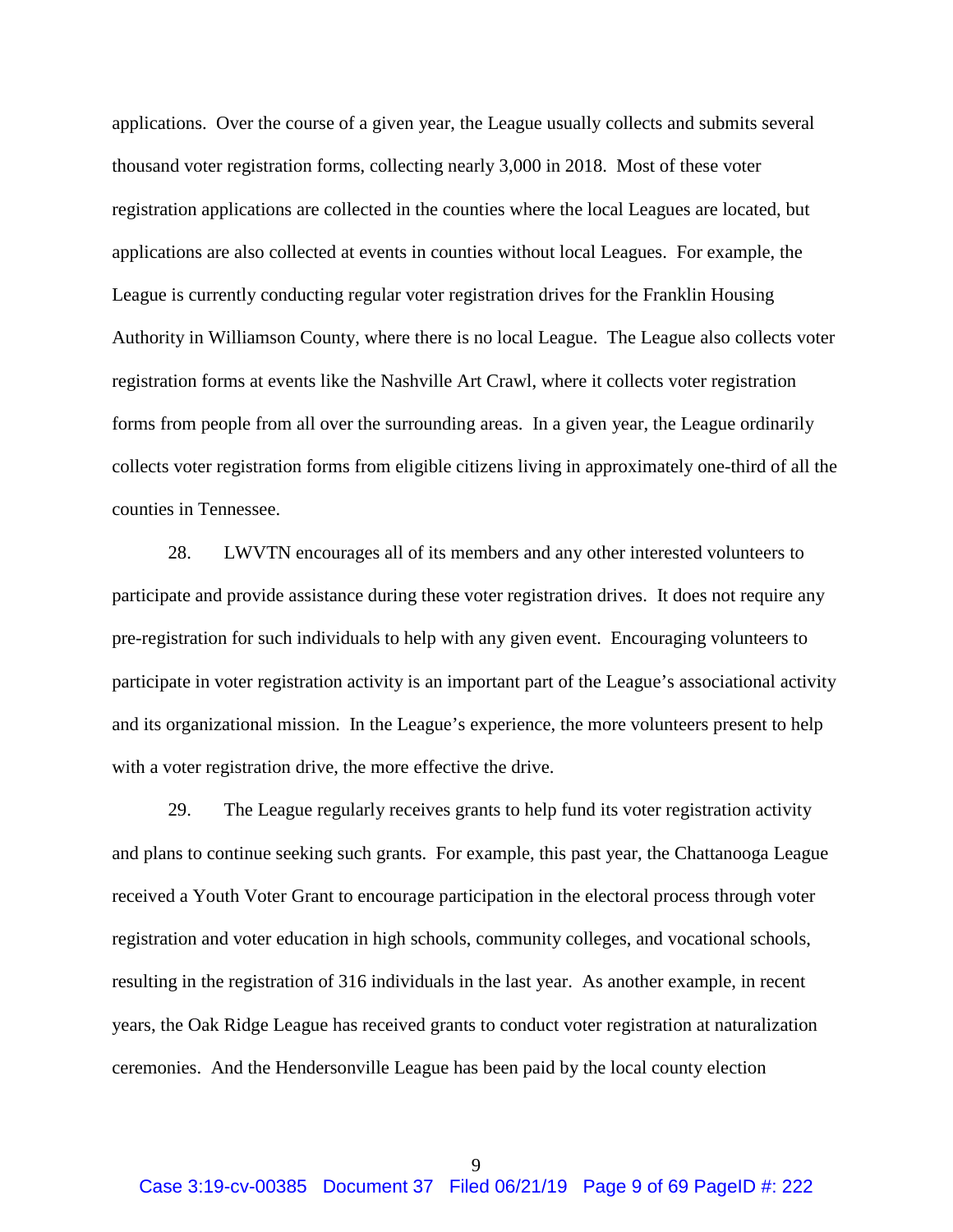commission to conduct voter registration at the local high schools, earning an average revenue of \$350 a year.

30. Local Leagues have regularly conducted voter registration drives at local high schools in Tennessee in cooperation with county election officials. However, neither LWVTN nor any of its local Leagues has been "designated" or "deputized" to conduct voter registration by the local county election commissions. This is true despite numerous requests in recent years from the League for such a designation. LWVTN, therefore, is paid to collect voter registration applications and has not been "designated" to conduct these activities.

31. LWVTN and the local Leagues plan to continue to conduct voter registration drive activities in the future, with the aim of collecting as many voter registration applications as possible, and to continue to seek and collect grants to support this voter registration work. Based on its past experiences conducting voter registration drives in Tennessee, LWVTN expects that through these future activities, it would collect well over 100 voter registration applications in a voter registration drive.

32. When conducting voter registration, LWVTN is beginning to retain information collected from voter registration applications. This information allows civic organizations like the League to engage in follow-up communications with voters after they are registered in order to provide these voters with additional information about voting and to encourage them to vote. LWVTN has plans to increase its efforts to contact individuals it assists in registering to vote at high schools and community colleges to encourage them to vote and to provide them with information about voting including polling place locations. These follow-up communications further the League's overall mission to promote democracy and civic participation.

10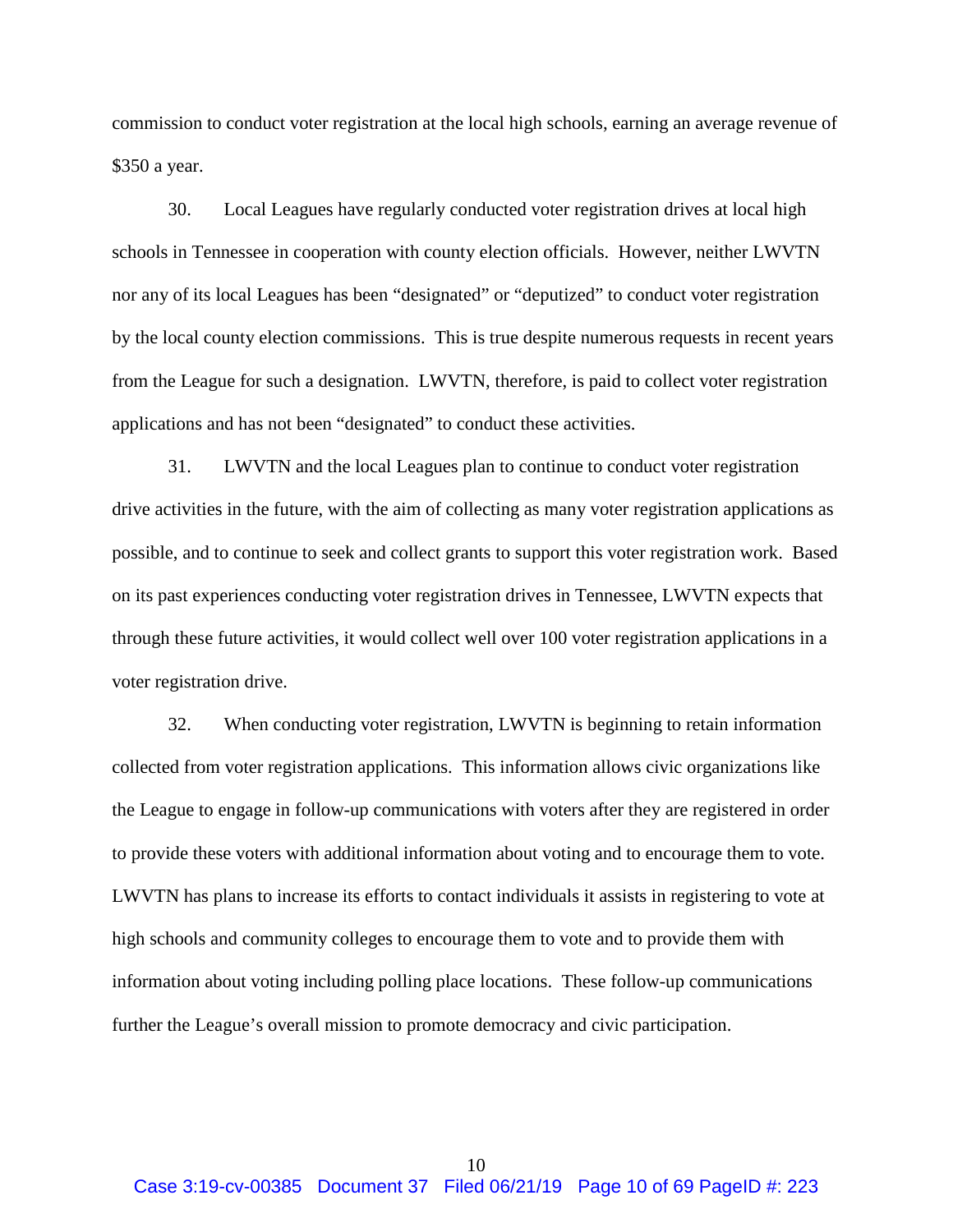33. LWVTN volunteers and members also regularly engage in communications with members of the Tennessee public using a variety of media on issues related to elections, voting, voter registration, and a voter's registration status. LWVTN volunteers and members also regularly communicate with the public about voter registration, voter registration status, and polling place locations at their regular public events, such as candidate forums, public events, registration events, and when engaged as poll watchers. In the coming year, LWNTN plans on rolling out a text messaging campaign to communicate with individuals about voter registration—a process that the Law would regulate by requiring a lengthy disclaimer with each text message. These disclaimers will significantly add to the cost of a text messaging campaign, and could render it entirely unfeasible.

34. The League of Women Voters Education Fund runs the website, VOTE411.org. This website provides individuals with access to polling place information and information about voter registration, including an opportunity to register to vote (or if a registrant cannot complete the transaction online, at least initiate a voter registration application). Using the Rock the Vote voter registration portal, VOTE411.org is designed to collect information from individuals who use the system, including information provided during voter registration. This information is collected so that potential voters can be contacted in the future to provide them with information about voting and encourage them to vote. The system does not retain social security numbers. LWVTN plans to expand its work to include outreach activities using the information collected through the VOTE411.org system from Tennessee voters. LWVTN and the local Leagues actively work to promote VOTE411.org within Tennessee. In the past, this has included handing out materials providing information about the website, such as on literature handed out during voter registration drives and other events, and palm cards. In 2018, LWVTN, with assistance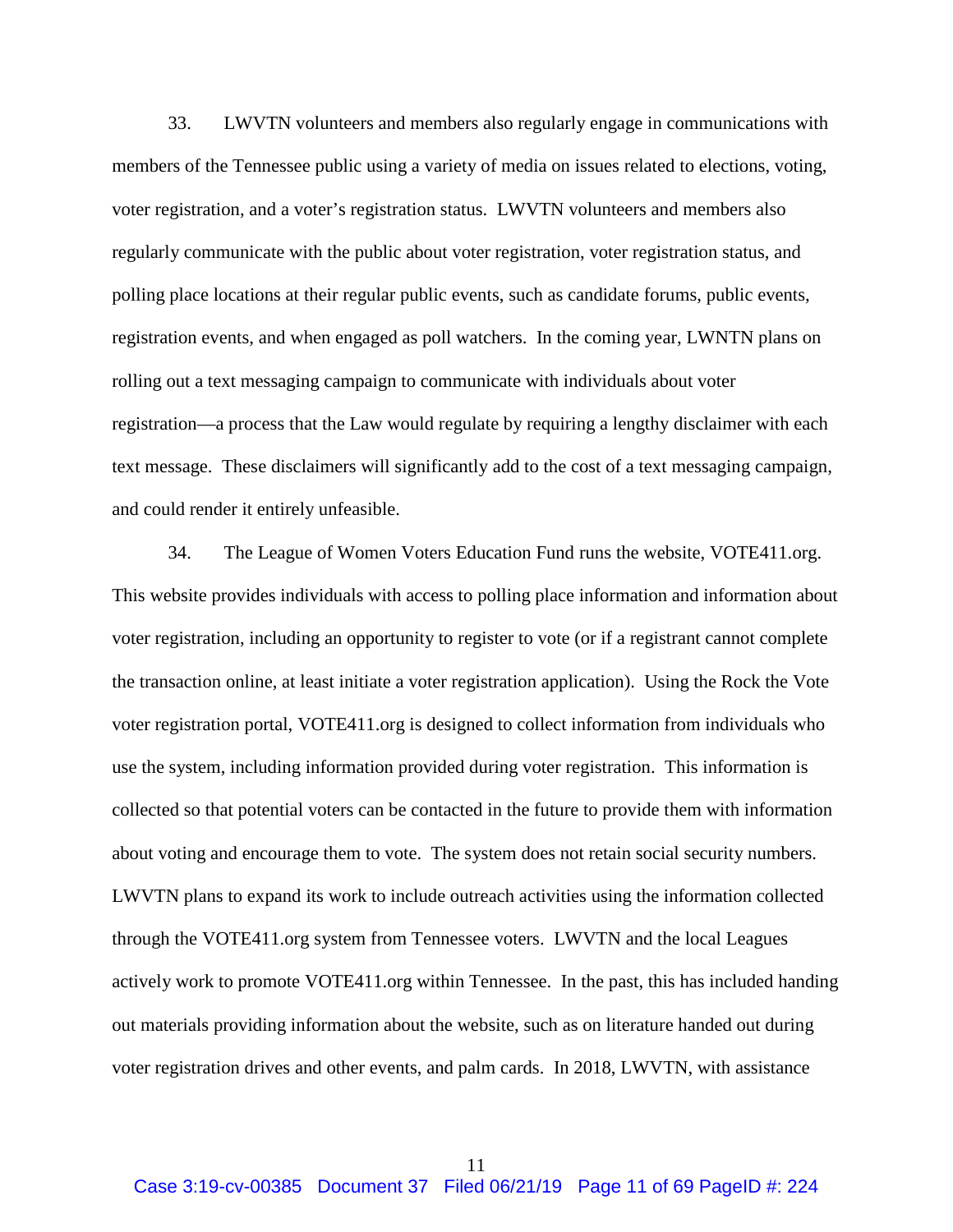from the League of Women Voters Education Fund, was able to expand the coverage of VOTE411.org to the entire state.

35. To the extent compliance is even possible given the Law's vagueness, in order to implement the many changes required by the Law, LWVTN would have to expend resources to complete much of the necessary work to develop new materials, develop new processes and make technical changes prior to October 1, 2019, including incurring related expenses, in order to ensure that changes would be implemented by October 1, 2019.

#### **American Muslim Advisory Council**

36. The American Muslim Advisory Council ("AMAC") is a 501(c)(3) non-profit organization based in Nashville, Tennessee, which seeks to empower Muslims across Tennessee through civic engagement and community building to protect all Tennesseans from prejudice and targeted violence. AMAC works within the Muslim community across the state to facilitate collaboration across mosques to increase civic engagement, and collaborates with government entities, allied nonprofits, and other communities for events and actions that advance justice.

37. Voter engagement and particularly voter registration form an important part of AMAC's mission to empower Muslims in Tennessee and to better the political and social climate in the state for not only Muslims, but all Tennesseans. In 2018, AMAC reached over 2,000 Muslim Tennesseans through voter registration drives, get-out-the-vote events, meet-thecandidate forums, and outreach through text messaging, phone banking, and rides to the polls. Through this outreach, AMAC communicates with the Tennessee public, and in particular, members of the Tennessee Muslim community, on issues concerning elections, voting, voter registration, and voters' registration status.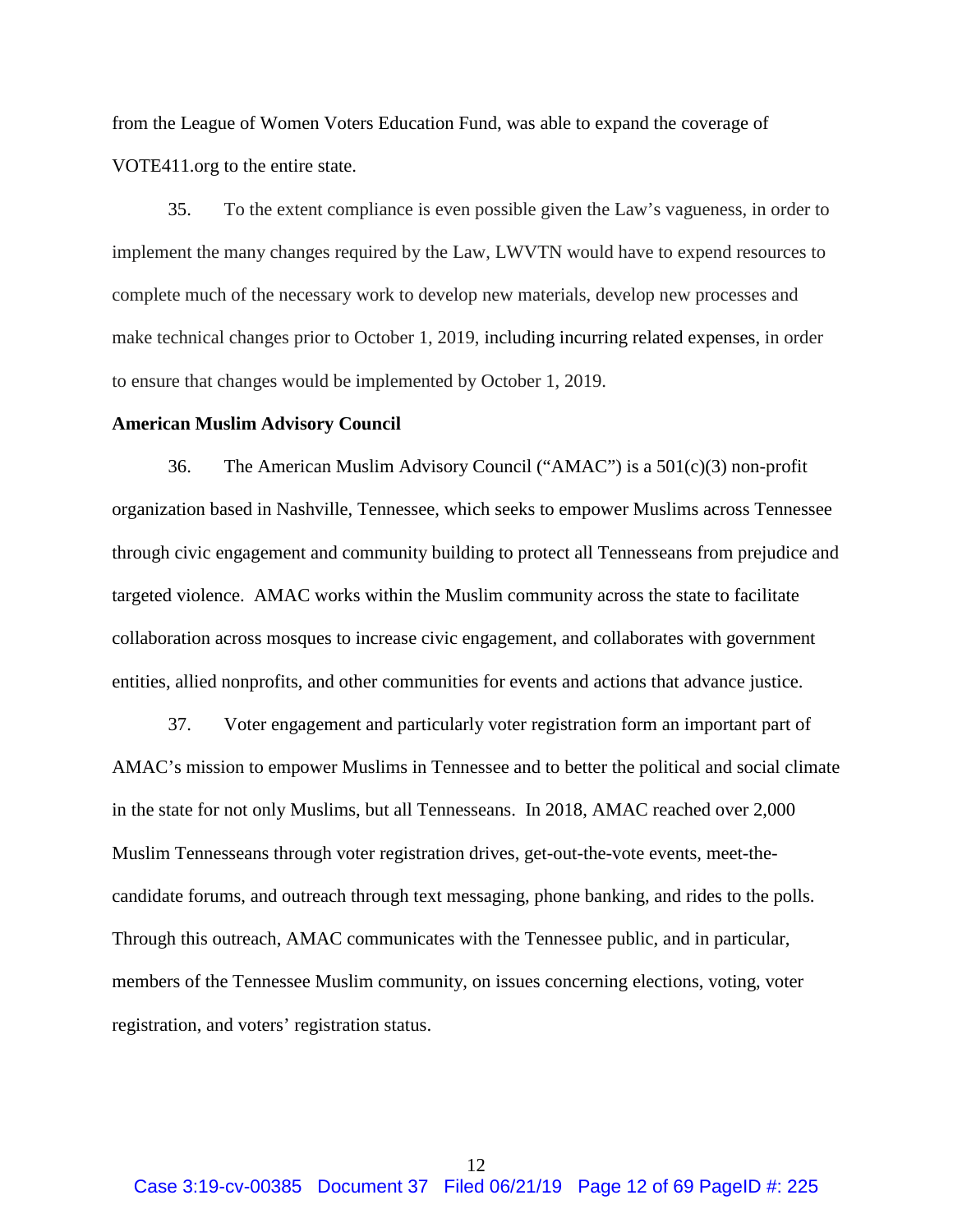38. AMAC has conducted and plans to continue conducting voter registrations drives across the state this year and in 2020, with the aim of collecting as many voter registration applications as possible for the purpose of facilitating as many new voters to participate as they can. In 2018, AMAC assisted a significant number of individuals in registering to vote at mosques in Nashville, Antioch, Murfreesboro, Memphis, and Knoxville, as well as at events cohosted by groups like the Vanderbilt Muslim Student Association.

39. AMAC is a small, non-profit organization with only one full-time and one parttime staff member. It relies on paying student interns by the hour to conduct voter registration activities.

40. In addition to voter registration drives, AMAC volunteers and employees regularly engage in communications with members of the Tennessee public using a variety of media on issues related to elections, voting, and voter registration, and has helped voters ascertain their registration status and polling location in the weeks leading to an election.

41. Its budget for voter registration activities in 2018 was approximately \$1,000, and its total budget for all activities in 2018 was approximately \$120,000. While AMAC intends to expand its voter registration efforts in 2020, its budget for these activities will remain limited. The total budget includes costs such as paying staff members' salaries. Even a small fine would impose substantial hardship on AMAC's ability to operate.

42. To the extent compliance is even possible given the Law's vagueness, in order to implement the many changes required by the Law, AMAC would have to expend resources to complete much of the necessary work to develop new materials and develop new processes prior to October 1, 2019, including incurring related expenses, in order to ensure that changes would be implemented by October 1, 2019.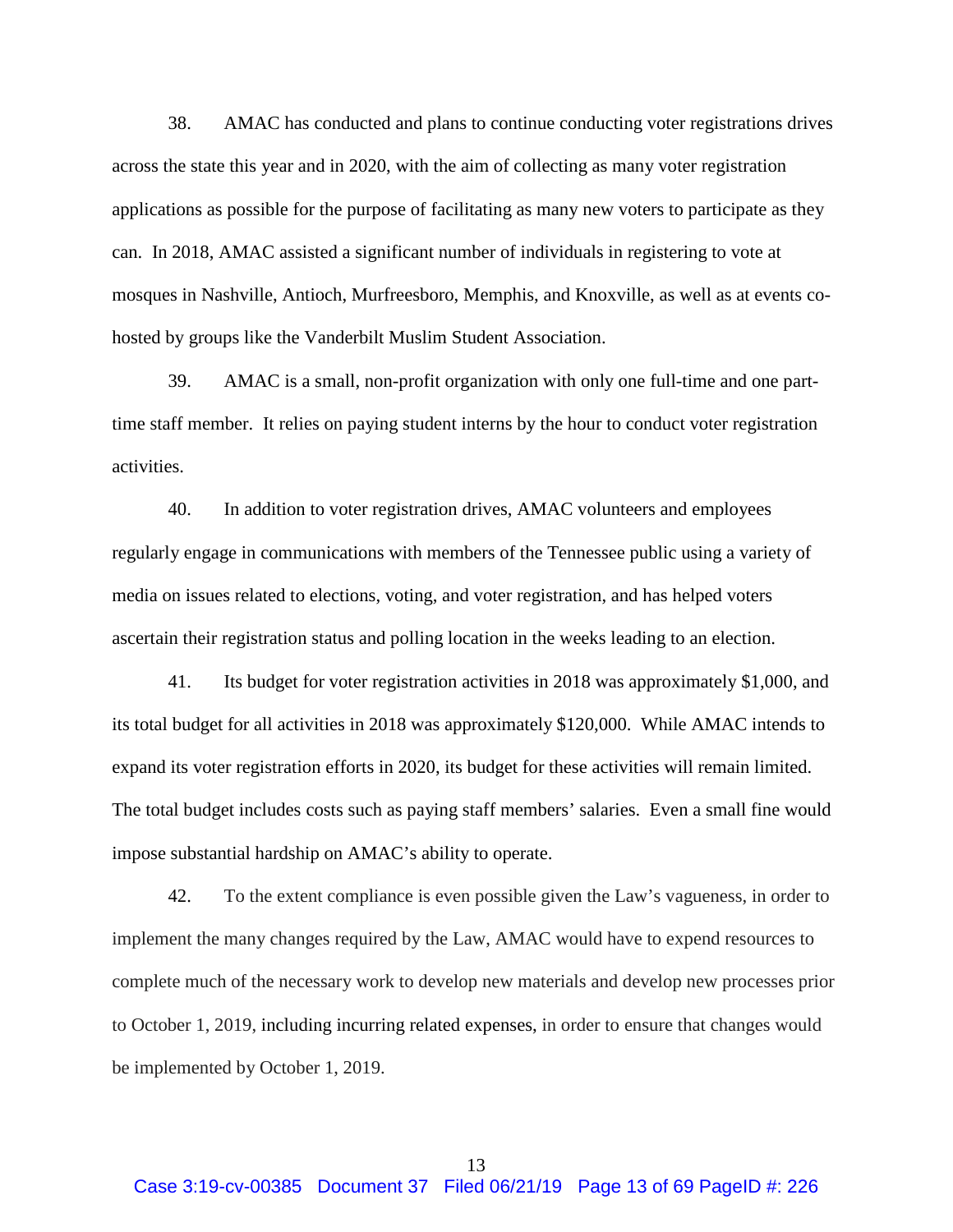## **Mid-South Peace and Justice Center**

43. Mid-South Peace and Justice Center ("MSPJC"), based in Memphis, Tennessee, is a multi-issue, multi-race  $501(c)(3)$  non-profit organization whose mission is to engage, organize, and mobilize communities to realize social justice through nonviolent action. For over 37 years, it has educated and trained new community leaders to lead campaigns for racial, economic, environmental, and social justice in Tennessee and beyond. MSPJC works with and is led by grassroots leaders from the low-income communities of color most impacted by the issues with which it engages. While MSPJC has about 90 monthly dues-paying members, it also works with a number of volunteers and student interns who assist with speech-related activities including tabling and voter registration.

44. Voter registration activities are an important part of MSPJC's mission to engage local communities in pursuing social justice. In the past, MSPJC has received grants to conduct voter registration drives, and it plans to continue pursuing and receiving such grants to support its voter registration work.

45. MSPJC participates in voter registration efforts in multiple different ways. For one, it engages community members to help voters register in their neighborhoods by encouraging applicants to fill out forms and then submitting the voters' registration forms on their behalf. For example, in 2018, MSPJC organized low-income youth and adults to complete community service hours by distributing ballot information and helping individuals in Binghampton, a low-income neighborhood that has historically had low voter turnout, register to vote.

14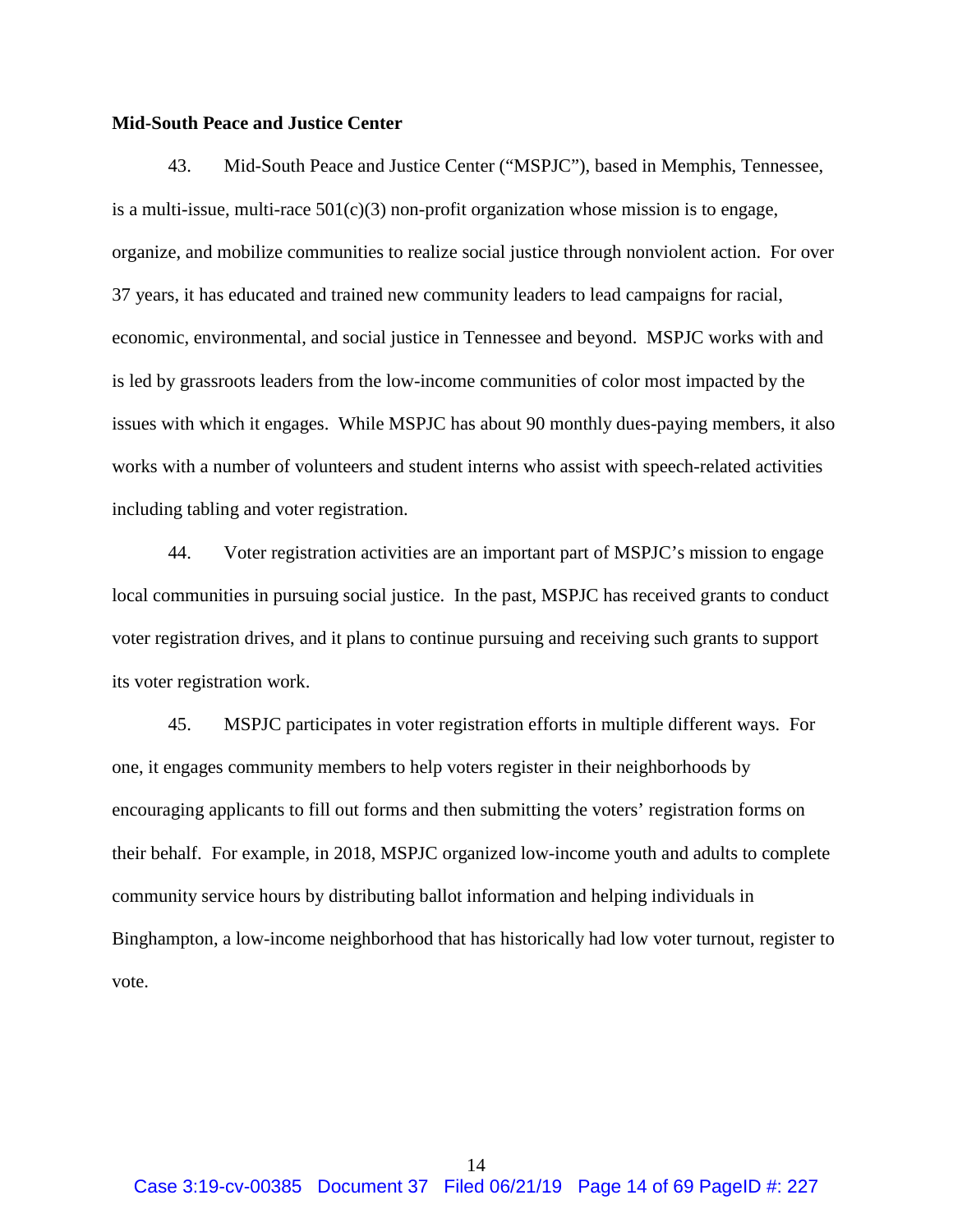46. MSPJC volunteers and staff members also conduct voter registration activities. MSPJC plans on continuing such voter registration activities in the future with the aim of facilitating as many voters registering as possible by collecting and submitting their applications.

47. When conducting voter registration, MSPJC regularly retains information collected from voter registration applications. This information allows MSPJC to engage in follow-up communications to provide these voters with additional information about voting and to encourage them to vote. These follow-up communications are a vital component of MSPJC's overall mission to promote democracy and civic participation.

48. MSPJC staff members and volunteers also regularly engage in communications with members of the Tennessee public, and particularly those in the low-income communities of color most impacted by the issues with which it engages, using a variety of media on issues related to elections, voting, registration, and voters' registration status.

49. MSPJC is a small, non-profit organization with only three full-time and three part-time staff members, and it relies in part on both grants and volunteers to conduct voter registration activities. With an annual operating budget of approximately \$235,000—a substantial portion of which pays staff salaries—even a small fine would likely lead it to suspend all voter registration activities.

50. To the extent compliance is even possible given the Law's vagueness, in order to implement the many changes required by the Law, MSPJC would have to expend resources to complete much of the necessary work to develop new materials and develop new processes prior to October 1, 2019, including incurring related expenses, in order to ensure that changes would be implemented by October 1, 2019.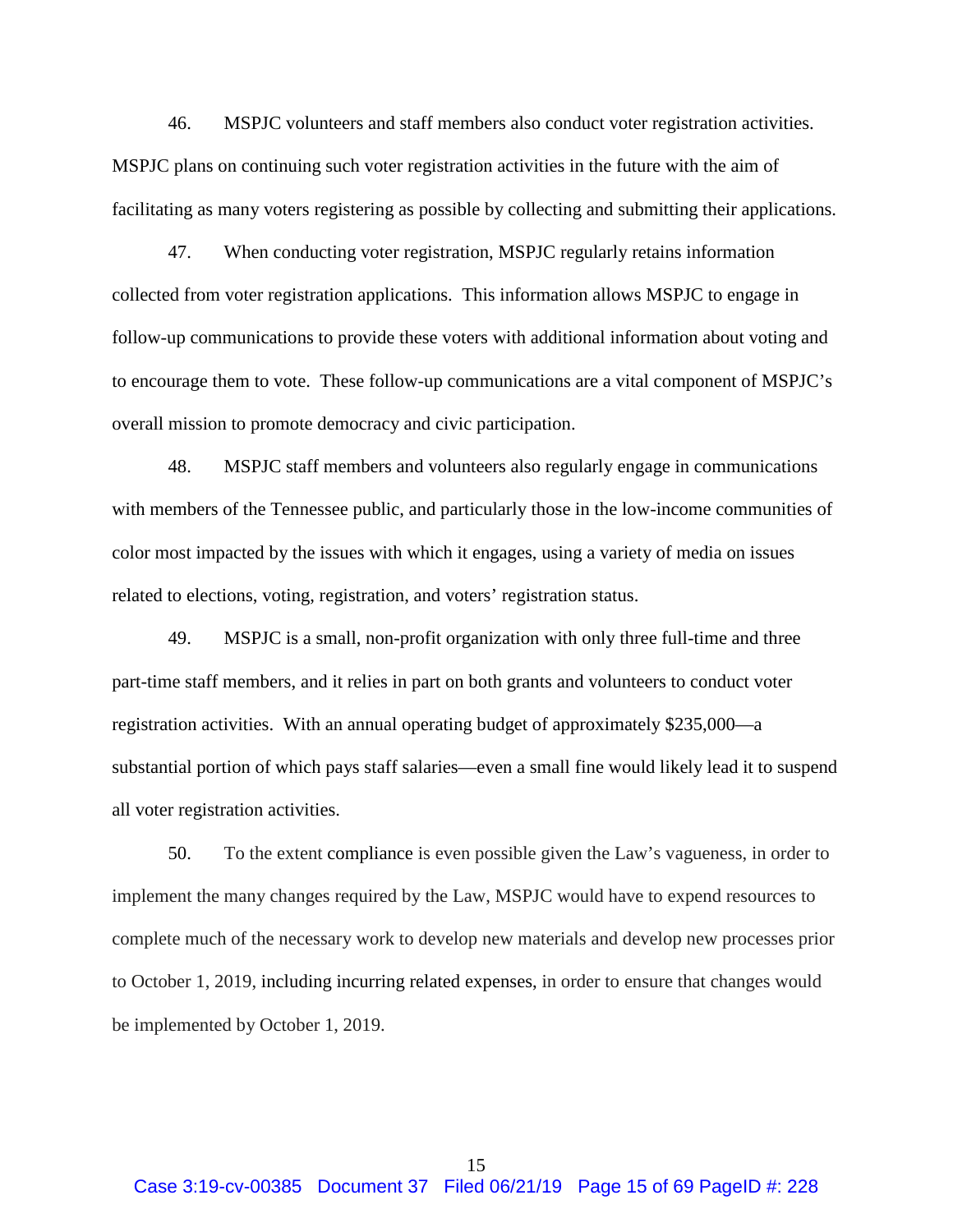## **Memphis Central Labor Council**

51. Memphis Central Labor Council ("MCLC"), also known as the Central Labor Council of Memphis and West Tennessee, is the western Tennessee labor council of the American Federation of Labor and Congress of Industrial Organizations ("AFL-CIO"). MCLC is a union headquartered in Memphis, Tennessee, that acts as an umbrella organization for 41 affiliate unions based in western Tennessee, which include, for instance, the local affiliates of the International Brotherhood of Electrical Workers and the American Federation of State, County and Municipal Employees, among others. In total, MCLC encompasses approximately 16,000 union members.

52. MCLC operates a broad-ranging, multi-part political program, which has become increasingly active in the last two years. Under this program, MCLC helps union members and their householders register to vote through extensive canvassing and voter turnout efforts. As part of this political program, MCLC also announces candidate endorsements in advance of federal, state, and local elections. Because MCLC's voter registration efforts involve canvassers going door to door from one union household to another, *see infra* ¶ [53,](#page-16-0) MCLC's goal is to assist both union members and all eligible members of their households in registering to vote. For the purposes of voter engagement activities, MCLC receives union membership lists from certain local unions that are formally affiliated with MCLC as well as from certain national unions that are affiliated with the national AFL-CIO organization. In total, approximately 41,000 union members and householders in western Tennessee are not registered to vote. MCLC intends to establish a target of registering more than one thousand union members and householders in each of the next several election cycles.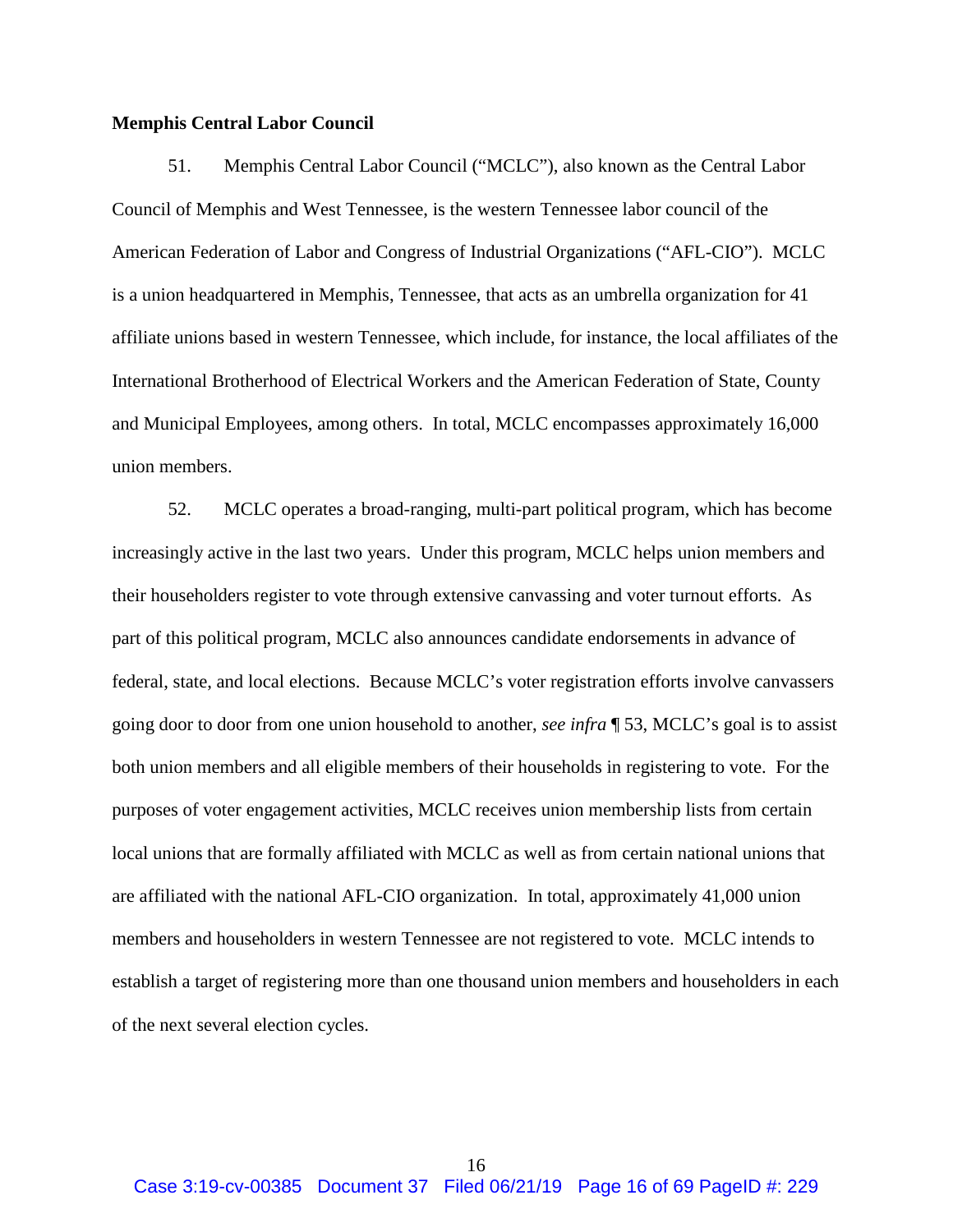<span id="page-16-0"></span>53. The primary way in which MCLC registers union members and householders to vote is door-to-door canvassing. In the weeks leading up to every major federal, state, and local election, MCLC has field organizers who go door to door between union households. The duration of the canvassing varies by election cycle. At each household, the organizers identify the candidates whom MCLC has endorsed for the upcoming election and ask the union members and their household members if they are registered to vote. The organizers then help any eligible but unregistered individuals register to vote. In 2018, these organizers primarily helped people register to vote using paper registration forms. Starting in 2019, MCLC organizers will offer to help prospective voters register to vote online or by paper.

54. In the 2018 election cycle, MCLC hired approximately 15 paid field organizers to do this canvassing. These organizers used the state voter registration form to help eligible voters register to vote. MCLC anticipates hiring the same number of field organizers for voter registration and outreach in upcoming election cycles. These field organizers are typically hired by MCLC's political program on a temporary basis in the weeks leading up to an election. MCLC is concerned about its ability to hire field organizers in light of the potential liability that these individuals may face once the Law goes into effect. MCLC believes that it will be more difficult to hire effective field organizers for its political program and voter registration activities because of the civil and criminal penalties threatened by the Law.

55. In addition to these field organizers, MCLC's political program receives "released staff" from its affiliate unions. These are staff members paid by the individual affiliate unions who are, in essence, loaned to MCLC for its political program. During a major election cycle, MCLC typically receives between five and ten released staff members from its affiliate unions for its political program.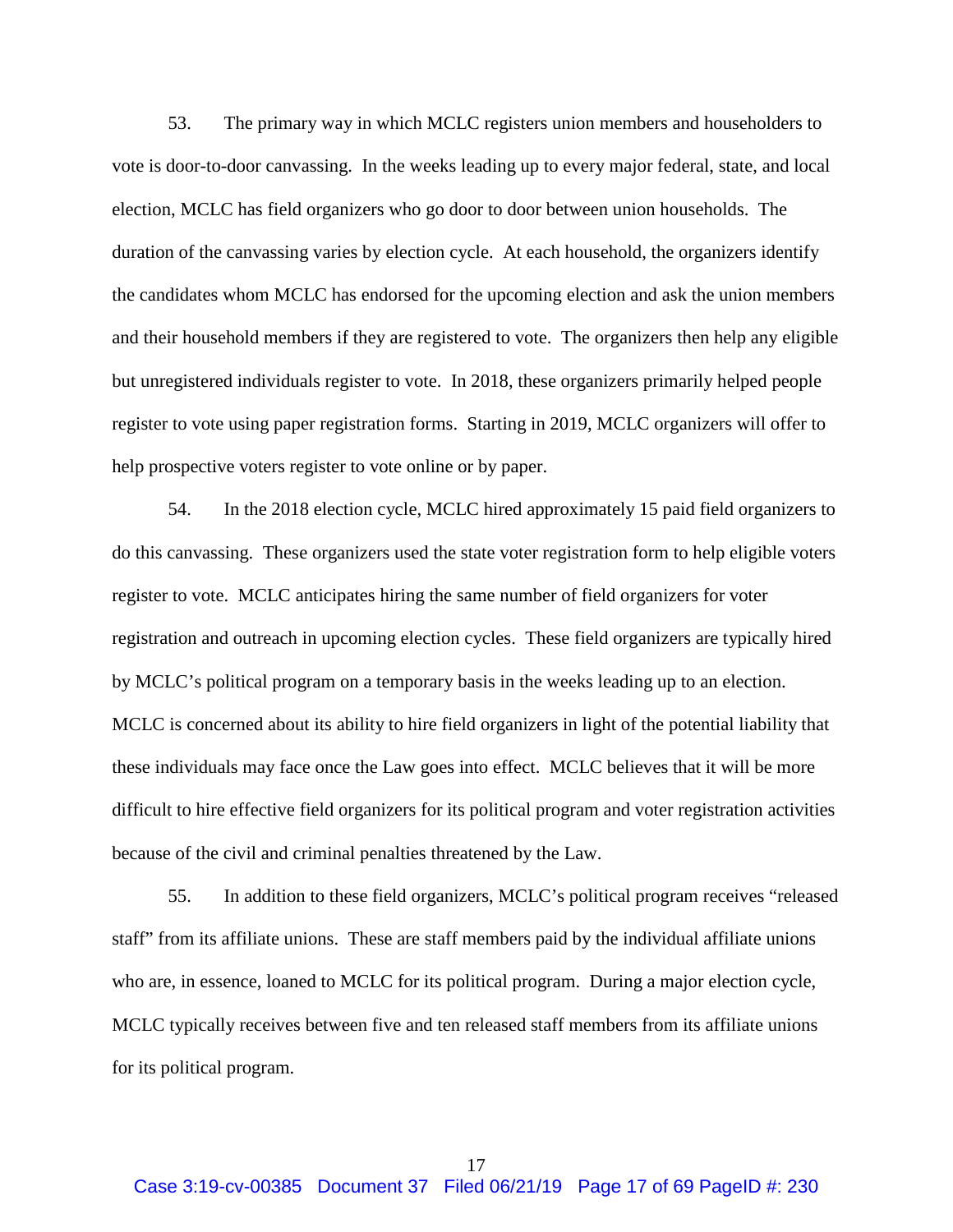56. In addition to door-to-door canvassing, MCLC generally sets up voter registration tables at union halls, where it provides the staff and resources for union members and their household members to register to vote. MCLC will often engage in voter registration activities of this nature upon request at regular meetings or special events held by its affiliate unions, such as Labor Day barbecues. MCLC will typically send paid MCLC staff, political program field organizers, or released staff to conduct voter registration and outreach at these events. In the past, these events and meetings have yielded a substantial number of voter registrations.

57. MCLC receives basic membership lists from the unions with which it is connected, which provide the information needed for door-to-door canvassing. However, MCLC has found that many of these union membership lists contain information that is out of date. MCLC is beginning to collect information from the people whom it helps register to vote with the goal of building and updating these membership lists. This may involve collecting information directly from voter registration forms when individuals register to vote using paper forms provided by MCLC staff or field organizers. This information allows MCLC to more effectively connect with individuals who are members of its affiliate unions and convey its political endorsements and other communications to these members. MCLC also intends to provide the updated information collected by its political program staff back to its affiliate unions. A requirement that each person who registers to vote separately consent to the information being collected would be onerous and would substantially impede and slow down the organization's information collection and voter registration work.

58. Although MCLC is headquartered in Memphis, its membership spans all of western Tennessee. However, it maintains a limited budget for its political program. The budget for the political program is approximately \$40,000 this year, and MCLC expects it to be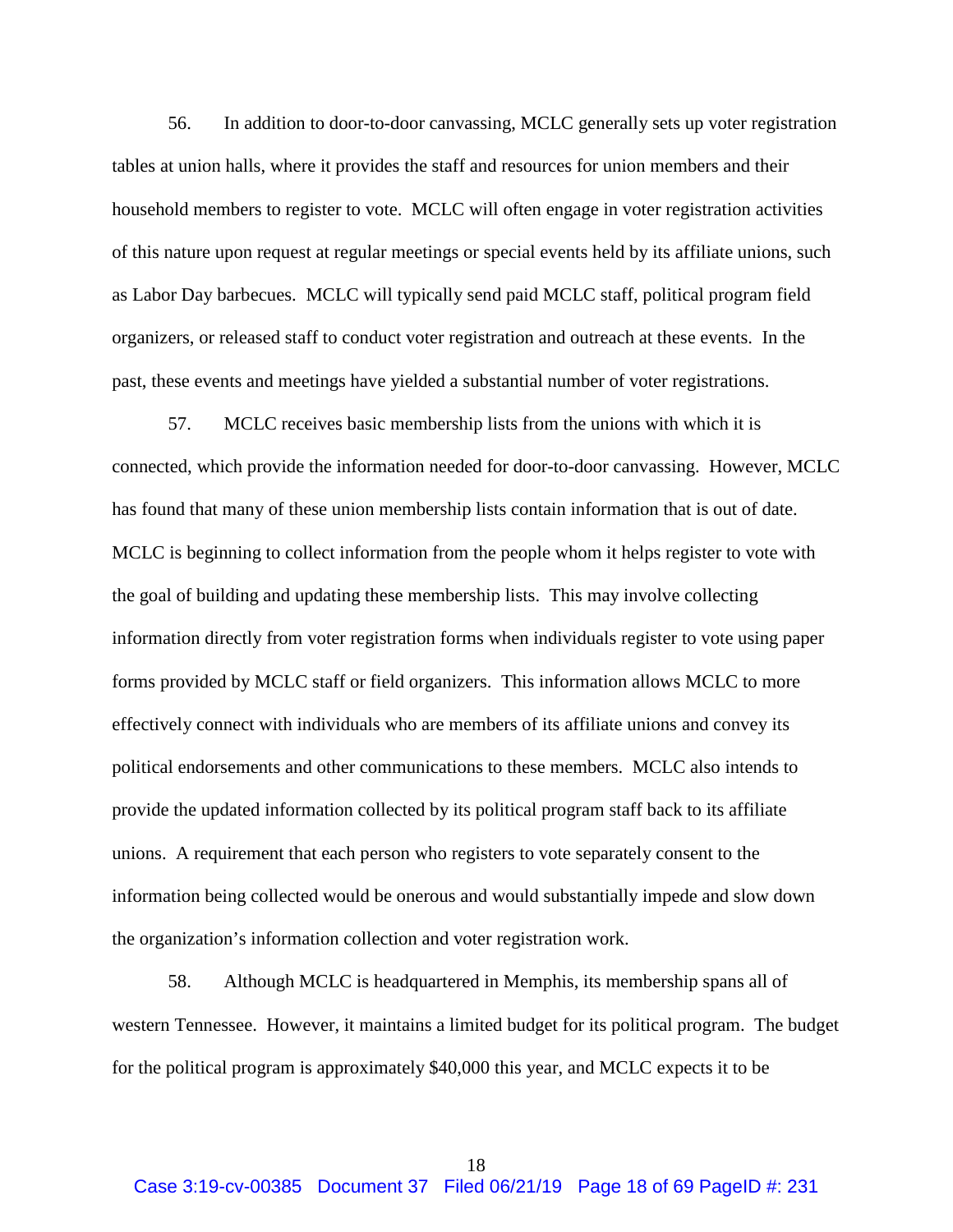approximately the same amount moving forward. MCLC's overall annual budget is no more than \$200,000. Even a small fine would impose a severe hardship on MCLC's ability to operate its political program.

59. To the extent compliance is even possible given the Law's vagueness, in order to implement the many changes required by the Law, MCLC would have to expend resources to complete much of the necessary work to develop new materials and new processes prior to October 1, 2019, including incurring related expenses, in order to ensure that changes would be implemented by October 1, 2019.

## **Rock the Vote**

60. Rock the Vote is a national, non-partisan  $501(c)(3)$  non-profit organization based in Washington, D.C., that is dedicated to building long-term youth political power. Since 1990, Rock the Vote has pioneered innovative ways to mobilize young voters, revolutionizing the use of culture, music, art, and technology to engage youth in the political process.

61. Voter registration and engagement is at the core of Rock the Vote's mission. Rock the Vote prioritizes proactively reaching out to and mobilizing young voters, whose voices are often left out of the political process. To effectively register and turn out voters, Rock the Vote utilizes and maintains its own online voter registration platform that is used for free by partners across the country and in Tennessee. The tool, which is available in 13 languages, helps a person determine whether they are eligible for online voter registration, and then directs the person to the appropriate state website as available, or alternatively, assists the person with completing the federal mail-in voter registration form. Rock the Vote also offers a voter lookup tool, which allows voters to check their registration status before prompting them to register to vote through Rock the Vote's online tool.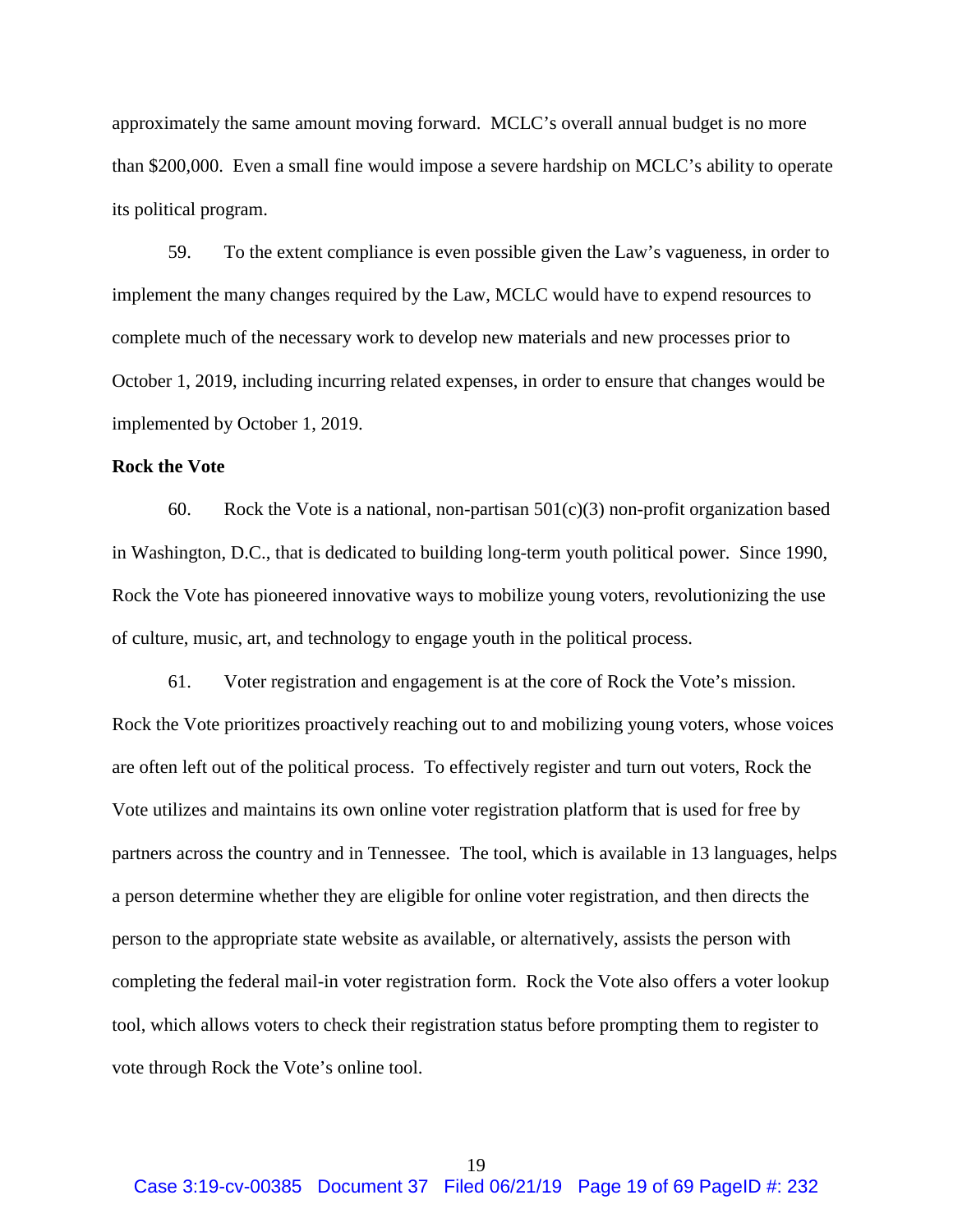62. Tennessee citizens who seek to register to vote using Rock the Vote's online voter registration tool are directed to register to vote using the Tennessee Secretary of State's Online Voter Registration System if they have a Tennessee driver's license or Tennessee Department of Safety and Homeland Security ID. If a Tennessee citizen lacks the photo ID required to register to vote online, Rock the Vote's online voter registration tool will assist the person with completing the federal mail-in voter registration form. The online tool will ask the person for the information needed to complete the form and then use that information to generate a completed federal mail-in voter registration form as a PDF document. The completed PDF document is then available for the registrant to download and is e-mailed to the registrant with instructions about mailing in the form. These instructions include the appropriate mailing address for the registrant's local election office.

63. During the last seven presidential elections, Rock the Vote and its partners coordinated the largest voter registration efforts for young people in the country, adding nearly 8 million new voters to the rolls. In 2018, approximately 834,000 people registered to vote using Rock the Vote's online platforms. Of those, approximately 11,150 registrations were in Tennessee. In 2016, approximately 1.7 million people registered to vote using Rock the Vote's online platforms. Of those, approximately 31,200 registrations were in Tennessee. These numbers include those individuals who started the process through Rock the Vote's online voter registration tool and either proceeded to register to vote through the Tennessee Secretary of State's online voter registration tool or completed a federal mail-in voter registration form that they signed and mailed to local election officials.

64. Rock the Vote currently employees five, full-time individuals, plus one part-time paid intern. These paid staff work on Rock the Vote's programs across the country, including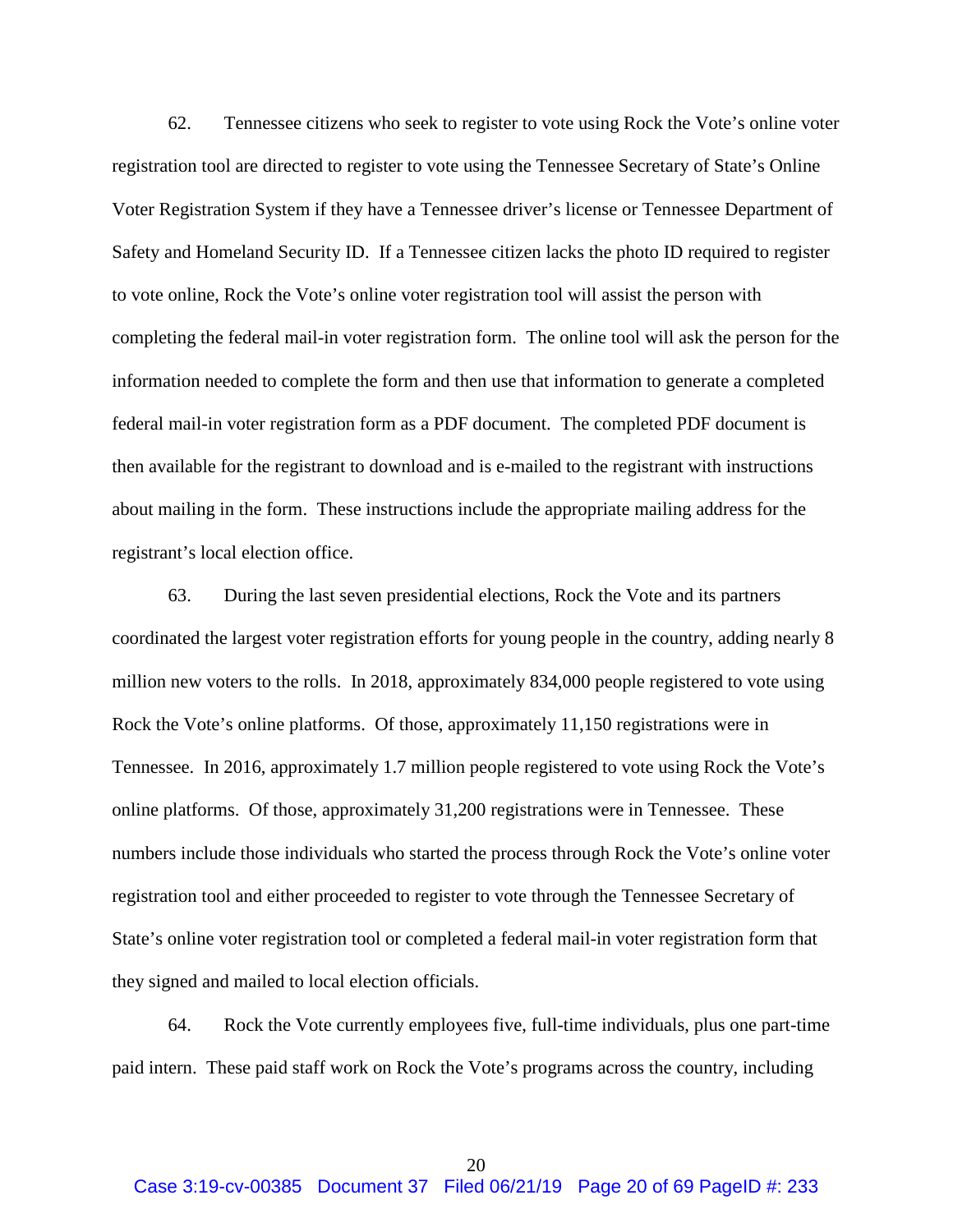outreach and programming focused on potential voters in Tennessee. Rock the Vote also leverages its volunteer network to boost youth voter registration across the country using its online tool. Rock the Vote provides tools for its volunteers to host voter registration drives using the online tool via tablets or SMS short codes.

65. Rock the Vote relies heavily on its website and digital communications methods, such as social media, email, text messages, and digital advertising to reach and mobilize young people across the country and to encourage them to register to vote. Rock the Vote's online registration tool also allows voters to opt into targeted, non-partisan election reminders via email and text messaging to ensure they are prepared to vote. As a result, Rock the Vote's registrants turn out at much higher rates than the national youth average.

66. Rock the Vote is only challenging the disclaimer and disclosure requirements under Section 2-19-145. These requirements will impose a substantial burden on Rock the Vote's ability to help voters register to vote using its online tools and communications. Prior to October 1, 2019, Rock the Vote will need to make enhancements to its existing online voter registration tool to comply, including translating the required disclaimer and disclosure text into all 13 languages Rock the Vote currently supports, redesigning its user-flow and interface, updating its website, and evaluating potential changes to its digital voter registration communications strategy and program. All changes to Rock the Vote's platform will need to be reviewed and thoroughly tested on both desktop and mobile devices. This will include updating all of the Rock the Vote online voter registration tools used by Rock the Vote's partners. These changes will be significant and will cause Rock the Vote to incur significant costs. Some of Rock the Vote's public communications may be impracticable or impeded by a lengthy disclaimer. Simply determining the full scope of the changes necessary to Rock the Vote's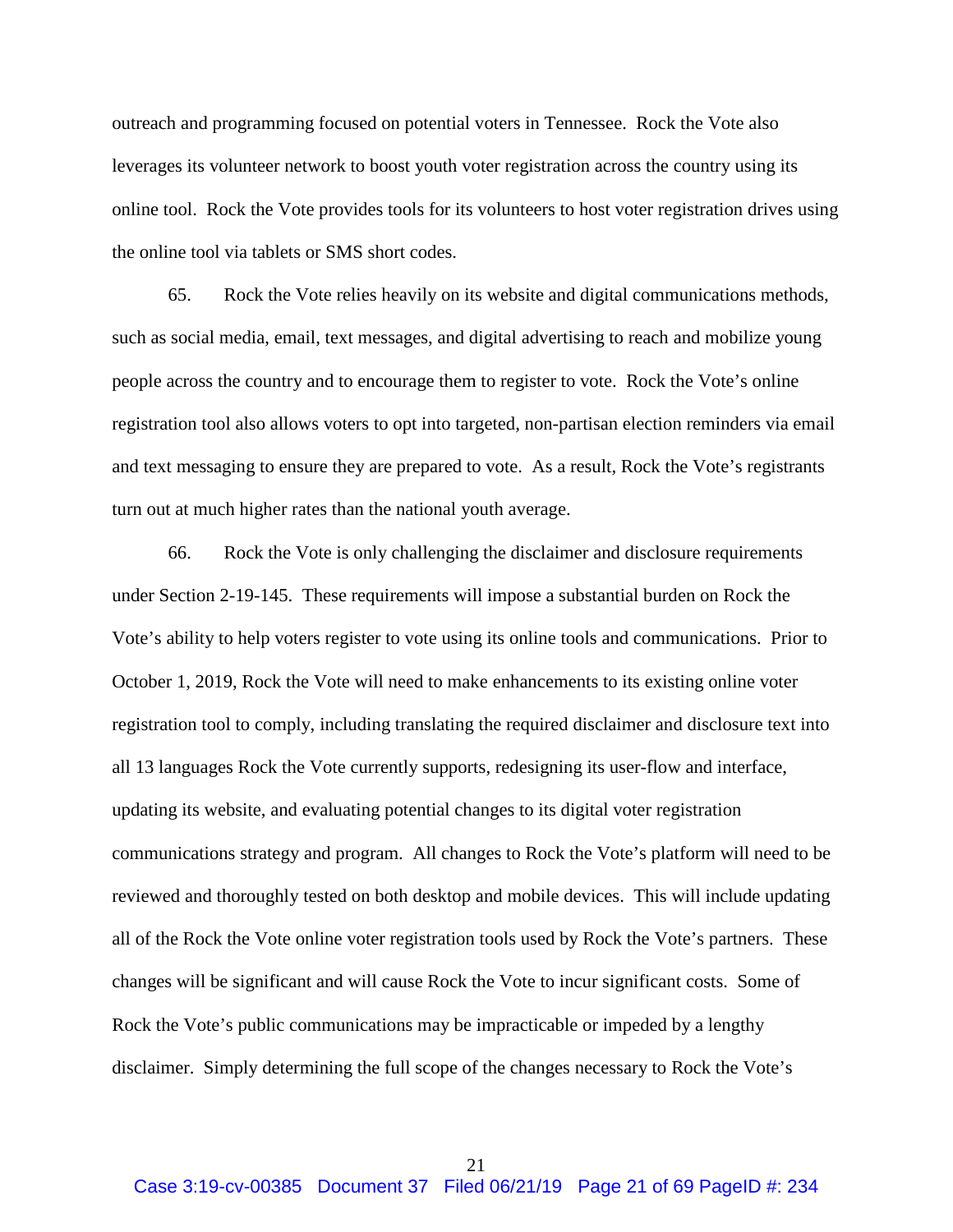online tools and public communications for Rock the Vote to attempt to comply with the Law imposes a substantial burden on Rock the Vote given its limited staff capacity and resources.

67. To the extent compliance is even possible given the Law's vagueness, in order to implement the many changes required by the Law, Rock the Vote would have to expend resources to complete much of its work to make the required technical changes prior to October 1, 2019, including incurring related expenses, in order to ensure that changes would be implemented by October 1, 2019.

### **HeadCount**

68. HeadCount is a national  $501(c)(3)$  non-profit, non-partisan organization with a small full-time staff based in New York City. HeadCount's mission is to work with musicians and other popular influencers to promote participation in democracy, including through conducting voter registration drives. To that end, HeadCount operates voter registration drives at concerts and music festivals nationwide and runs programs that connect the popularity and power of music with action. By reaching young people and music fans where they already are at concerts and online—HeadCount makes civic participation accessible and compelling. HeadCount's organizational message is that people must speak to be heard.

69. HeadCount has assisted approximately 500,000 voter registration applicants nationwide since 2004 and has built a network of 20,000 volunteers nationwide. The organization has conducted more than 6,000 in-person field events nationally since 2004. During these field events, HeadCount collects voter registration applications, and then delivers them to election officials. HeadCount has helped over 3,000 Tennessee voters register by collecting and delivering their applications through their work in the field since 2014.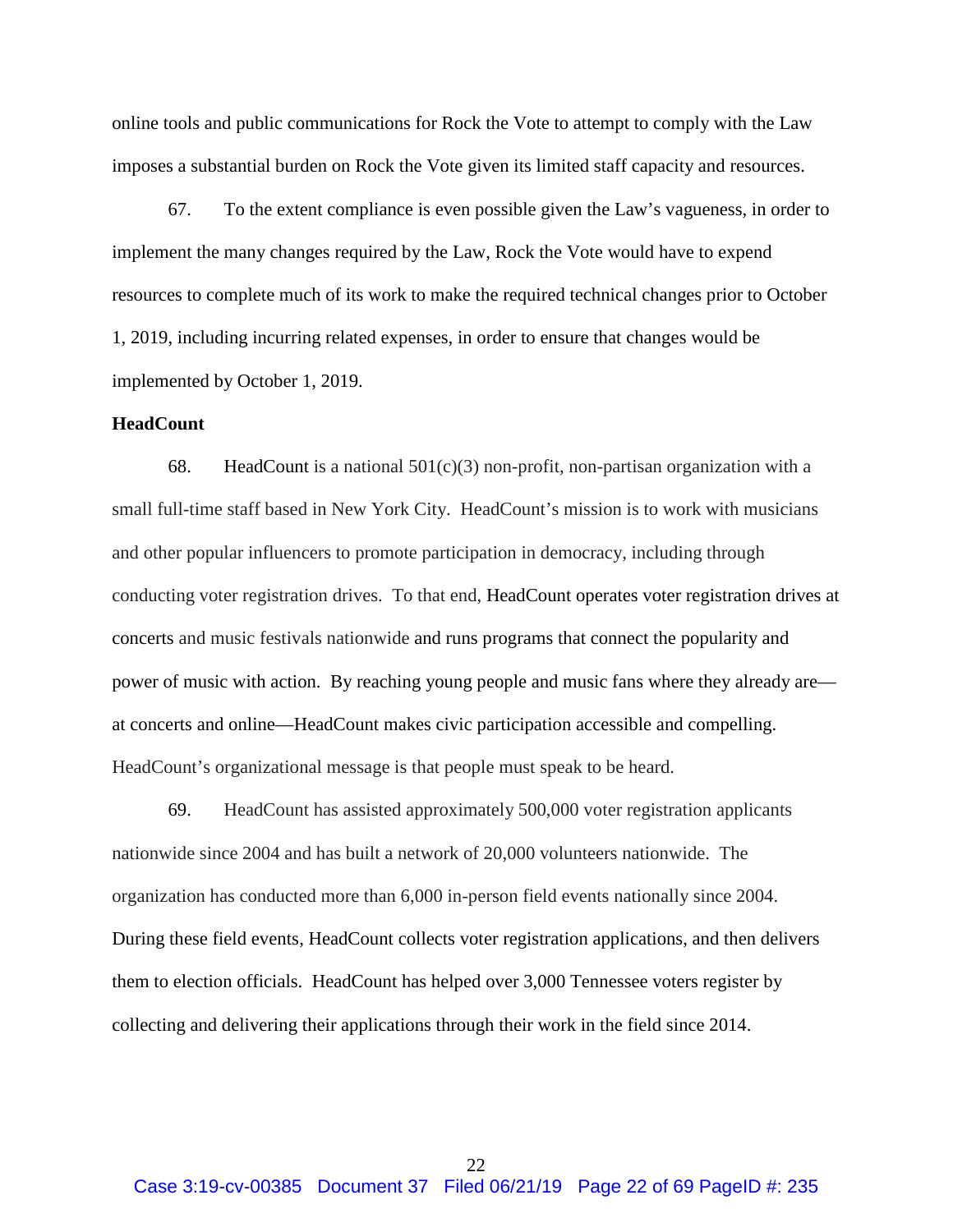70. HeadCount promotes partnerships between musicians, concert promoters, and volunteers. When artists affiliated with HeadCount play a concert in a major city, HeadCount helps voters register, and rallies music fans to participate in democracy and increase their participation and voice in government. These live music events with voter registration facilitated by HeadCount take place all over the country and, during busy times in the election cycle, almost every night of the week. HeadCount also works directly with many festivals, concert venues, and partners to help extend their reach. At every event, HeadCount offers voter registration for residents of 45 states using the federal mail-in voter registration form.

71. HeadCount receives grant money, direct donations, and sponsorships to fund voter registration activities, which include registration activities at concerts, festivals, and other events in Tennessee.

72. The bulk of HeadCount's work nationally is done by thousands of volunteers. Some volunteers help voters register at concerts by engaging potential voters, assisting them with filling out forms, and collecting their applications for submission to election officials. Other volunteers take on leadership roles in the organization. As part of HeadCount's core mission, the organization builds civic volunteerism focused on young people and others who have not previously engaged in civic engagement work.

73. HeadCount has no full-time paid staff in Tennessee. While HeadCount occasionally hires a Tennessee-based independent contractor for particular events, HeadCount generally relies on volunteer team leaders in order to conduct registration drives at events in Tennessee. While national paid staff members sometimes attend major music tour or festival events and help with voter registration efforts, generally voter registration is offered only when one or more volunteer team leaders are available to staff an event. Staffing the event with at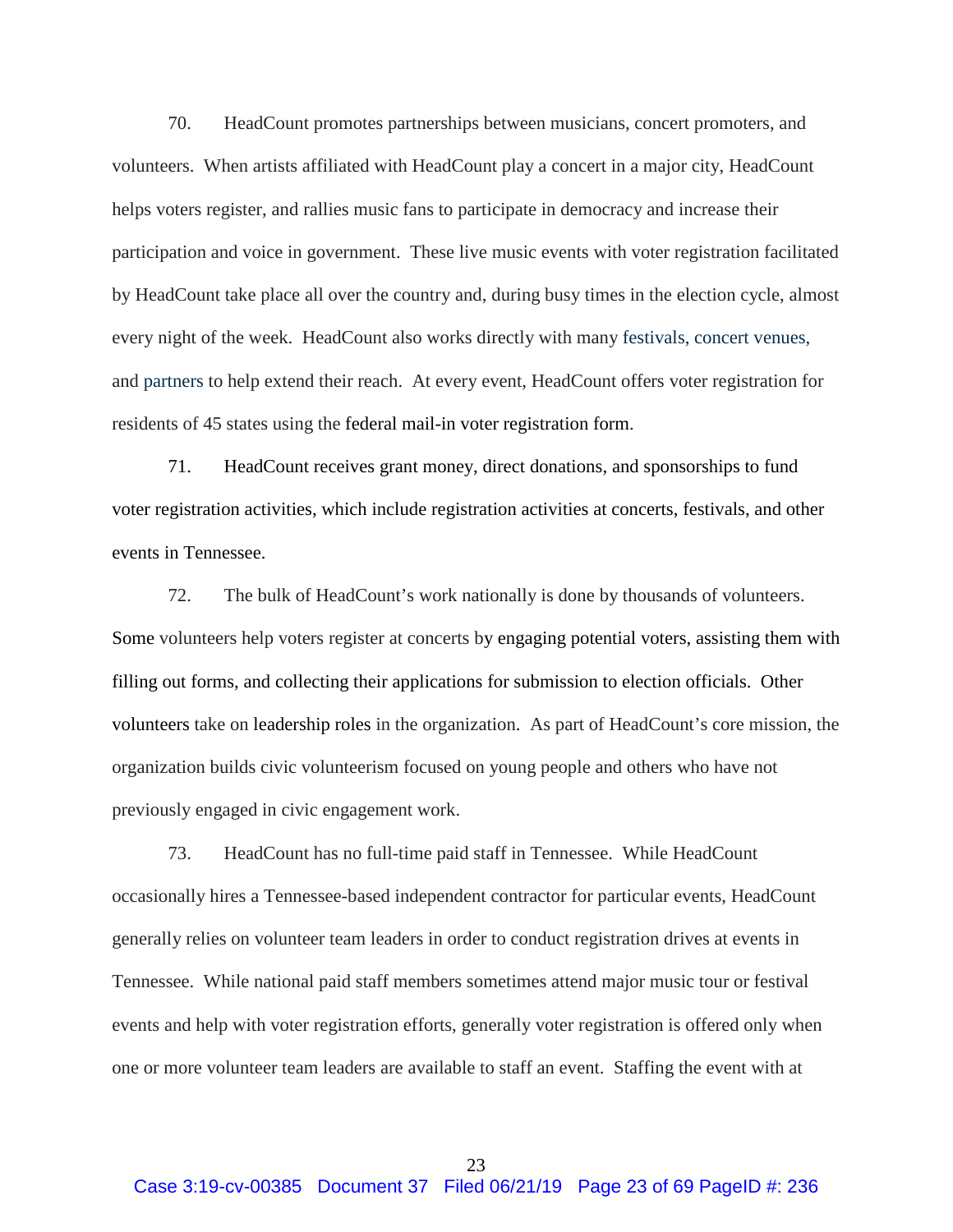least one volunteer team leader is required so that HeadCount can maintain the security of voter registration applications in the field to ensure that they are properly collected and delivered to election officials.

74. HeadCount has four volunteer team leaders in Tennessee and is seeking additional team leaders in Tennessee. HeadCount has over 2,000 field volunteers in Tennessee who are managed by the volunteer team leaders.

75. HeadCount requires all team leaders to review the organization's Team Leader manual. After review, they receive a video-call field training and a separate training call on their systems.

76. HeadCount has paid stipends to volunteer team leaders in Tennessee in the past and plans to continue doing so in the future.

77. HeadCount's other volunteers are not compensated with money, but they are given free access to the concert or festival at which they are conducting voter registration.

78. HeadCount generally requires all volunteers to participate in a one-hour training session before each show, and rare exceptions are only made when a volunteer has previously taken the training already. A significant number of volunteers are first-time volunteers, who are trained when they arrive for the event. They are required to receive HeadCount's training before they begin helping people register to vote. Training covers how to engage people to register to vote, ensuring that applicants complete the forms, and emphasizing the importance of turning in all forms to the organization unaltered. Training also includes information about upcoming elections so that volunteers can spread an effective message about participating in elections.

79. HeadCount's planning for 2020 is already underway, including planning for artist partnerships, materials, and processes. HeadCount produces a festival kit for events and reuses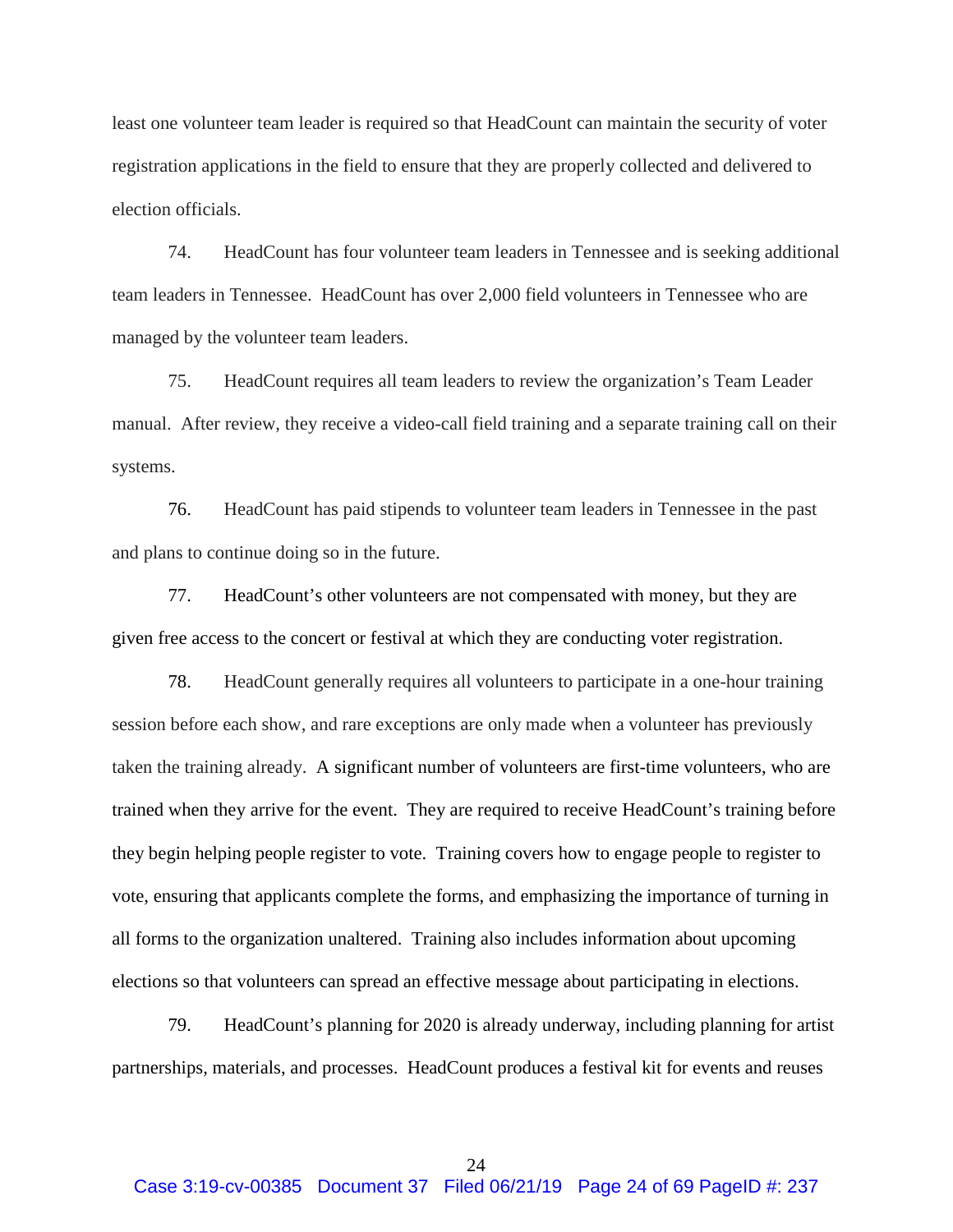signage and other materials for festivals at which voter registration is conducted during the course of the year. These materials are used nationally. Some expenses for 2020 voter registration materials have already been paid. Redesigning and reprinting the materials for 2020 would be costly. For this reason, the vagueness of the Law does not give the organization a reasonable opportunity to plan its activities and simultaneously ensure compliance.

80. HeadCount also utilizes a text messaging program where potential voters can sign up for election alerts via text message and register to vote via TurboVote or Rock the Vote's online tool if needed. HeadCount is working to expand the text messaging program's functionality to increase civic engagement opportunities, such as contacting elected officials. However, field registration using paper forms is the most effective means of promoting voter registration at events and festivals.

81. HeadCount team leaders independently source community events such as street festivals, voter registration drives at schools or colleges, and other community gatherings. While events are generally input into the HeadCount database for volunteer recruitment, volunteers for such events are sometimes independently sourced by volunteer team leaders. HeadCount provides materials, information, and email templates for such events.

82. Following each HeadCount event, the registration forms and any other information collected from applicants are sent to the organization's office. The forms are centrally received and processed, and then sent to the election officials. Where possible, the forms are copied, and the information is used to verify that applicants have indeed been added to the state's official voter registration list. HeadCount's verification serves multiple purposes: it furthers the core mission of the organization to promote effective registration and democratic participation, and also allows the organization to demonstrate to funders and partners that its

25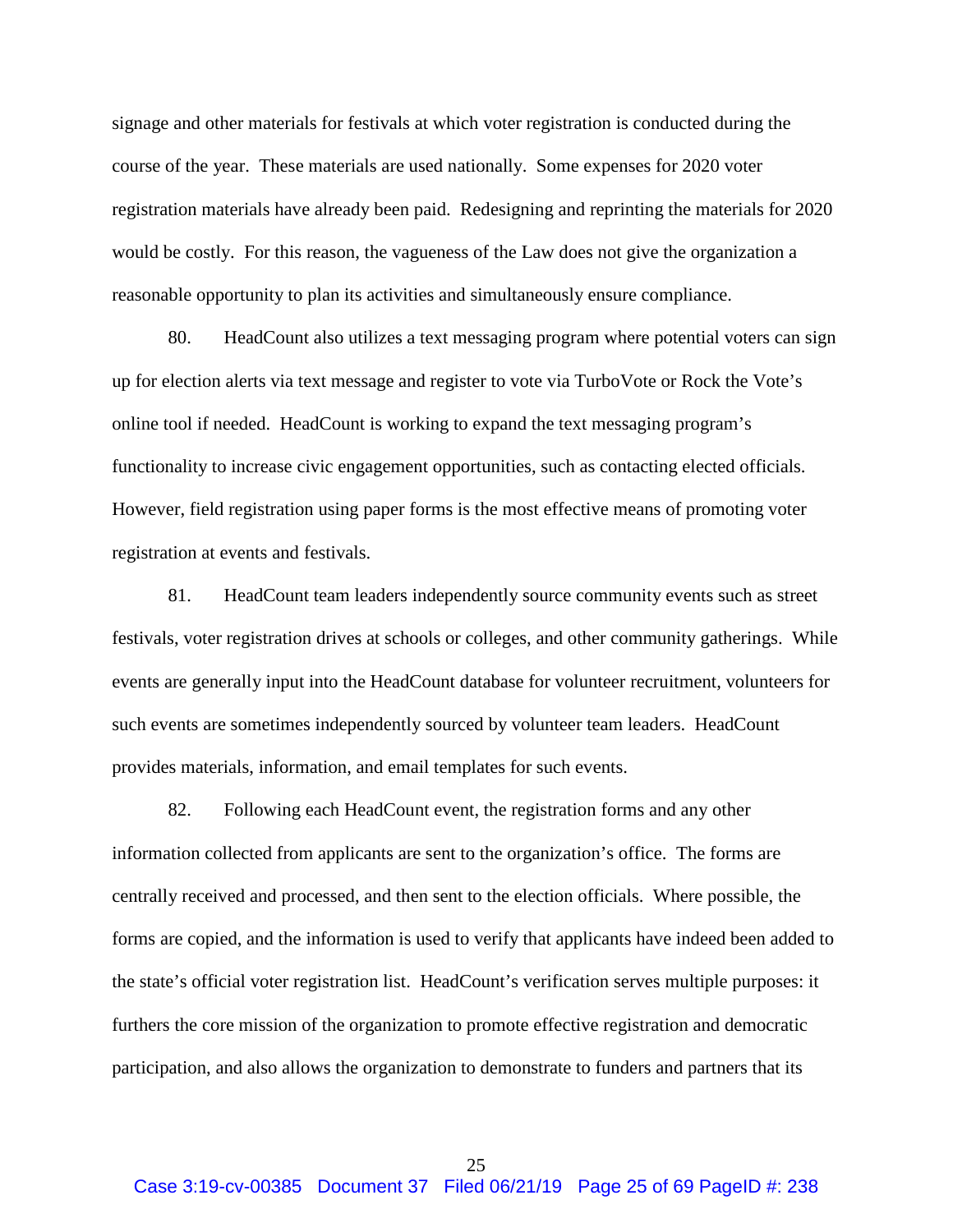program is effective in accomplishing that mission. It also promotes relationship-building between HeadCount and the voters it helps register: often new registrants prefer to follow up with HeadCount with any questions or concerns about their registration rather than directly contact election officials.

83. Bonnaroo is a popular, well-attended annual music festival held outside of Nashville, Tennessee, and is a major national event for HeadCount's voter registration activities. If HeadCount is unable to conduct voter registration activities at Bonnaroo, it would be a significant loss to the organization's core mission, message, and partner relationships.

84. HeadCount is also working on increasing civic engagement outreach at the University of Tennessee, Knoxville, working on shows around the campus community to increase outreach to young people. Through these efforts, HeadCount particularly intends to reach first-time voter registration applicants and transient voters under the age of 35. College campuses are an important place for the organization to have its desired impact.

85. In addition to its field activities, HeadCount utilizes a broad array of digital tools and social media to promote and facilitate voter registration. Over 50 percent of HeadCount's national voter registration activity is conducted online.

86. Along with collecting voter registration applications, HeadCount volunteers seek to have applicants sign up for election alerts via text message and/or email. Individuals who submit a registration also receive a "thank you for registering" card, which is standardized across the organization's activity nationally and provides information about the organization, including contact information in the event they have any questions or concerns about their registration. Under the Law, HeadCount would have to change the content for these materials to comply.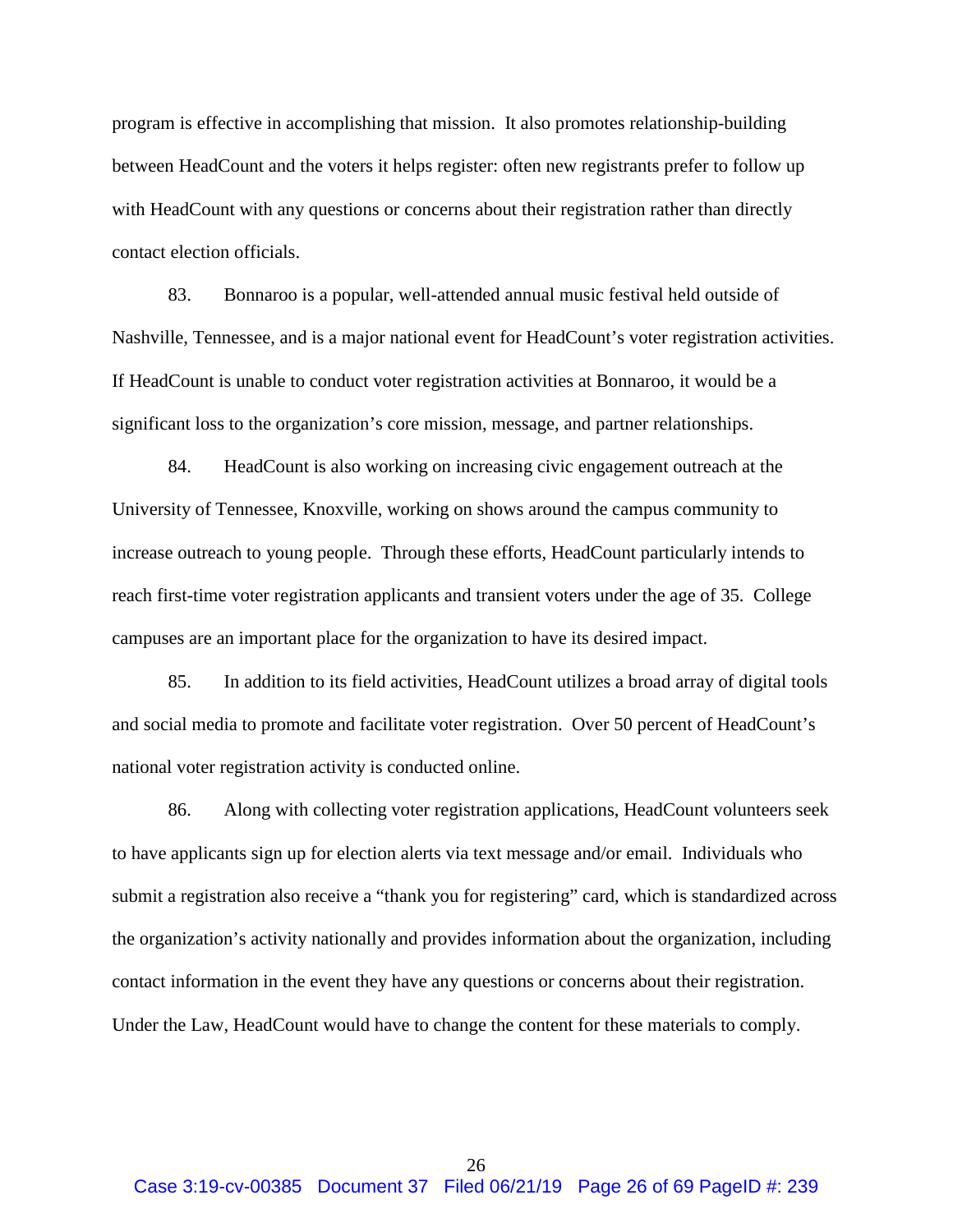87. HeadCount utilizes other organizations' tools in its digital voter registration efforts, including partnerships with Plaintiff Rock the Vote as well as TurboVote, another organization that provides digital voter registration tools. Determining compliance with the Law's disclosure and disclaimer requirements would demand significant time and resources.

88. HeadCount generally creates social media tools for all states conducting a primary election on the same day and for states that share a voter registration deadline, including Tennessee, which shares its registration deadline of 30 days before Election Day with a number of states. The disclosure and disclaimer requirements of the Law would require removing Tennessee from the organization's general media plan and writing custom materials specific to the state, which would require additional expenditures.

89. Customizing and redesigning HeadCount's festival kits which are generally produced for national use to specifically comply with the disclosure and disclaimer requirements of the Law will cost significant funds due to staff time to develop materials specific to the state, designer time, and printing costs that HeadCount would not otherwise incur.

90. The disclaimer and disclosure requirements in the Law will diminish HeadCount's message because, despite using lawful methods of registration including state and federal mail-in voter registration forms, the organization will be required to indicate that it is not conducting official voter registration activities. HeadCount believes this disclaimer will reduce the faith its registrants have in its voter registration program.

91. The additional disclaimers and disclosures required by the Law will make the digital tools used by the organization less relevant and less effective by, among other things, making it less accessible to potential voters while not adding any necessary information.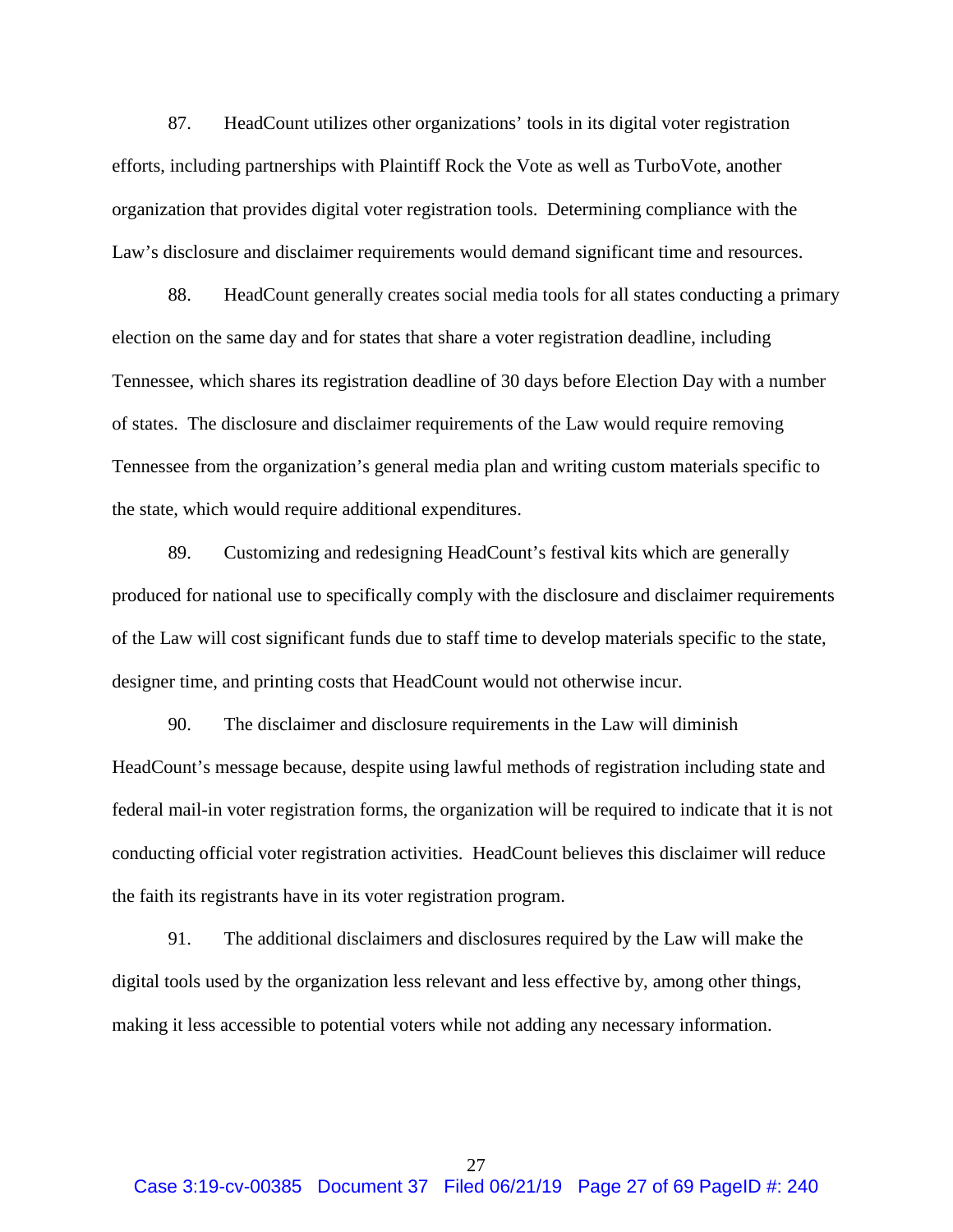92. HeadCount would also be required to produce new training materials specific to Tennessee to comply with the Law whereas currently, training materials are created for national use so that registration can be facilitated using the federal mail-in voter registration form. Volunteers would have to be specially trained on the Law's disclosure requirements.

93. HeadCount also maintains a voter hub with information regarding voting and registration in all 50 states. To comply with the Law, HeadCount will have to change its existing voter information hub to ensure that it is compliant with the Law. Changes to the website to comply with the Law's disclosure and disclaimer requirements would require coding and technical changes including special wire-framing to support the changes, which would require an additional associated cost.

94. To the extent compliance is even possible given the Law's vagueness, in order to implement the many changes required by the Law, HeadCount would have to expend resources to complete much of their work to produce materials, prepare training processes, and make technical changes prior to October 1, 2019, including incurring related expenses, in order to ensure that changes would be implemented by October 1, 2019.

## **Defendants**

95. Tre Hargett is the Secretary of State of the State of Tennessee and is sued in his official capacity. The Secretary appoints the Coordinator of Elections who serves "at the pleasure of the secretary of state" and may only make regulations necessary to carry out the election code with "the concurrence of the secretary of state." Tenn. Code Ann. § 2-11-201(a), (c).

96. Mark Goins is the Coordinator of Elections for the State of Tennessee and is sued in his official capacity. The Coordinator is "the chief administrative election officer of the

28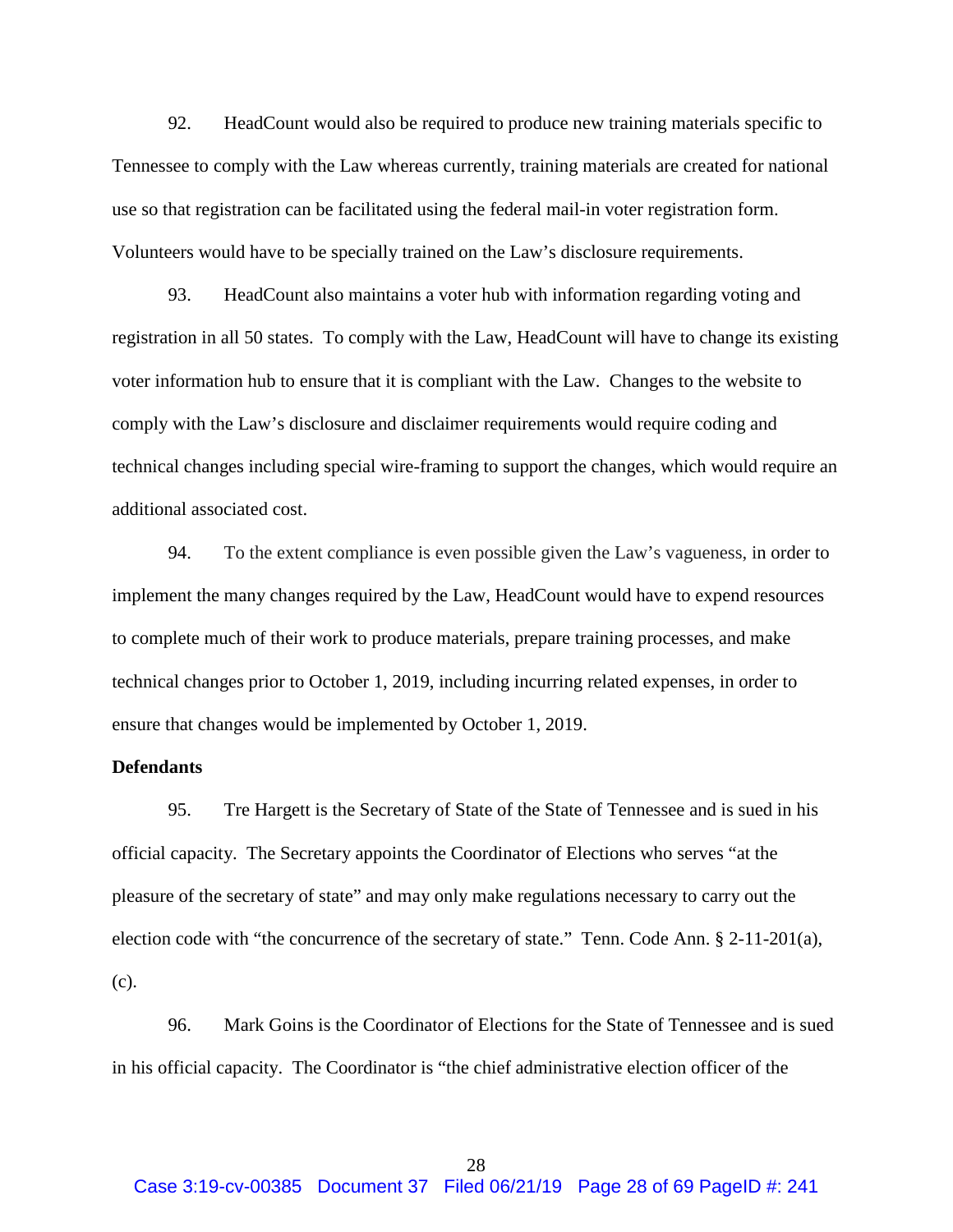state," charged with "obtain[ing] and maintain[ing] uniformity in the application, operation and interpretation of the election code." *Id.* § 2-11-201(b); *see also id.* §§ 2-11-202, 2-2-115. As Coordinator, Goins is also authorized to investigate or direct local authorities to investigate "the administration of the election laws." *Id.* § 2-11-202(a)(5).

97. Herbert H. Slatery III is the Attorney General of the State of Tennessee and is sued in his official capacity. The Attorney General is authorized to investigate or prosecute violations of the election code and to request that the Coordinator conduct investigations. *Id.*  $§ 2-11-202(a)(5)(A)-(C).$ 

98. The State Election Commission ("Commission") is charged with all duties of the board of elections of the state. *Id.* § 2-11-101(b). Under the Law, the Commission is authorized to impose civil fines upon individuals and organizations who submit incomplete voter registration forms. *Id.* § 2-2-143(c). The Commission is authorized to review "incomplete" forms, make a finding of the number of "incomplete" forms submitted, combine the number of "incomplete" forms across counties in order to impose penalties, and fine individuals and organizations up to \$10,000. *Id.*

99. Donna Barrett, Judy Blackburn, Greg Duckett, Mike McDonald, Jimmy Wallace, Tom Wheeler, and Kent Younce are the members of the State Election Commission and are sued in their official capacities.

#### **FACTS**

#### **Voter Registration in Tennessee**

100. Tennesseans need more, not fewer voter registration opportunities. According to U.S. Census Bureau *Current Population Survey* ("CPS") data, approximately 3,183,000 Tennessee citizens were registered to vote as of November 2018, out of a citizen voting age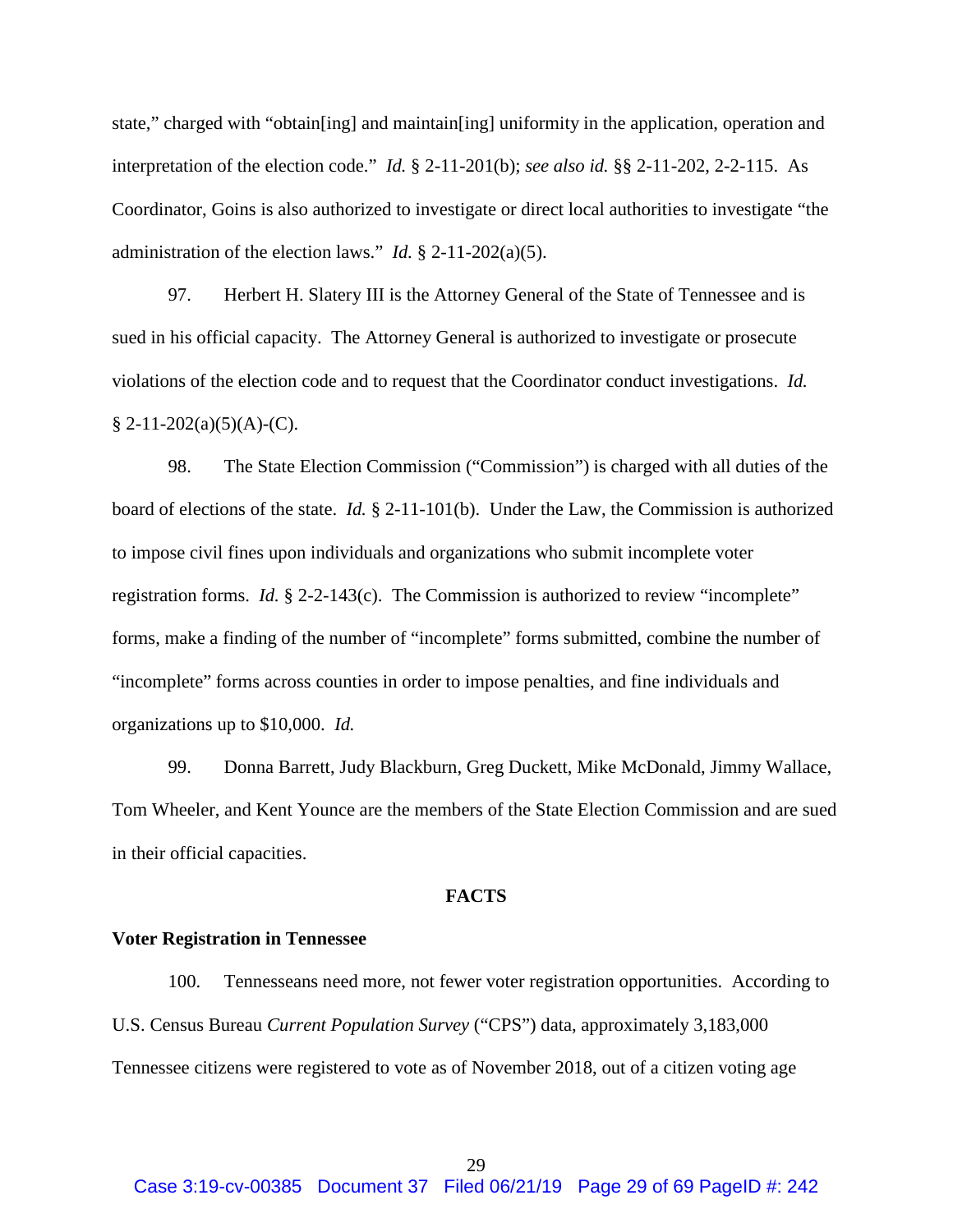population of 4,872,000. Therefore, as of November 2018, approximately 37 percent of eligible citizens in Tennessee were not registered to vote. And Tennessee's voter registration rate is decreasing rather than increasing. In 2016, according to the CPS, 33 percent of eligible citizens in Tennessee were not registered to vote. Another federal survey, from the U.S. Election Assistance Commission ("EAC"), establishes that Tennessee's voter registration numbers are among the worst in the country when compared to other states. In 2016, according to EAC data, Tennessee ranked 44th in the percentage of its citizen voting age population registered to vote out of all 50 states and the District of Columbia.

101. Voter registration drives play an important role in facilitating voter registration of eligible citizens. Community-based voter registration drives are a particularly important tool for members of marginalized communities to register to vote, especially racial minority voters and those with lower incomes. According to the CPS, voters of color are more likely to identify as having registered at a registration drive or at a school, hospital, or campus compared with white voters.For example, in the 2018 election cycle, while 3.1 percent of white voters reported registering through a drive, the percentage increased to 5.3 voters identifying as Black and 5.5 percent for those identifying as Hispanic. Similarly, in 2018, 4.1 percent of white registrants reported registering at a school, hospital, or campus, compared with 7.5 percent of those identifying as Black and 7.1 percent of those identifying as Hispanic.

102. Plaintiffs conduct voter registration drives throughout Tennessee during which they interact with potential voters face-to-face to encourage them to participate in the political process and to register to vote. These conversations take place at schools and universities, community events, religious services, workplaces, malls, conferences, and public gatherings, as well as in parking lots, transportation hubs, and on city streets. These initial interactions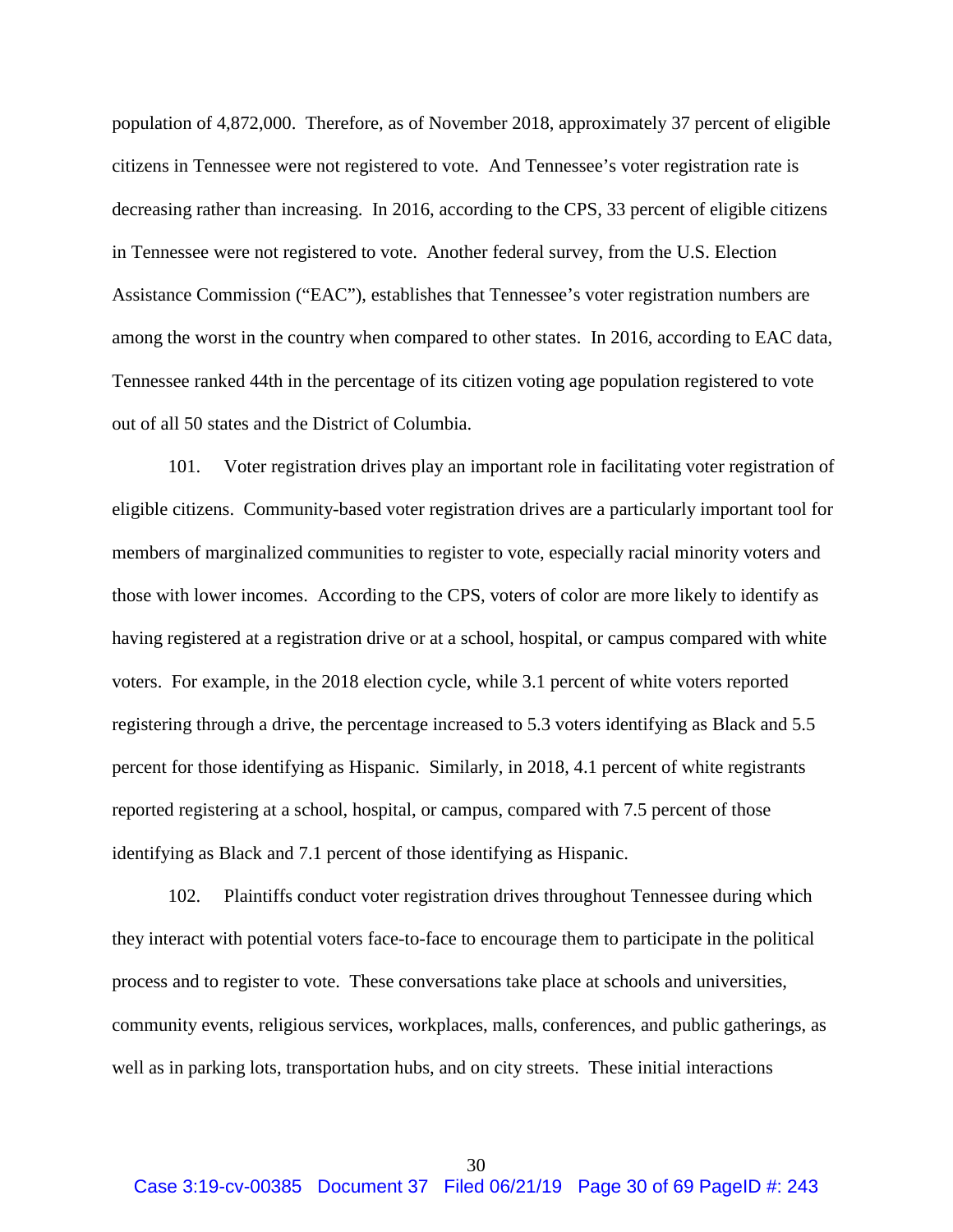culminate when Plaintiffs collect voter registration applications from potential voters and submit them on their behalf. Plaintiffs sometimes continue to communicate with the individuals identified through their voter registration activity to promote civic engagement, for example through get-out-the-vote drives. Plaintiffs intend to continue these activities, but the Law has placed those important plans in jeopardy. Indeed, the Law is already affecting Plaintiffs as they work to plan and prepare for their voter registration activities in the near future.

103. Plaintiffs' voter registration staff and volunteers educate non-voters not only about how political participation can lead to social change and make democratic institutions more responsive to community needs, but also how the act of registering to vote helps underrepresented persons and communities establish their political worth, standing, and right to speak at the polls. This builds the political respect and power of a citizen's community by making elected officials and candidates for elected office attentive to the citizen's community. Fostering political and civic engagement in this manner is a central part of Plaintiffs' voter registration activity.

104. Numerous Tennesseans who register to vote each year do so through interactions with their fellow citizens at voter registration drives, including those conducted by Plaintiffs.

105. These drives are an important service rendered to other citizens and critical to Plaintiffs' core political speech and associational rights.

106. The right to vote is far from universally exercised. Through their voter registration work, Plaintiffs express the importance of civic engagement and political participation, particularly among politically underrepresented groups. By ensuring people's voter registration forms are properly submitted, Plaintiffs ensure the fullest expression of their communities and voters' views on issues such as government responsiveness, racial justice, and

31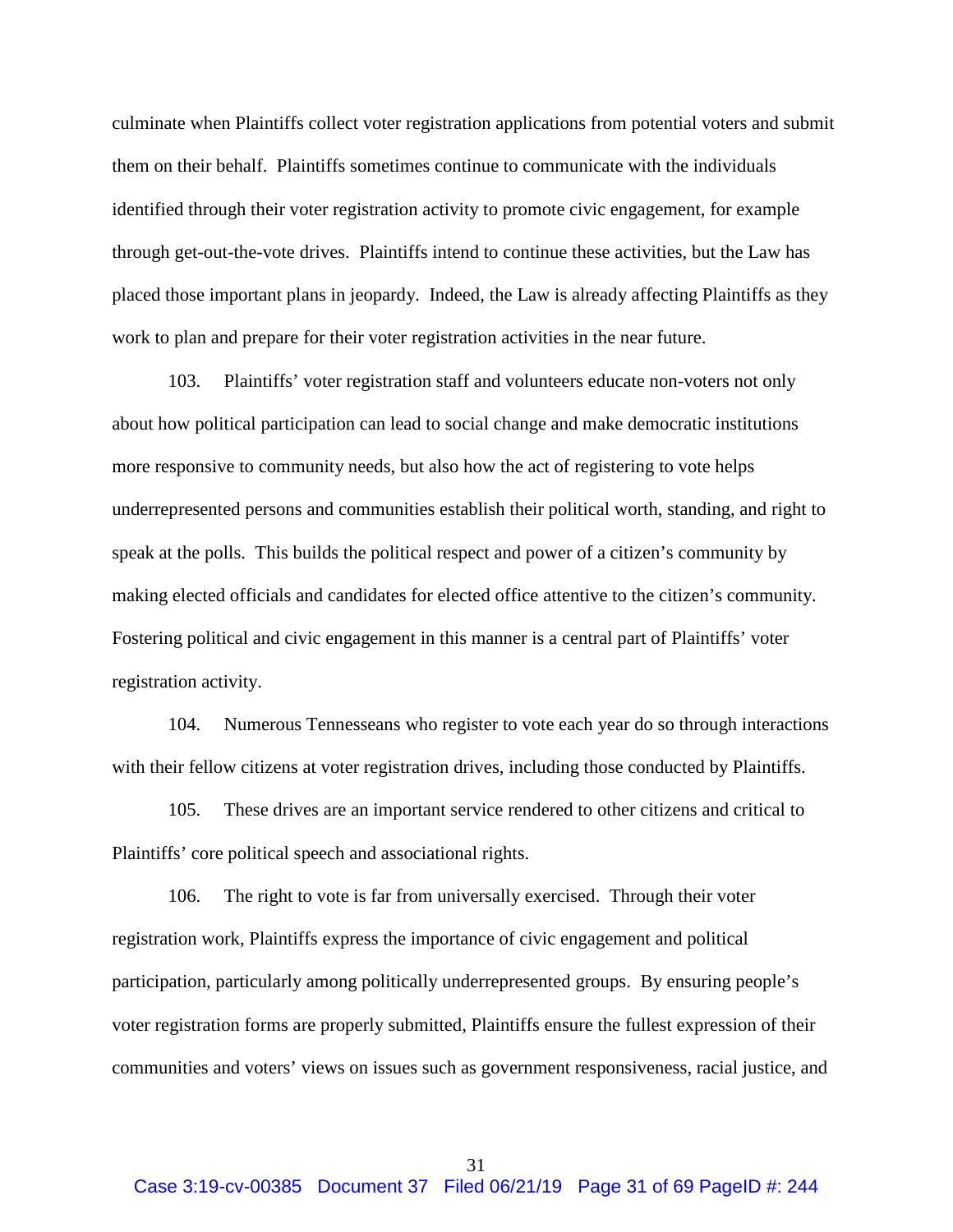policies that promote religious tolerance and acceptance. Plaintiffs' assistance to others in registering to vote is a political statement in and of itself: that they value the democratic process and the rights of all eligible citizens to access the franchise.

107. By engaging in voter registration activities, Plaintiffs express their faith in democracy, the importance of civic engagement, and their belief that politically underrepresented groups should be empowered. Their voter registration activities are among the most effective and credible means of expressing these views.

108. The Law's restrictions constitute a substantial burden on Plaintiffs' expressive activities. The burdens of the Law are especially severe because Plaintiffs are non-profit organizations with limited resources. The Law's substantial civil and criminal penalties will chill Plaintiffs' speech, expression, and associational activities, leading some Plaintiffs to cut back or entirely cease their Tennessee voter registration efforts, depending on the ultimate meaning of the Law's vague provisions. This will harm the organizational mission of each Plaintiff by minimizing each Plaintiff's ability to rally its community and use the franchise to weigh in on issues of importance, including the importance of participation itself.

## **Enactment of the Challenged Law**

109. Going into the 2018 election cycle, civic organizations across Tennessee, including Plaintiffs, made a concerted push to register thousands of eligible but unregistered Tennessee citizens. Much of this community-based voter registration activity took place among communities of color and other underserved populations.

110. It was against this backdrop of increased voter registration that Tennessee enacted the Law.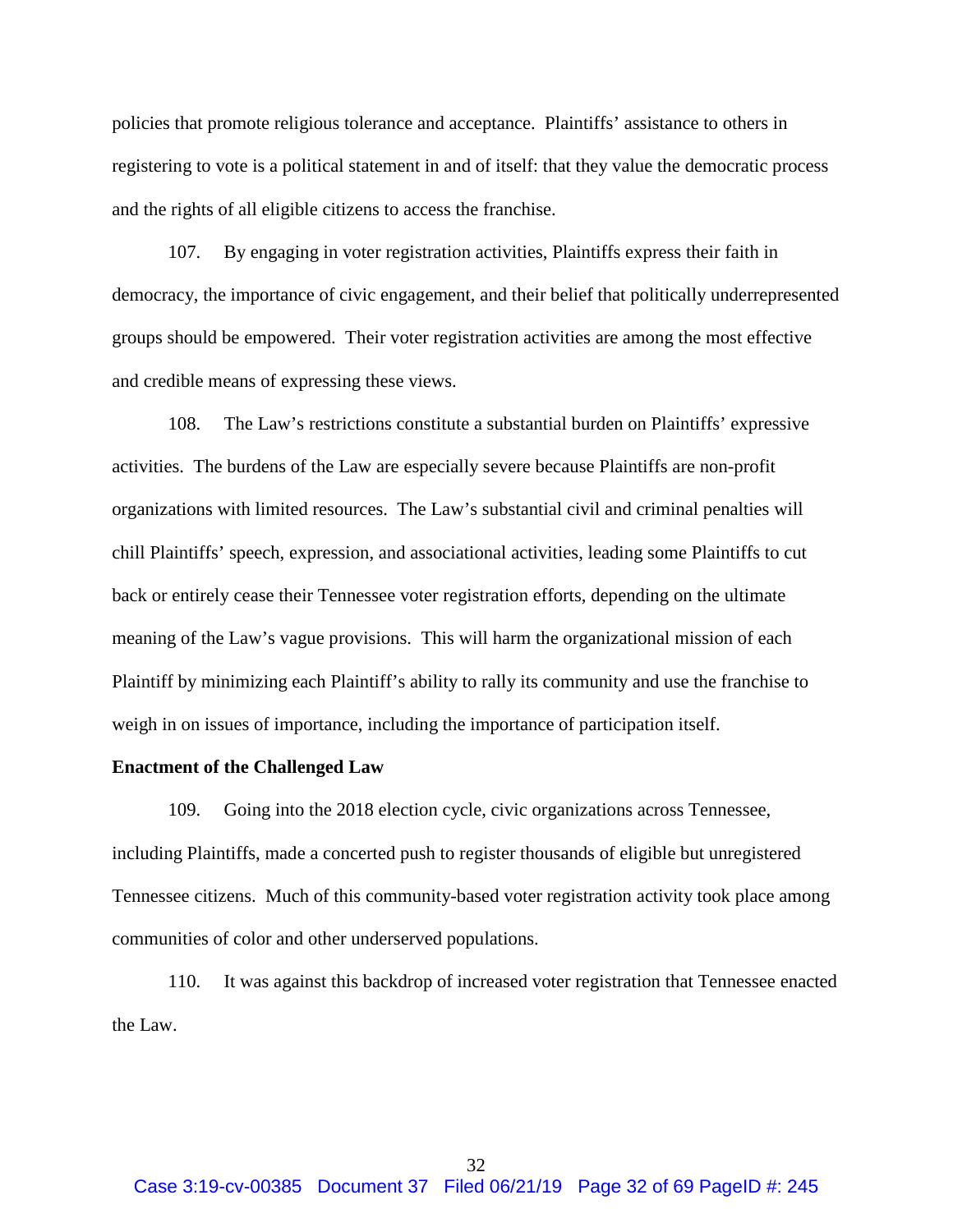111. Although the state has suggested that the Law was necessary to prevent fraudulent voter registration, on information and belief, this justification merely serves as pretext for a more insidious purpose: to inhibit successful voter registration efforts by community-based organizations.

112. Statements made during the legislative proceedings support this conclusion. For example, during the March 27, 2019 hearing before the House Elections & Campaign Finance Subcommittee, Representative Tim Rudd said that the problem the bill sought to address arose in the 2018 election cycle in Shelby County where "we had a lot of outsiders, contractors and other people coming in and flooding the local election commission and the state with ballots [sic] right before the election." On April 9, 2019, during a hearing before the Senate State and Local Committee, Senator Ed Jackson stated, without offering any evidence to support his claim, that "groups that seek to register large numbers of voters"—which the bill targets—"potentially put legitimate registrations at risk."

113. Indeed, further statements from the House floor indicate that the true purpose of the bill was to retaliate against a single organization whose mission was focused on increasing the turnout of Black voters in the state. In an op-ed supporting Senate Bill 971 and House Bill 1079, Secretary Hargett described how the bills would address the scenario created in the 2018 election by one voter "activist" group that submitted a large number of voter registration forms.

114. Despite complaints of a deluge of incomplete or erroneous registration forms, Tennessee certified to the EAC in 2016 that it received "zero" registration forms from voter registration drives held by third-party groups or parties in the 2016 election cycle. While Tennessee's statement to the EAC was plainly false, this submission underscores that the state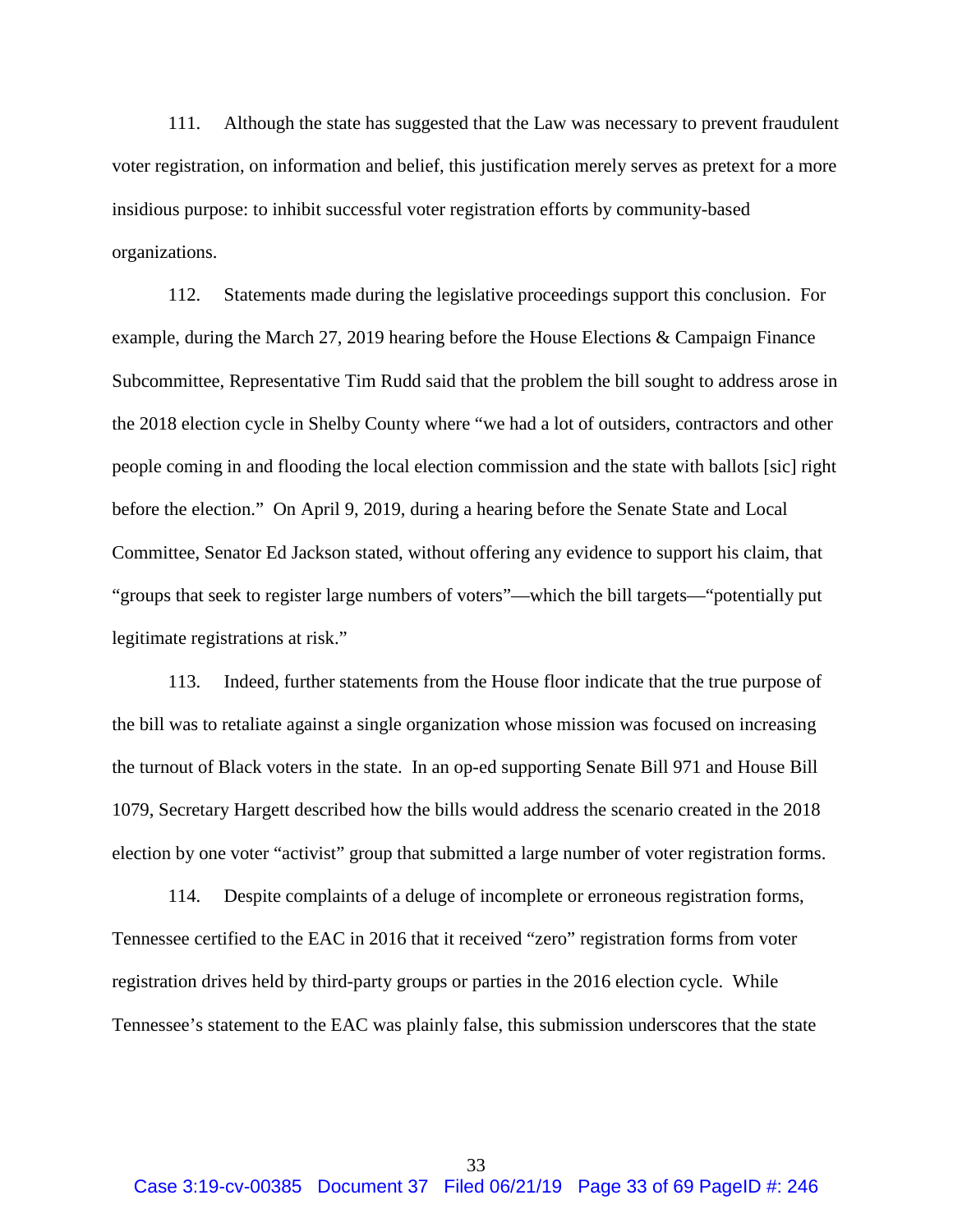has no concept of how many voter registration applications it receives from civic groups, let alone any high rate of error that needs to be fixed through draconian measures.

115. During the hearings on the bill, there was no evidence presented to indicate that the rate of error on registration forms is or was higher for registrations submitted through voter registration drives than from any other source. Nor was there any evidence of intentional or knowing voter registration fraud, or any other intent to interfere with the voter registration process.

116. Nonetheless, in the run-up to the passage of the Law, the Speaker of the Tennessee House posted the following statement on Twitter: "Last election cycle there was an attempt from outside groups to flood the ballot box with fraudulent votes to try & prevent @VoteMarsha from becoming our next U.S. Senator. Proud of the House for passing a new bill to prevent this. Thanks to Rep. @TimRudd34 for running it! #TNleg," contemporaneously illustrating that the impetus behind the Law was not any legitimate government interest, but rather an explicit attempt to fence out certain eligible Tennessee voters.

117. On May 2, 2019, Governor Bill Lee signed House Bill 1079 / Senate Bill 971 into law, imposing a host of burdens on organizations and individuals that conduct voter registration drives, including provisions that are unique to Tennessee alone.

#### **Challenged Provisions and Their Impacts**

118. The Law imposes severe burdens on the voter registration activities and communications engaged in by Plaintiffs and similar groups and individuals. These requirements are each individually burdensome and add up to a high aggregate burden that will limit Plaintiffs' effectiveness in promoting democratic participation, make it more costly and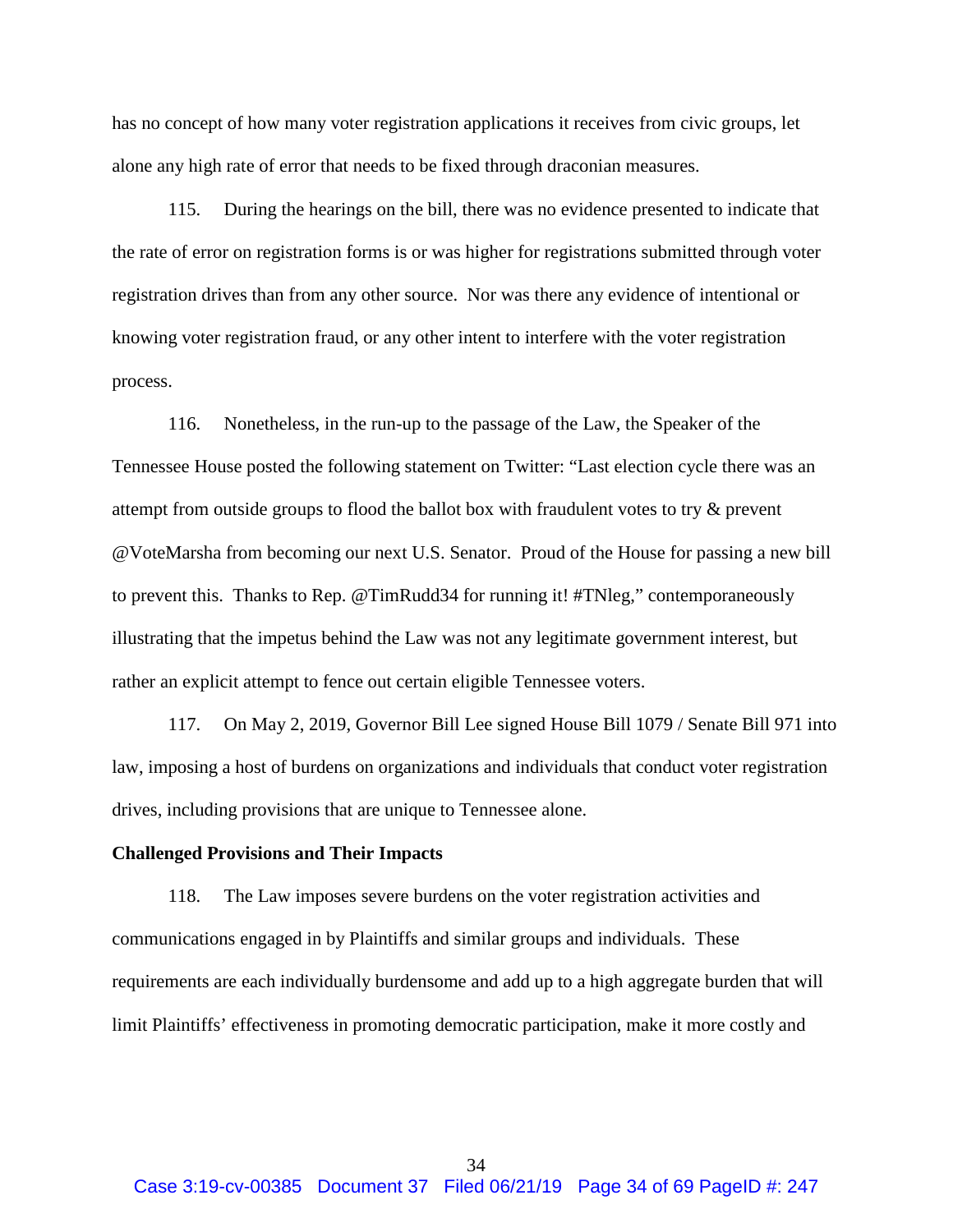resource-intensive to conduct voter registration, and chill speech because they impose more risk

than many individuals are reasonably willing to take.

- 119. These restrictions include, most notably:
	- a. Large civil penalties for turning in 100 or more "incomplete" registration application forms, even though the Law also requires covered organizations to turn in all forms they receive with the exception of those that contain only a name or initial;
	- b. The requirement to turn forms in within 10 days without any exception or regard for the need for organizations to scrutinize the completeness of each form and conduct potential follow up to limit the number of "incomplete" forms they must submit or face civil penalties;
	- c. Requirements that each individual participating in voter registration activities, even on a volunteer basis, receive training directly from the state, and that organizations, like Plaintiffs, assume responsibility for their volunteers or paid canvassers doing so;
	- d. The requirement of a sworn statement of compliance with all state registration laws despite this Law containing vague and ambiguous requirements as well as conflicting provisions with its own and other requirements;
	- e. The prohibition of retention of basic voter information to ensure that each individual has been properly registered and can be provided additional voting information prior to elections; and
	- f. Burdensome disclaimer requirements for each registration-related communication in almost all forms, and criminal penalties for noncompliance.

# Vague Scope of Coverage of the Law

- 120. As an initial matter, it is not clear when or to whom the Law's restrictions apply.
- 121. Sections 2-2-142 and 2-2-143, without defining any terms, apply to any "person

or organization who has not been designated by the county election commission under § 2-2-111

and who conducts a supplemental voter registration drive in which the person or organization

attempts to collect voter registration applications of one hundred (100) or more people."

122. It is unclear whether a person or organization designated under Section 2-2-111 is

exempt from these Sections for all otherwise-covered supplemental voter registration drives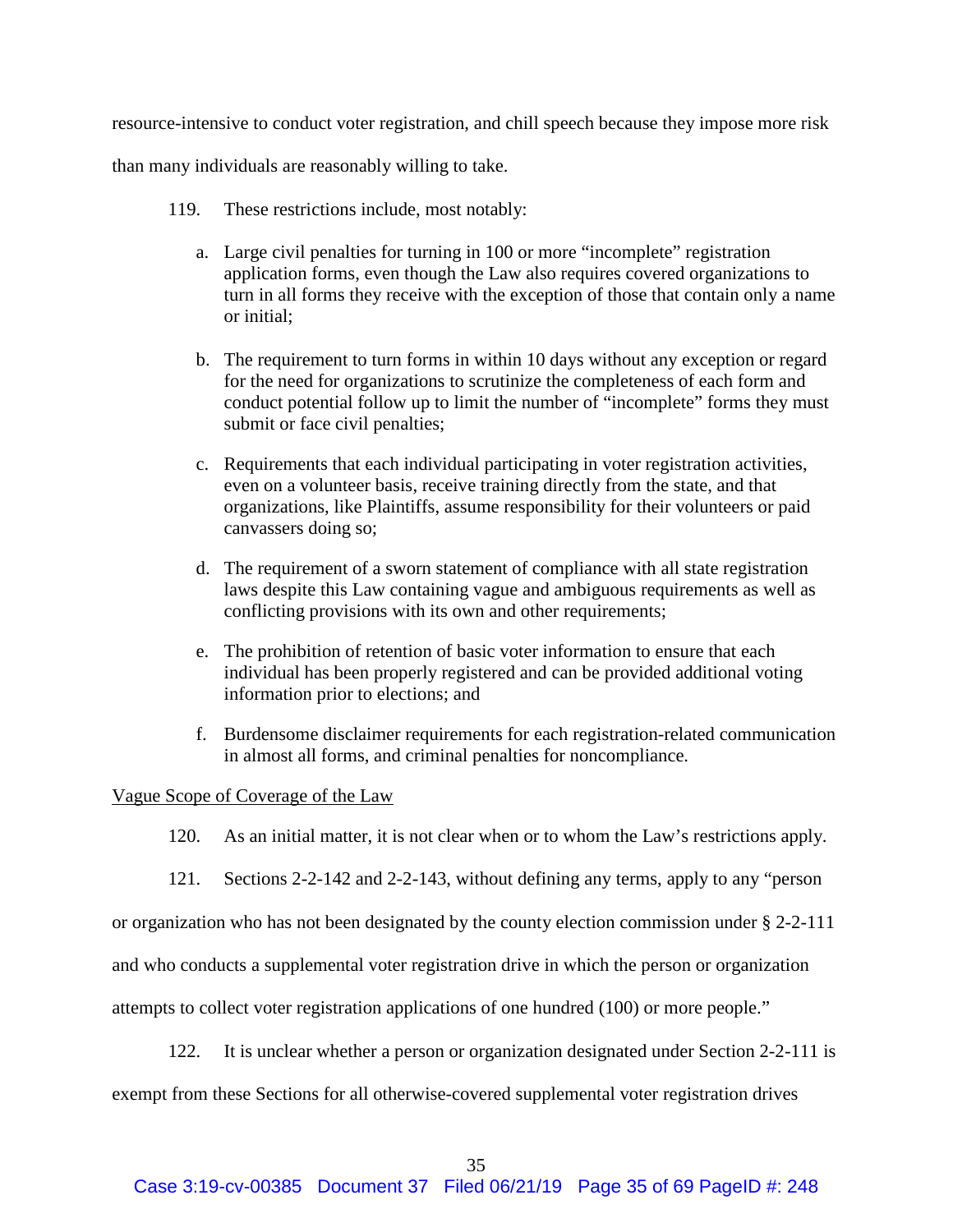conducted by that person or organization or for only those supplemental voter registration drives for which that person or organization serves as the county election commission's designee. *See*  Tenn. Code Ann. § 2-2-111(b), (d).

123. In addition, the statute defines neither what activity constitutes a voter registration drive nor what it means to "conduct[]" such a drive. It also does not define what activity constitutes an "attempt[] to collect" 100 or more voter registration applications, and there is no time period to guide whether the "attempt to conduct" a drive collecting 100 applications must be made within a day, a month, a year or is subject to any other constraint. It also confusingly refers to "the voter registration drive" and "drives" in both the singular and plural, further confusing organizations as to what specifically is being regulated.

124. Sections 2-2-142 and 2-2-143 also exempt certain otherwise covered persons or organizations from their requirements. Specifically, the requirements of Section 2-2-142 and 2- 2-143 do not apply "to individuals who are not paid to collect voter registration applications or to organizations that are not paid to collect voter registration applications and that use only unpaid volunteers to collect voter registration applications." However, the law does not define what it means to be "paid" or "unpaid." As a result, it is unclear whether those requirements apply, for example, to organizations that receive grants to conduct voter registration activities; organizations that provide stipends to interns or volunteers to conduct voter registration activities; and organizations that use only unpaid volunteers to engage directly with prospective voters but rely on paid staff or a mix of paid and unpaid staff to supervise, coordinate, or direct voter registration activities, including collecting applications. It may even apply to organizations that use a small part of general, non-targeted grant funds to support voter-registration activities.

36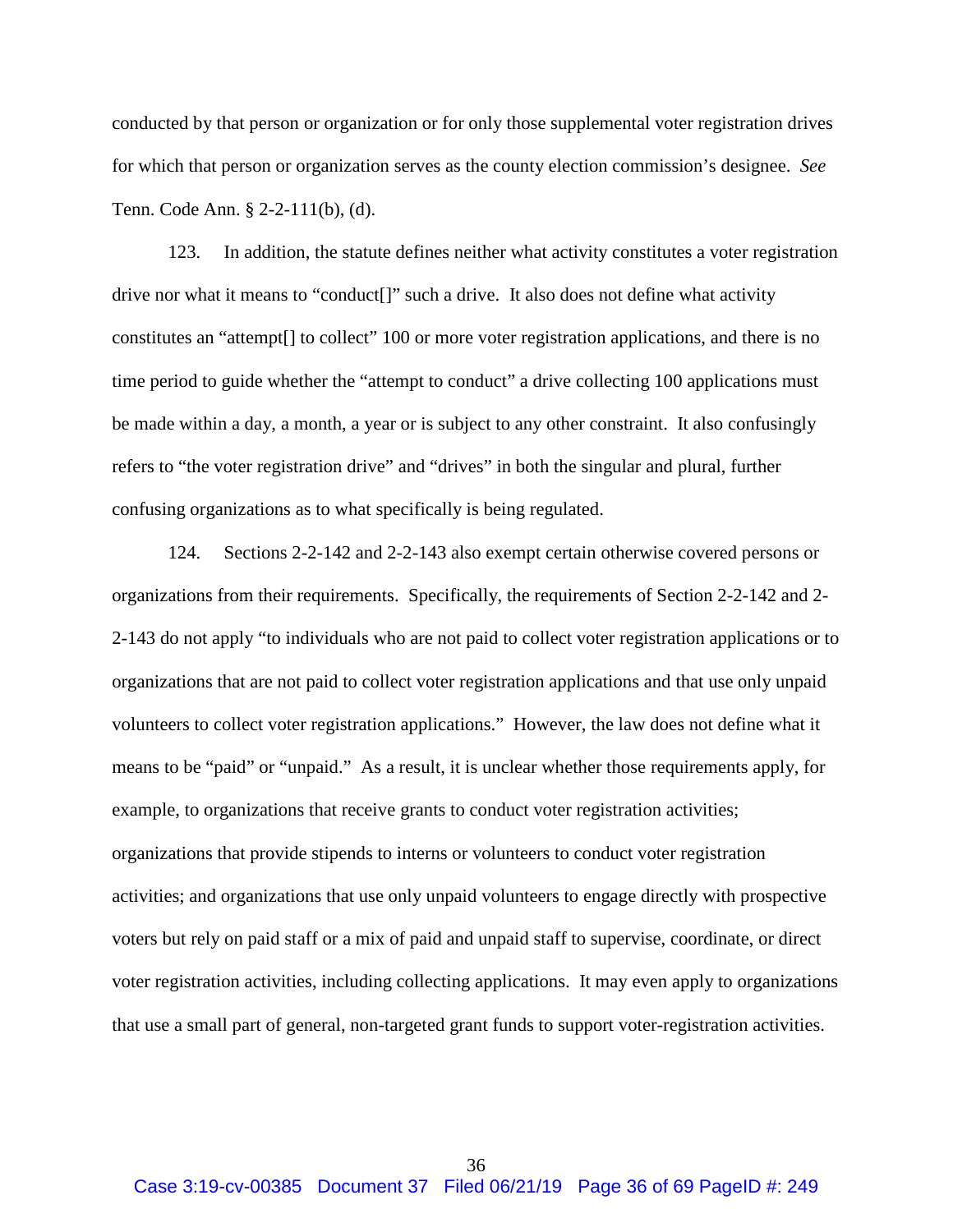125. Coordinator Goins's testimony on the bill during the committee process underscores this lack of clarity. During his testimony, Coordinator Goins was unable to articulate clear answers as to what constitutes "paid" and "unpaid" activities. However, his testimony opined that the exemption for Sections 2-2-142 and 2-2-143 would not extend to a paid staff member whose job description included duties related to a voter registration drive, or a non-profit organization that received a financial grant for registration even if conducted entirely by unpaid volunteers.<sup>[2](#page-36-0)</sup>

126. In any event, this exemption for organizations and individuals who are "unpaid" shows that the Law on its face advances no state interest. There is no evidence that organizations with paid canvassers or funding to conduct voter registration activity, like Plaintiffs, need to be more regulated than other organizations that have no paid canvassers and do not receive said funding. Nor is there any evidence that paid voter registration workers who receive flat or hourly rates need to be regulated to a greater degree than unpaid voter registration workers. There is no rational reason why only those paid to conduct voter registration would need to be regulated in a manner unrelated to the means of payment. If the restrictions served any state interest, both paid and unpaid canvassers, and organizations that receive grants and those that rely upon their own funds or unpaid volunteers, would be equally subject to their terms.

127. Underscoring the Law's overbreadth, the Law does not contain any provisions that explicitly limit its territorial reach to the State of Tennessee. Rather, its provisions may

<span id="page-36-0"></span> <sup>2</sup> Tenn. Senate State and Local Govt. Comm. Hearing on SB0971 (Apr. 9, 2019), *available at* http://tnga.granicus.com/MediaPlayer.php?view\_id=414&clip\_id=17123. This testimony was given in relation to an earlier version of the exemption, but the interpretation given by Mr. Goins does not appear to be affected by the change because the testimony related to whether an organization used only unpaid volunteers. *Compare* HB 1079 (2019) (enacted) *with* Amd. 2 to HB 1079, *available at* http://www.capitol.tn.gov/Bills/111/Amend/HA0285.pdf.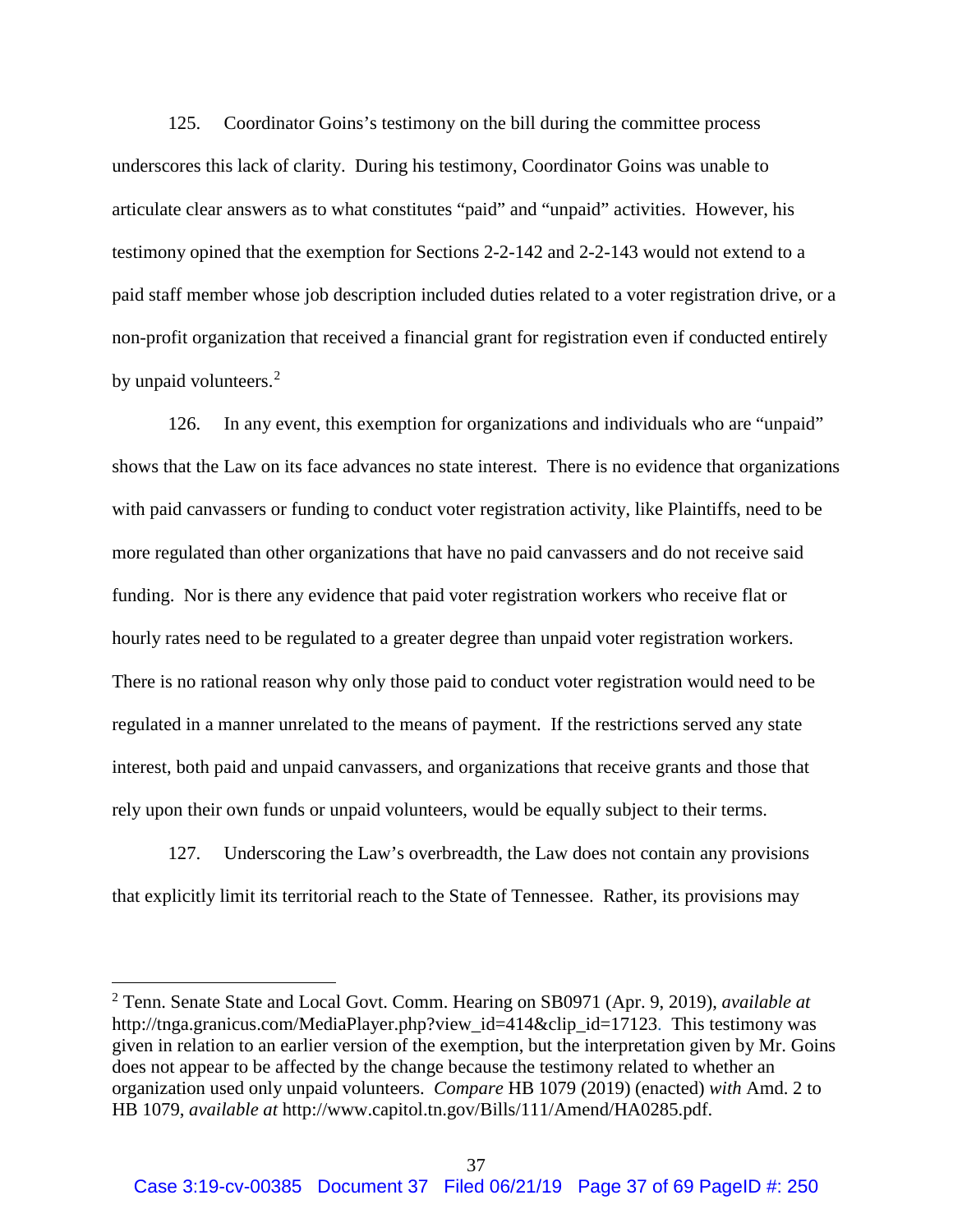attempt to reach voter registration drives and activities that take place anywhere in the nation if Tennessee voters register to vote through such drives.

## Requirements of Section 2-2-143

128. Section 2-2-143 imposes civil monetary penalties on any individual or organization that submits 100 or more "incomplete voter registration applications" within a calendar year.

129. Under the Law, an incomplete registration is "any application that lacks the applicant's name, residential address, date of birth, declaration of eligibility, or signature." Tenn. Code Ann. § 2-2-143(b). The Law does not indicate whether incorrect, inaccurate, or illegible information in any of these categories provided by an individual who is registering to vote renders the form "incomplete" under its terms. *Id.* § 2-2-143.

130. The Law also does not indicate whether the omission of part of one of the required elements will render a registration "incomplete." For example, it is not clear whether the exclusion of one element of an address—such as an apartment number, city or county name, state (which is an included field on the Tennessee state voter registration form), or zip code would render the residential address "incomplete." Likewise, it is not clear whether the inclusion of month and year but not day would render the date of birth "incomplete."

131. If a field of the voter registration form is filled out, but the information is incorrect—for example, a nickname is used instead of the person's legal name, or there is a misspelling or error in the address—Plaintiffs would have no way of determining the accuracy of the information. To the extent that such errors would lead to a field being deemed "incomplete," such errors would be completely outside the control of the organization and therefore imposing penalties on that basis would be particularly irrational and burdensome.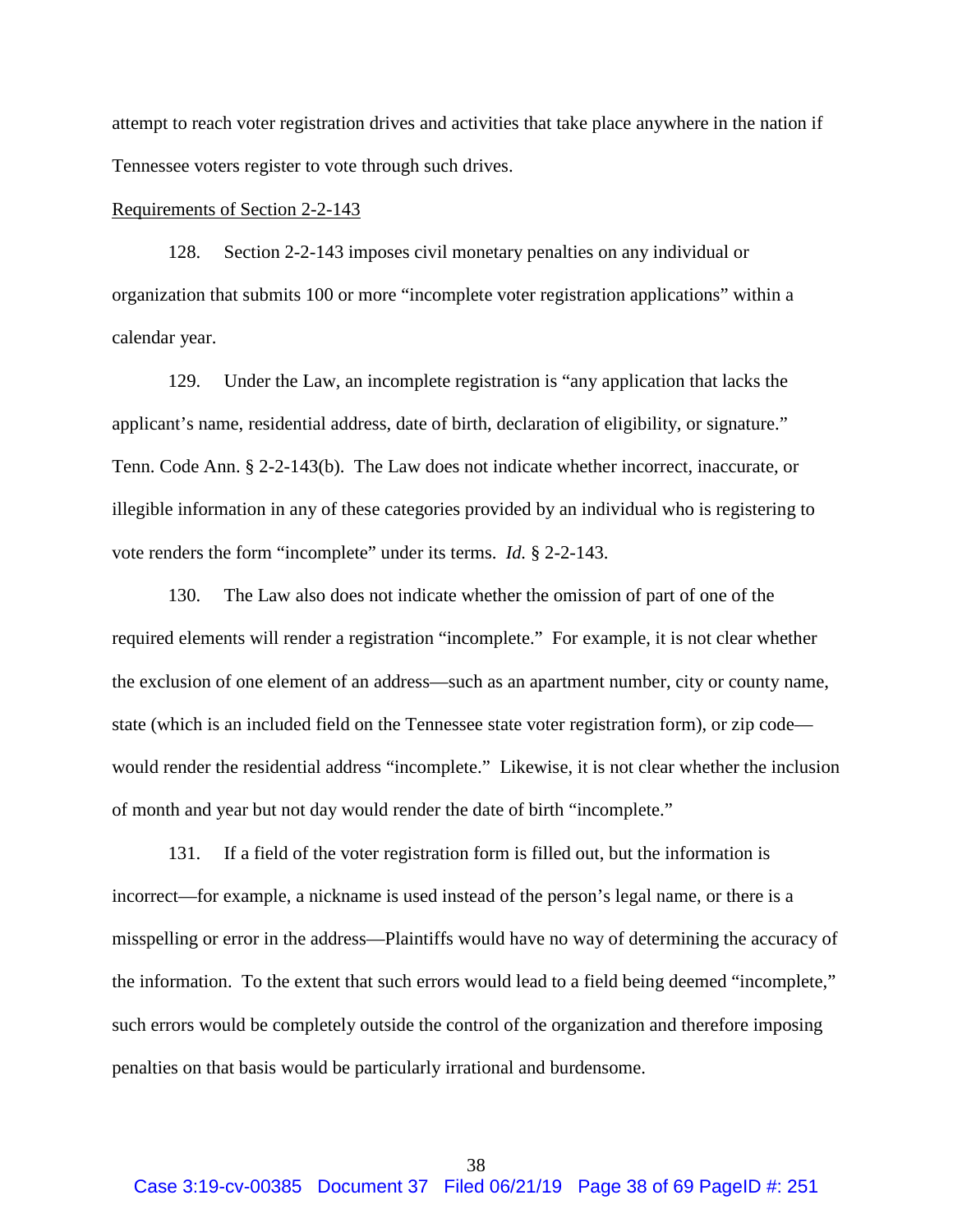132. An overbroad and strict interpretation of this statute's requirement is not farfetched. In the name section of the National Mail-In Voter Registration Application, a voter can indicate their personal title—Mr., Miss, Mrs., or Ms.—as well as their first, last, and middle names and any suffix. According to news reports in 2018, the Shelby County Election Commission considered an application incomplete if it excluded the citizen's title.

133. The Law further provides that a "person or individual who collects an application that only contains a name or initial is not required to file the application with the election commission." *Id.* Presumably, all other forms—even if "incomplete"—must be submitted. Thus, this penalty punishes civic organizations and others engaged in community-based voter registration activity for the errors of applicants, over which they have little control.

134. The combination of this penalty with the 10-day return requirement further burdens Plaintiffs by limiting their ability to conduct a review of registration forms and attempt to conduct follow-up with applicants to "cure" their registration forms.

135. Under the Law, the State Election Commission will review the forms identified by the county election commissions as deficient and impose civil penalties of up to \$10,000 based on the number of "incomplete" forms identified. *Id.* § 2-2-143(c)(3)-(4).

136. The Law provides that the State Election Commission "may combine the number of incomplete forms filed by a person or organization in multiple counties when determining the total number of incomplete forms," *id.*  $\S$  2-2-143(c)(3), and that civil penalties may be assessed "in each county where the violation occurred," *id.*  $\S$  2-2-143(c)(4). Taken together, these provisions appear to indicate that individuals and organizations who reach the threshold of 100 "incomplete" voter registration forms statewide could be subject to fines from multiple counties and could be subject to a fine from a county in which they submitted only one incomplete form.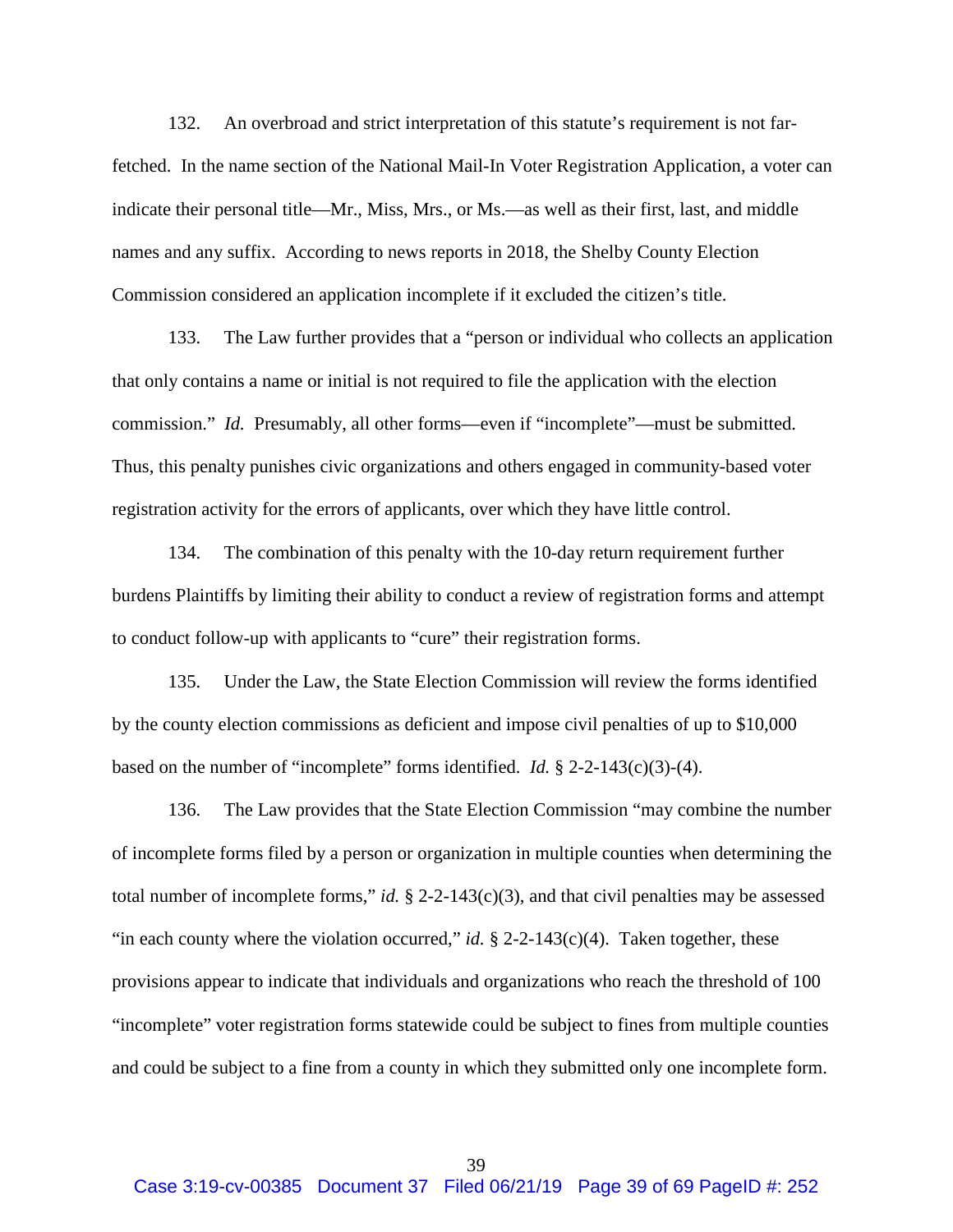137. The fines imposed by the Law threaten the Plaintiffs, their members, their volunteers, their organizers, and their staff with substantial monetary liability, which will chill their voter registration speech and activities and is already affecting their planning for 2019- 2020.

138. Under the Law, if an organization presents to election officials between 100 and 500 incomplete voter registration forms, the organization will be subject to a fine of \$150 up to a maximum of \$2,000 in *each* county where a violation occurs within a calendar year. *Id.* § 2-2-  $143(c)(4)(A)$ . Additionally, if an individual or an organization submits more than 500 voter registration forms that are deemed "incomplete," they will face a fine of up to \$10,000 in *each* county where a violation has occurred. *Id.* § 2-2-143(c)(4)(B).

139. Because there are 95 counties in Tennessee, each of these fines could be imposed as many as 95 times against one individual or organization within each calendar year. The Law, therefore, creates a risk of financial penalties of up to one million dollars. This is a substantial amount of money that would create a chilling effect on any individual or organization.

140. And there is a real threat of significant financial penalties. The Law allows for a penalty of up to \$2,000 in each county for the offense of more than 100 "incomplete" forms. LWVTN, therefore, faces a significant threat of incurring such a penalty in each of the approximately 14 counties where the local Leagues regularly conduct voter registration drives. That would result in fines totaling \$28,000 in any given year, which is almost LWVTN's entire annual budget.

141. For small organizations like AMAC, with a voter registration budget of only \$1,000, even the smallest financial penalty of \$150 would be substantial.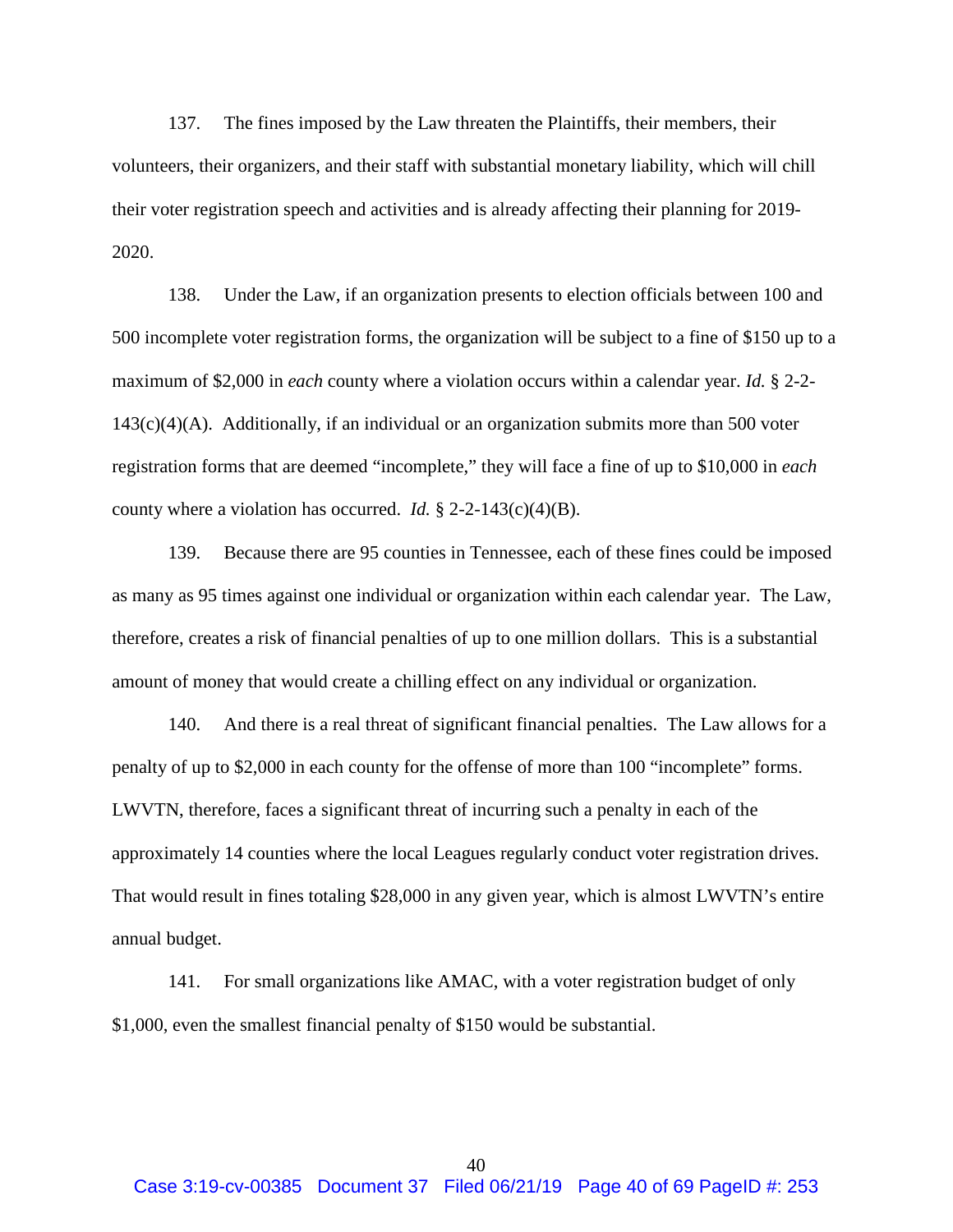142. AMAC believes that it will additionally face risks from the fines because, based on its experience working in immigrant communities, new citizens are more likely to leave fields incomplete on voter registration forms, thus creating a greater risk of AMAC collecting forms that will be deemed "incomplete."

143. Individuals such as the League's members and its volunteers, as well as students hired by AMAC to conduct voter registration drives, could also potentially be fined under Section 2-2-143(a), which states that "any person . . . is subject to civil penalty." Many of the League's members and volunteers are senior citizens, and the students working for AMAC are on limited budgets. The same is true of many of MCLC's staff and field organizers. A fine of any amount would be devastating to such individuals, not to mention the threat of fines of \$2,000 or more.

144. MSPJC depends on grant funding to conduct significant voter registration drives. However, under the Law, this funding will expose MSPJC to criminal penalties, as well as substantial fines if it turns in more than 100 forms deemed incomplete under the law—a situation MSPJC believes may occur based on its experience working with individuals in low-income communities who have often never registered to vote before and are therefore more likely to make inadvertent mistakes on their forms. Even the Law's lowest financial penalty (\$150) would significantly harm MSPJC as a small organization and impede its activities.

145. For HeadCount, once an applicant fills in a form at a music event and turns it in to a HeadCount volunteer, it is often difficult to reengage that person if a field is not completed, given the nature of the event. HeadCount cannot continue to help Tennessee voters register in the field by collecting their forms and submitting them if HeadCount will be subject to financial penalties.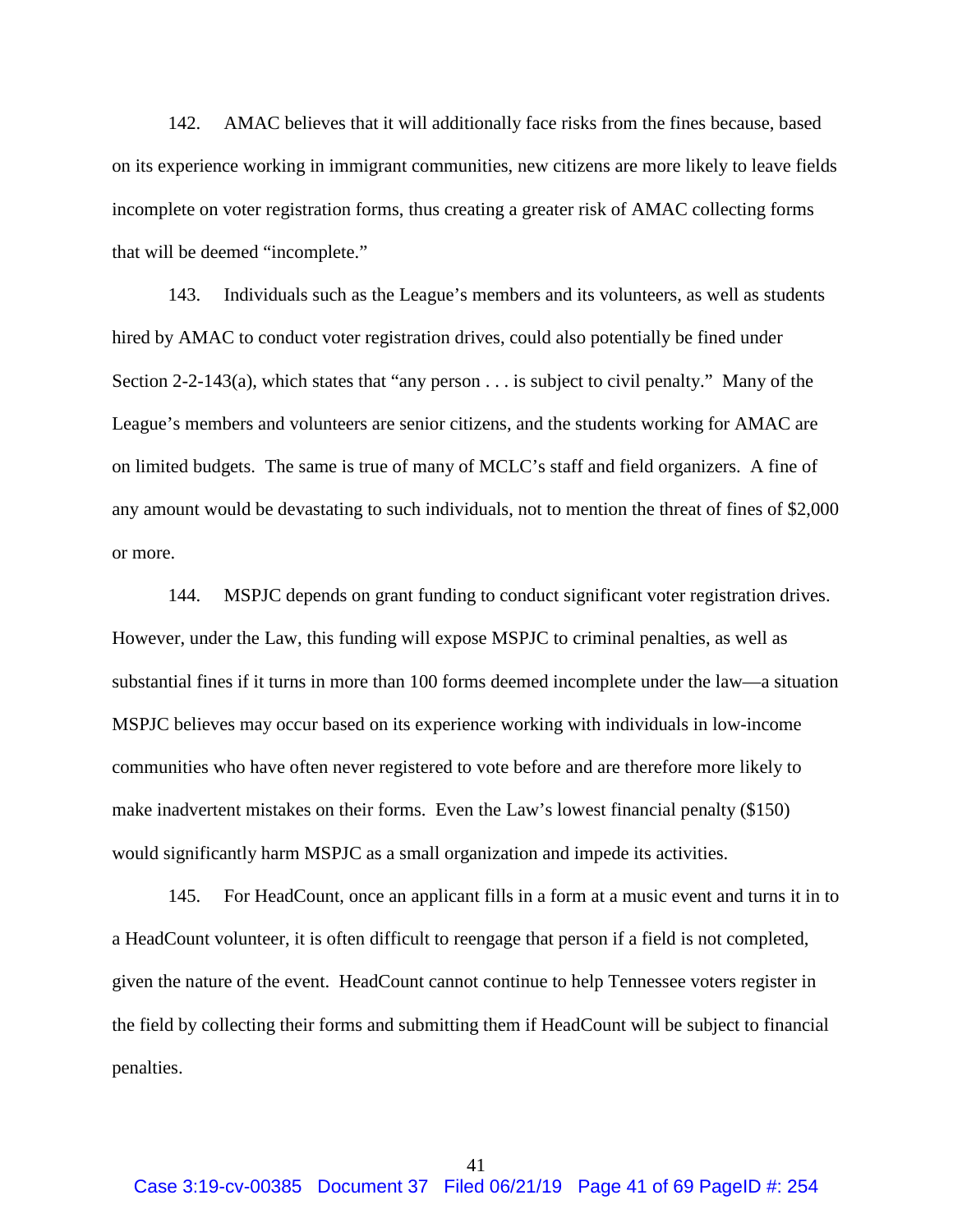146. To the extent it is possible for Plaintiffs to check that forms are complete and "cure" any incomplete forms through outreach to voters all within the 10-day window created by the Law, this would impose a substantial burden and divert scarce resources from Plaintiff organizations' core voter registration activity as well as other mission-advancing activities.

147. If "incomplete" is deemed to include inaccuracies with respect to address fields, these issues would have a particular impact on Plaintiffs helping students registering to vote using campus addresses, which are often confusing for voter registration purposes.

148. Finally, Plaintiffs are concerned that if they do not turn in "incomplete" voter registration forms, the lack of follow-up by county election commissions that do not receive the forms will prevent the community members from exercising their right to vote. *See* Tenn. Code § 2-19-103 (making it a crime to knowingly do any act for the purpose of preventing the exercise of someone's rights under Tennessee election law); *id*. § 2-2-120 (requiring the coordinator of elections to audit at least ten (10) county election commissions annually to ensure among other things that voters with deficient registrations are being given the opportunity to correct incorrect or omitted information); *id*. § 2-2-142(a)(2) (requiring the return of voter registration applications in 10 days); 52 U.S.C. § 20507(a)(2) (requiring election officials to notify applicants of the disposition of their applications).

149. The Law does not mandate that implementing regulations be enacted for this Section. Tenn. Code Ann. § 2-2-143(f).

#### Requirements of Section 2-19-145

150. Section 2-19-145 compels organizations that make any "public communication regarding voter registration status" to "display a disclaimer that such communication is not made in conjunction with or authorized by the secretary of state." Tenn. Code Ann.  $\S 2$ -19-145(a)(1).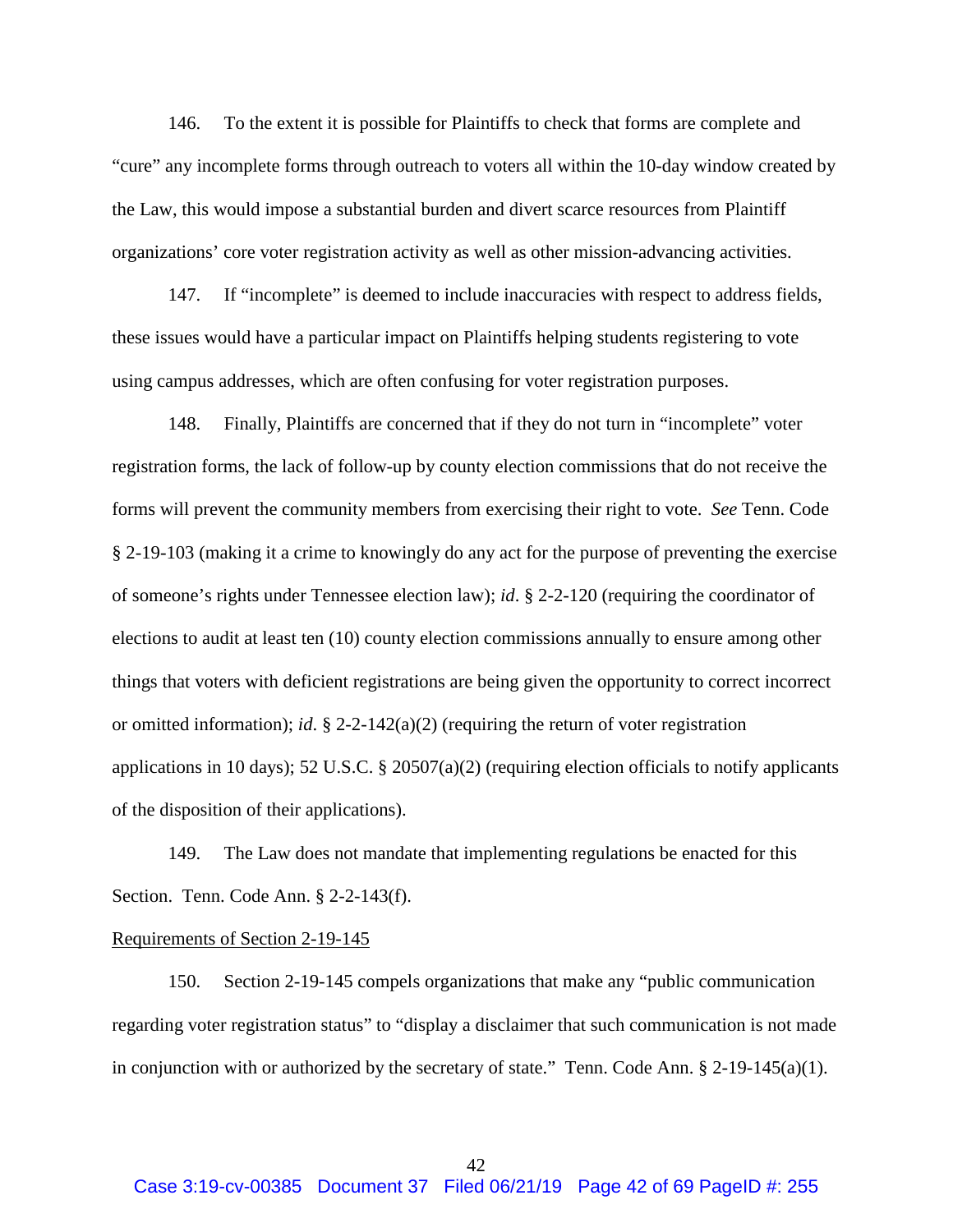Under the Law, a "public communication" includes, but does not limit its terms to, "communications made using newspapers or magazines, mass mailings, phone bank or text messages, electronic mail systems, or websites." *Id*. § 2-19-145(a)(2). The Law does not define the contours of content that constitutes "voter registration status."

151. Section 2-19-145 also compels individuals or organizations that establish "a website for voter registration purposes" to "display on such website a disclaimer that the voter registration is not made in conjunction with or authorized by the secretary of state." *Id*. § 2-19- 145(b)(1). Section 2-19-145 further compels individuals or organizations that establish "a voter registration website and captures or collects the voter's information or data" to "disclose on the website the person's or organization's name and the purpose for which the voter information is captured or collected." *Id*. § 2-19-145(b)(2).

152. Section 2-19-145 also compels individuals or organizations that establish "a voter lookup website" to "display on such website a disclaimer that the voter lookup is not made in conjunction with or authorized by the secretary of state." *Id*. § 2-19-145(c)(1). Section 2-19-145 further compels individuals or organizations that establish "a voter lookup website and captures or collects the voter's information or data" to "disclose on the website the person's or organization's name and the purpose for which the voter information is captured or collected." *Id.* § 2-19-145(c)(2).

153. For all of these compelled "disclaimer[s]," the Law requires that they "must be clear and conspicuous and prominently placed." *Id*. § 2-19-145(d). The Law does not define what this requirement constitutes.

154. Section 2-19-145 criminalizes a "person . . . intentionally or knowingly" violating any part of the Section and each violation constitutes a separate offense. *Id.* § 2-19-145(e). The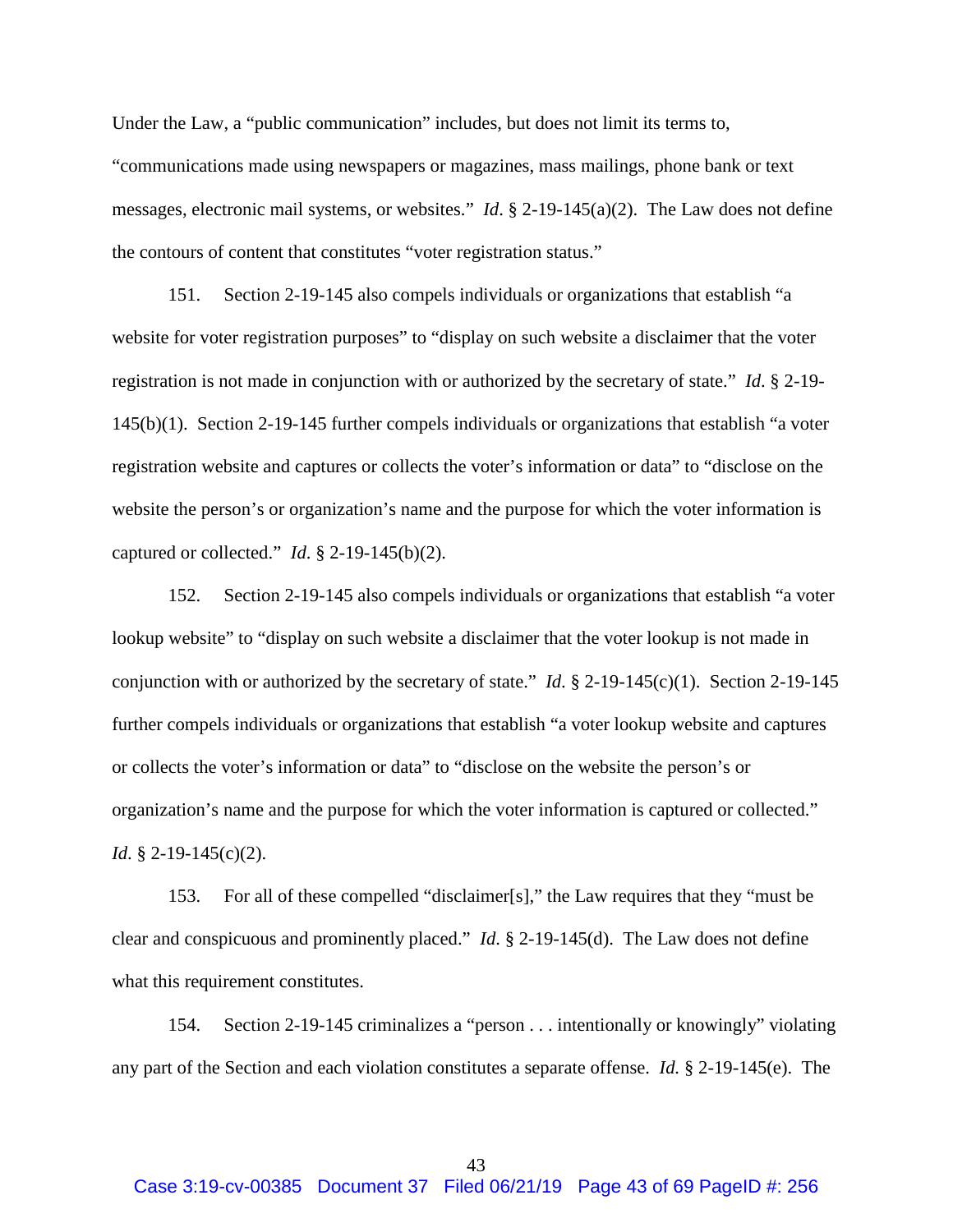Law does not indicate who faces the criminal penalty if an organization undertakes a covered "public communication" or establishes a covered website without the requisite disclaimers.

155. Section 2-19-145 does not authorize any government entity or actor to enact implementing regulations. *See id.* § 2-19-145.

156. Section 2-19-145 is a solution looking for a problem. There is no evidence that there has been confusion among Tennessee citizens about the nature of community-based voter registration activity. There is no suggestion that Plaintiffs or any other similar organizations have implied that they conduct their community-based activity in coordination with the Secretary of State or that Plaintiffs or any other similar organizations have misled anyone regarding the nature of their efforts.

157. Plaintiffs undertake substantial efforts to help eligible Tennesseans register to vote, to educate such individuals on voter registration, and to provide resources to check on voter registration status, including through mailings, websites, printed materials, billboards, emails, and other electronic communications. Certain methods by which Plaintiffs undertake public communications, including text messages and social media, contain limited space in which to disseminate messages, which would be entirely overrun by the disclaimers of Section 2-19-145.

158. The overly broad language regarding "public communications" is likely to affect all voter registration activities undertaken by Plaintiffs: even asking someone if they are registered to vote would compel Plaintiffs to provide the required disclaimer.

159. Additionally, for Plaintiffs that have already printed materials that provide information about voter registration and polling place locations, these materials would have to be re-printed at considerable costs.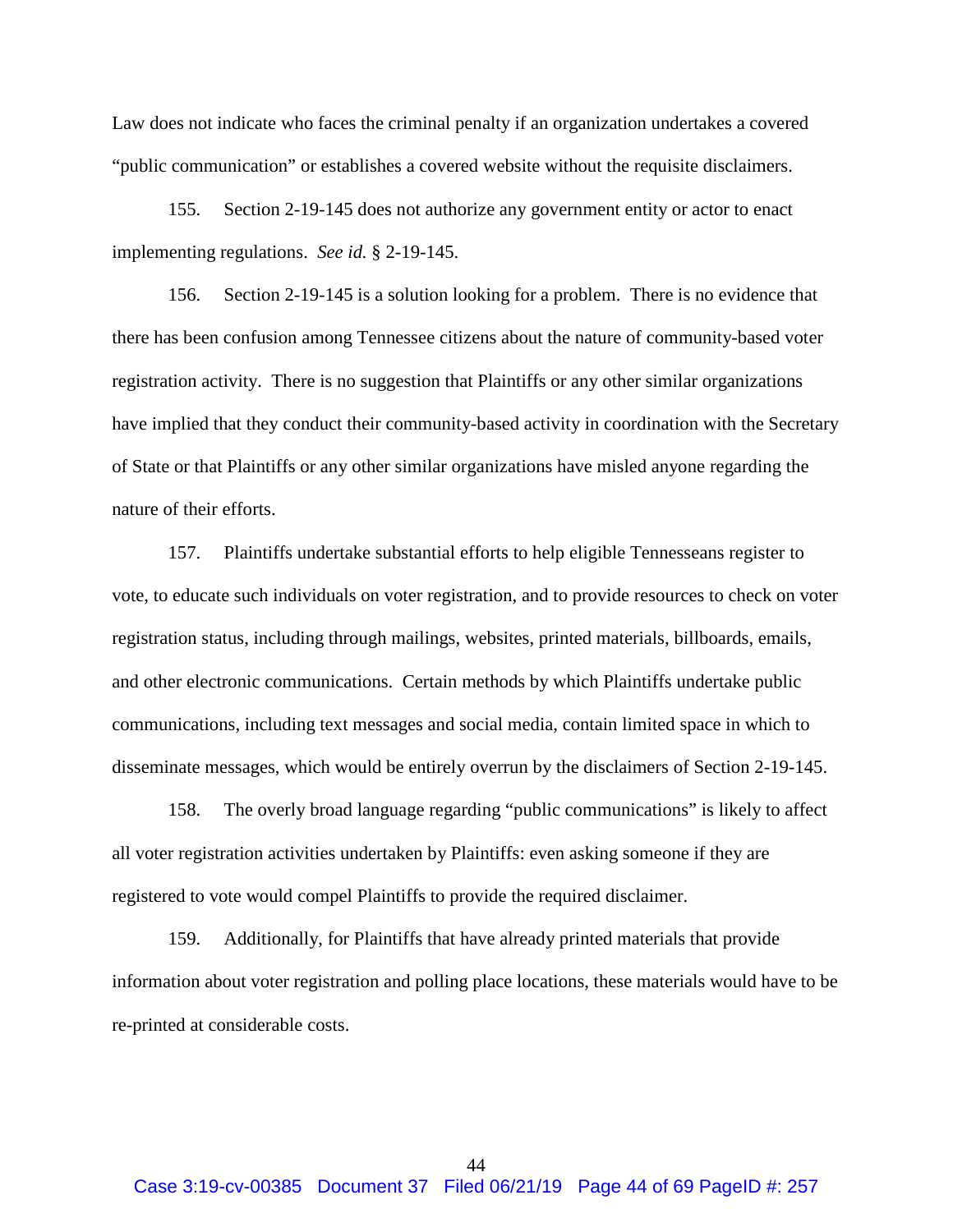160. That Section 2-19-145 criminalizes each violation as a separate offense by organizations like Plaintiffs creates a particular chilling effect because the organizations cannot be sure that every volunteer in every interaction provides the disclaimer. By their nature, Plaintiffs' communications are often dynamic and interactive, and Plaintiffs cannot be expected to regulate every interaction or communication they have with the public during their voter registration activities.

161. Compliance with the Law is particularly burdensome for organizations that use national websites providing voter registration and other voter education for all states, as well as produce other national materials. For example, LWVTN uses and promotes the VOTE411.org website, a vital source of voter information for Americans across the country, which is managed by the League of Women Voters Education Fund. The Law would arguably require the inclusion of this Tennessee-specific disclaimer on every page of its website that could communicate voter registration and polling place information to Tennessee voters. Additionally, while VOTE411.org includes information about its retention policy, it is unclear whether it would be considered "conspicuously and prominently placed" as required by Section 2-2-145(d).

162. Given the League's concerns about whether the VOTE411.org website complies with the Law, the League would stop all its efforts to support, promote, and encourage use of the website in the state of Tennessee.

163. Moreover, even if it was possible to make changes to the VOTE411.org website to include the Tennessee-specific disclaimer and ensure that the retention of information disclaimer is more "prominently" displayed, the League believes these disclaimers would unnecessarily confuse potential voters and cause a chilling effect, discouraging use of the website.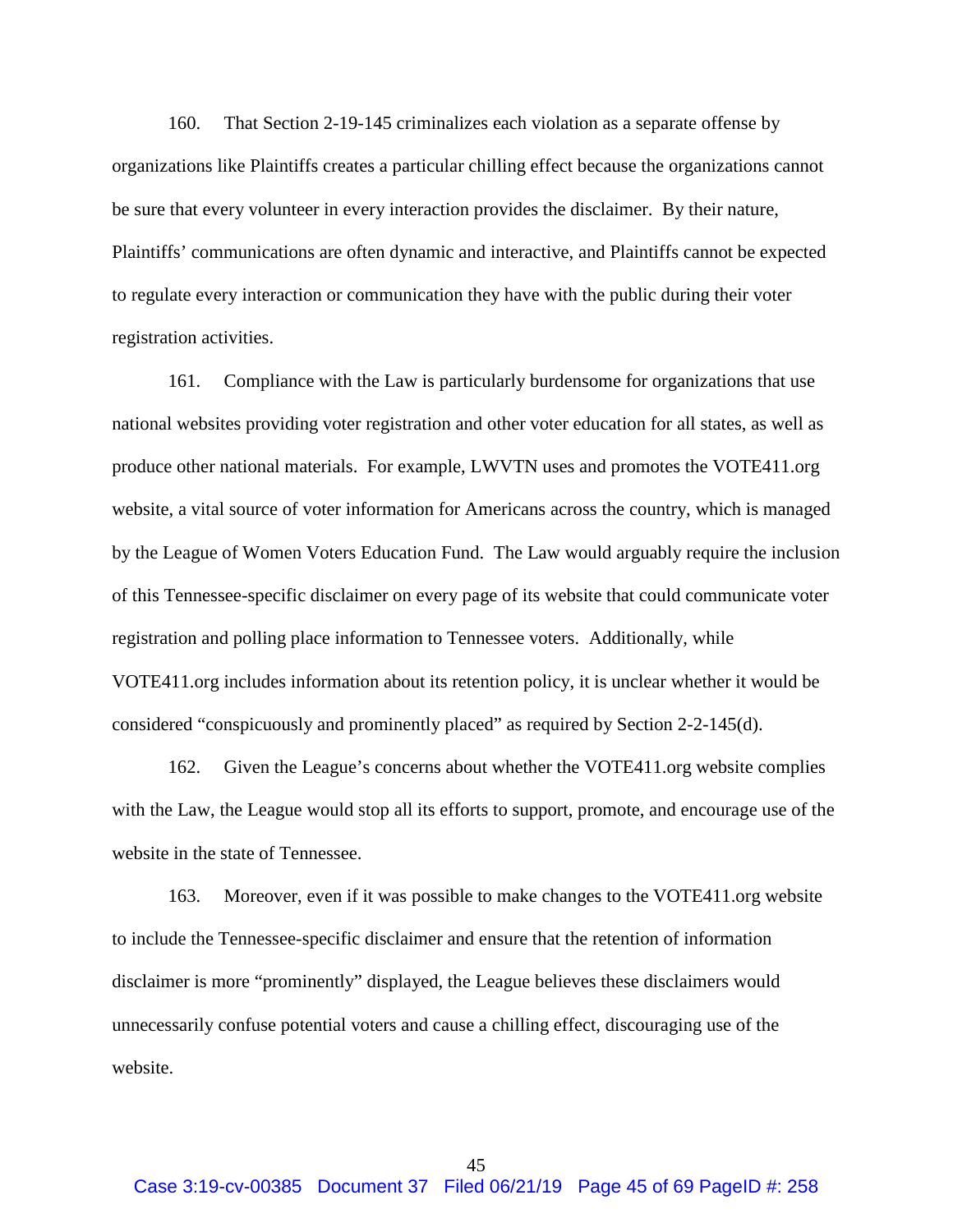164. LWVTN also plans to participate in the national Get Out the Vote Program of the League of Women Voters Education Fund, which will include a text messaging program for Tennessee citizens to encourage voter registration and provide information about participating in elections, including information about how to register to vote and to locate a polling place. The League believes that it would be impossible or ineffective to send such text messages with the required disclaimer. Unless the Law is enjoined, the League will not pursue these plans any further.

165. Similarly, Rock the Vote will need to make substantial changes to its website and online tools in order to comply with the disclaimer requirements. The Law would arguably require the inclusion of this Tennessee-specific disclaimer on every page of its website that could communicate voter registration and polling place information to Tennessee voters. Rock the Vote expects that the disclaimer requirements for communications related to voter registration and turnout are likely to confuse individuals attempting to register to vote in Tennessee through Rock the Vote's website and dissuade them from using the online tool.

166. Rock the Vote also operates an election reminder program via email and text messaging, which involves sending registrants reminders about upcoming deadlines and elections. Even if the required disclosure could fit in these digital communications, Rock the Vote would have to incur the substantial burden of modifying these digital communications to include the required disclosures and disclaimers and anticipates that these new requirements will limit the effectiveness of these reminders and the organization's efforts to mobilize voters.

167. Additionally, MSPJC often uses social media and other electronic media to communicate about finding one's voter registration status and polling place, and sometimes helps individuals identify their polling place during in-person interactions. The Law's disclaimer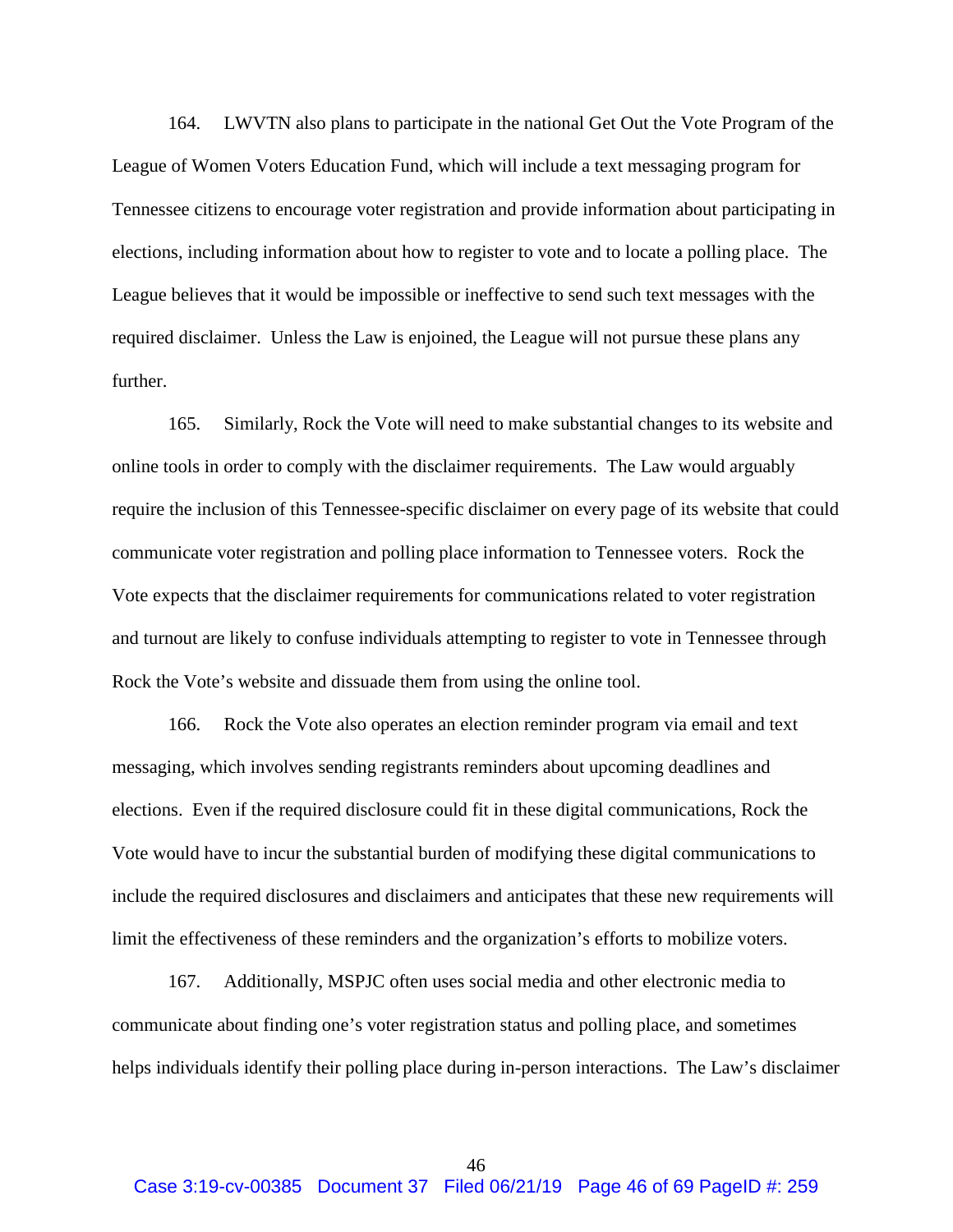and disclosure provisions would significantly hamper their ability to engage in these types of services to the community.

168. Similarly, MCLC contacts union members and other individuals whom it helps register to vote with information about upcoming elections, candidate endorsements, and other Election Day details. The Law's disclaimer and disclosure provisions would significantly burden MCLC's communications and ability to associate, help its members register to vote, and express its views as an organization.

169. HeadCount uses text messaging, social media, and other electronic media to communicate with individuals whom it helps and encourages to register to vote. The Law's disclaimer and disclosure provisions would significantly burden HeadCount's communications and ability to associate, help citizens register to vote, and express its views as an organization. Additionally, including disclosures in every text message sent through HeadCount's social media activities would result in significant increased cost to the organization.

#### Requirements of Section 2-2-142

170. Section 2-2-142 requires that any covered "person or organization" comply with a number of burdensome and vaguely defined conditions before engaging in voter registration activity. Tenn. Code Ann.  $\S$  2-2-142(a)(1).

171. First, any "person or organization" covered by that Section "must . . . [p]rior to conducting a voter registration drive" provide the name and contact information for "the person conducting the voter registration drive or . . . the officers of the organization conducting the voter registration drive." *Id.* § 2-2-142(a)(1)(A). The Law does not define what constitutes a "voter registration drive."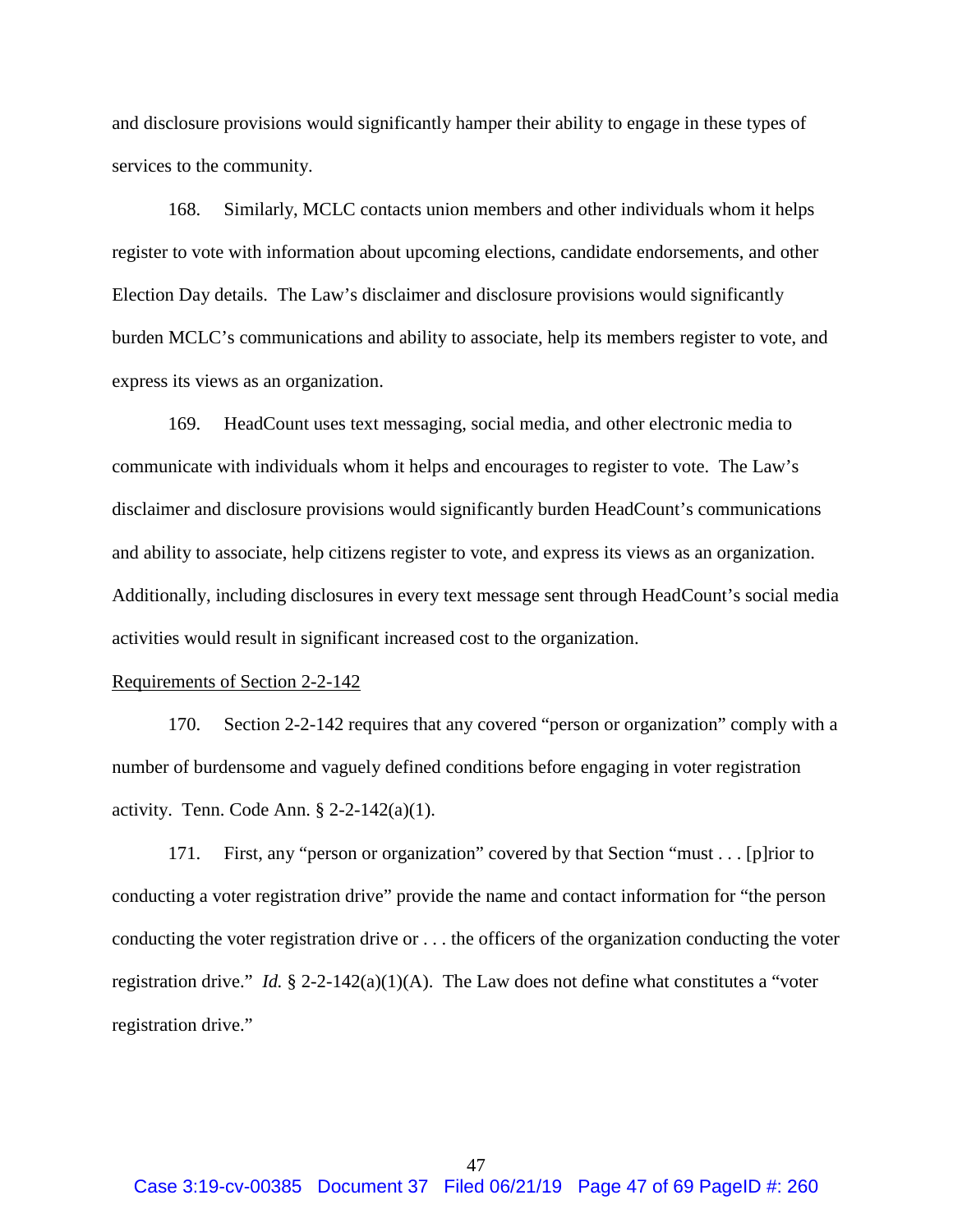172. Second, any "person or organization" covered by that Section "must . . . [p]rior to conducting a voter registration drive . . . [c]omplete training, which is administered by the coordinator of elections, on the laws and procedures governing the voter registration process," *id*.  $\S 2-2-142(a)(1)(C)$ , and "[e]nsure that individuals, whether volunteer or paid, who conduct voter registration for an organization have completed the training," *id.* § 2-2-142(a)(1)(E). The Law does not further define when and how frequently training must be completed. It is thus ambiguous whether, for example, an individual must complete a training each time that individual participates in any kind of voter registration activity, even if only hours or days apart.

173. Third, any "person or organization" covered by that Section "must . . . [p]rior to conducting a voter registration drive . . . [f]ile a sworn statement stating that the person or organization shall obey all state laws and procedures regarding the registration of voters." *Id*.  $\S 2-2-142(a)(1)(D)$ . The statute does not further delineate when, how frequently, and by whom such a sworn statement must be signed. It is thus not clear whether, for example, every volunteer who participates in a covered voter registration drive coordinated by an organization must sign the sworn statement or whether only the agent of the organization must do so.

174. Fourth, the "person or organization" covered by that Section "shall deliver or mail completed voter registration forms within ten (10) days of the date of voter registration drive." *Id*. § 2-2-142(a)(2). There are no exceptions provided for extenuating circumstances nor any recognition of the Catch 22-regime created by the confluence of this requirement with the incomplete-forms penalty under which organizations, through no fault of their own, could be left with abandoned forms they must promptly turn in and which count toward a potential fine. These conflicting duties create another paradoxical situation for Plaintiffs under Section 2-19- 103, which makes it a Class A misdemeanor if "[a] person who knowingly does any act for the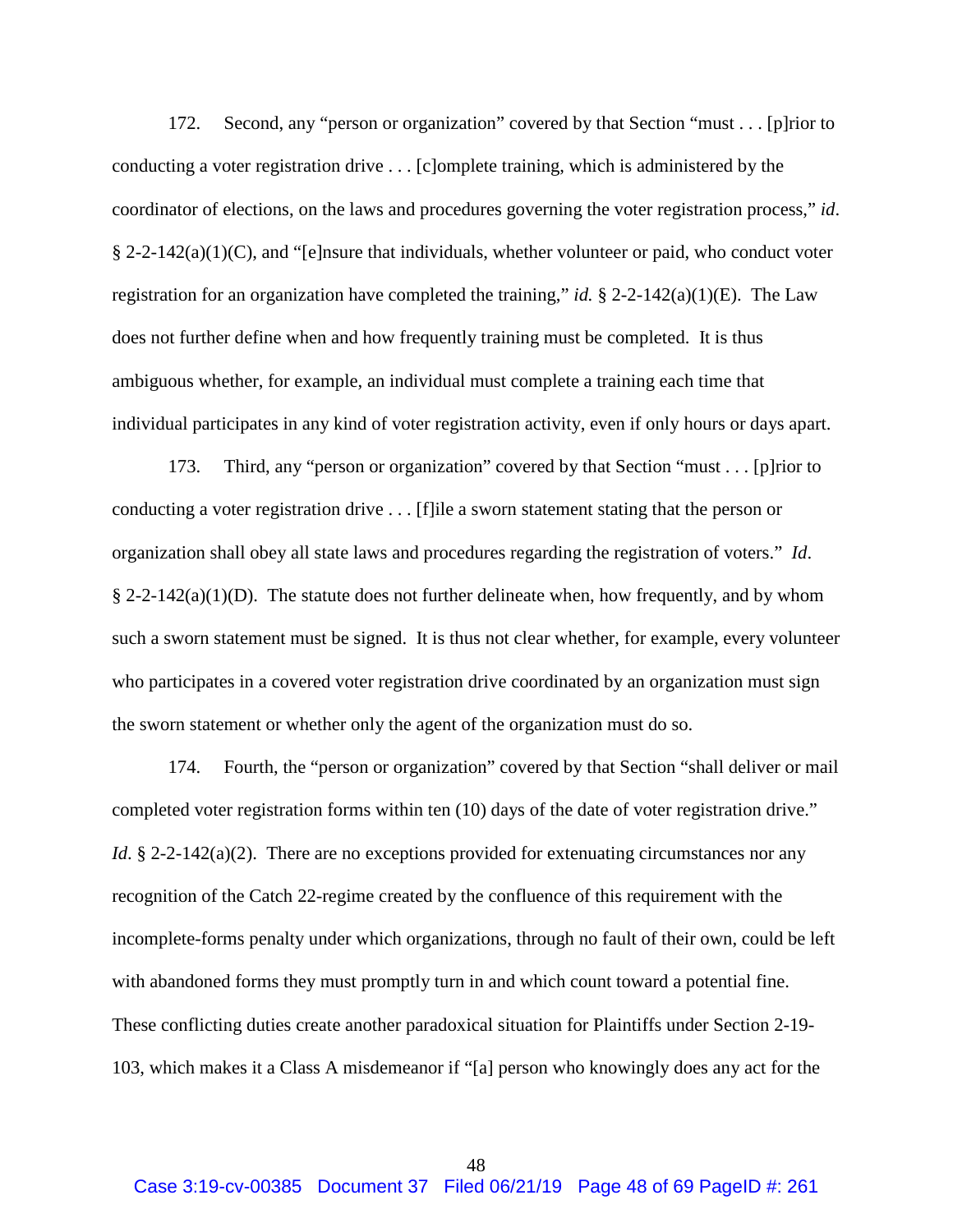purpose of preventing any person's performance of such person's duties under this title or exercise of such person's rights under this title." Plaintiffs believe they must turn in every registration form, even those that are incomplete, in part so they do not run the risk of potentially inadvertently preventing an applicant from exercising their right to register and vote.

175. Fifth, the Law prohibits the "person or organization" from retaining *any* "voter information and data collected on the voter registration application, unless the applicant consents." *Id*. § 2-2-142(b). Presumably, this consent goes beyond the consent inherent in turning in a voter registration form to a community-based organization. However, the statute does not delineate if such consent must be written and, if so, in what form.

176. Sixth, the text of the Law does not explicitly limit its reach only to activities that occur within the State of Tennessee. To the extent it does not intend to regulate extraterritorial conduct, which is likely to occur as the federal mail-in voter registration form is intended to allow voter registration to take place wherever a voter might be, the Law is impermissibly vague.

177. The Law does not mandate that implementing regulations be enacted for this Section. *Id*. § 2-2-142(e).

178. Intentional and knowing violations of the provisions of Section 2-2-142 are a Class A misdemeanor, and each violation constitutes a separate offense. *Id*. § 2-2-142(f).

179. Plaintiffs will either have to curtail their voter registration activities, and/or divert scarce resources to comply with the myriad regulations this section of the Law imposes. LWVTN does not have full time permanent staff and relies on volunteers. AMAC has only one full-time staff person. MSPJC is also a small non-profit with limited staff. HeadCount does not have any paid staff in Tennessee and relies on volunteers and volunteer team leaders for field operations, and would have to assign national staff members to attempt to comply with the law.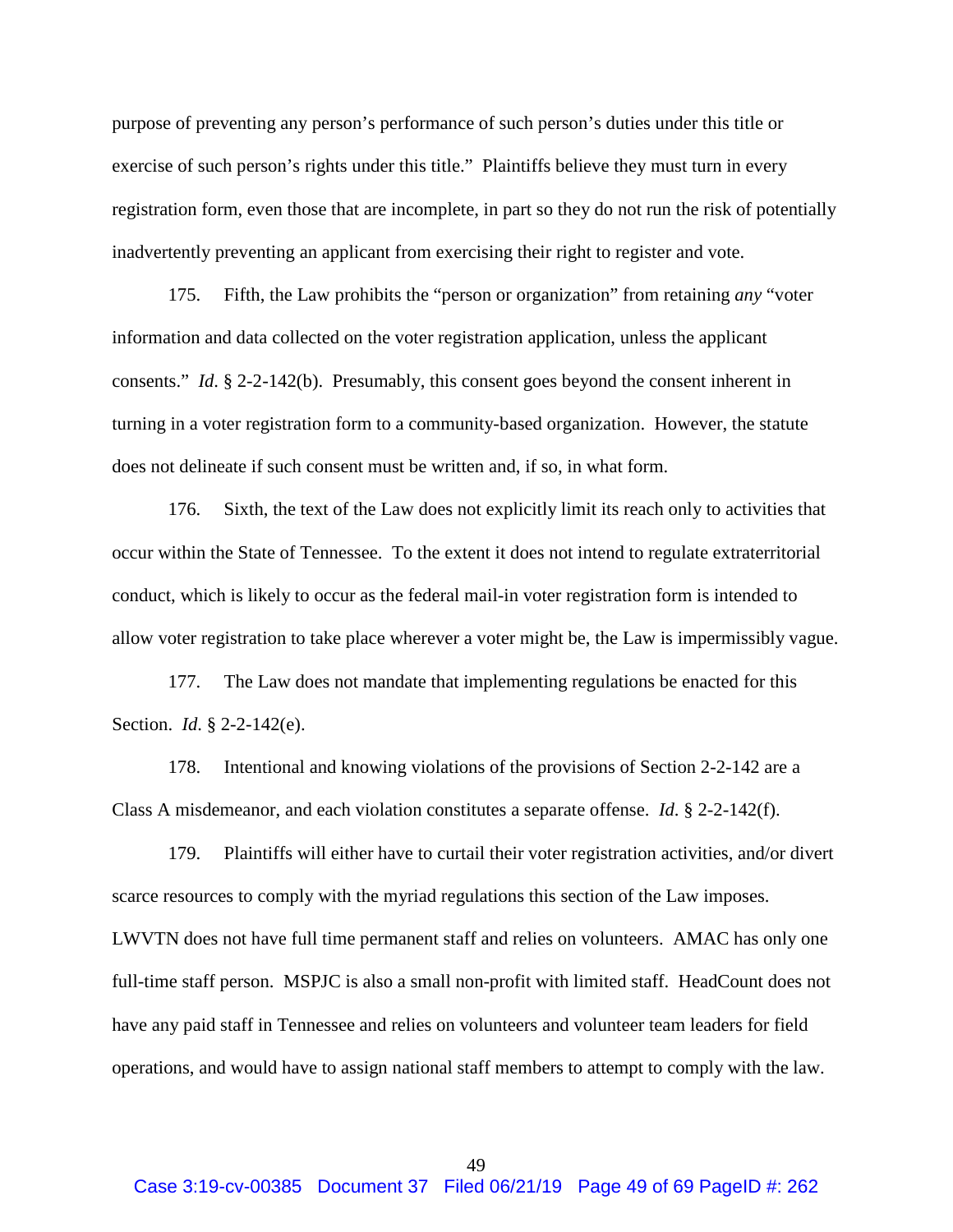MCLC has a limited political program that hires field organizers for voter registration and outreach in advance of major elections. These organizations do not have the staff resources to effectively comply with the reporting, training, and affirmation requirements of Section 2-2- 142(a) and continue their current levels of voter registration activities. These requirements would significantly and unnecessarily burden Plaintiffs' scarce organizational resources that would otherwise be spent helping voters register, following up with voters, and undertaking other activities to advance their missions. Additionally, the League would only be able to attempt to comply with these requirements if it has funds available to pay for additional time of its consultant who provides limited temporary administrative support.

180. The requirement to pre-register a voter registration drive with specific contact information and location of voter registration drives will make it significantly harder to conduct voter registration drives and will severely chill the volunteerism that is essential for Plaintiffs' activities. For example, this requirement would prevent Plaintiffs and similar organizations from undertaking impromptu voter registration efforts and from making changes to plans: for example, if a planned staff member were ill, this pre-registration requirement would prevent organizations from sending someone else to cover the drive. This hampers the flexibility that is critical to effective voter outreach programs. The Law impedes Plaintiffs' ability to respond positively to late requests for voter registration tables at community events.

181. As grassroots organizations, the nature of Plaintiffs' voter registration activity is to reach out to and involve people in the democratic process where they are, which can include campus events and other last-minute requests for assistance with voter registration, as well as recruiting last-minute volunteers. The Law severely burdens Plaintiffs' ability to engage their communities in this way.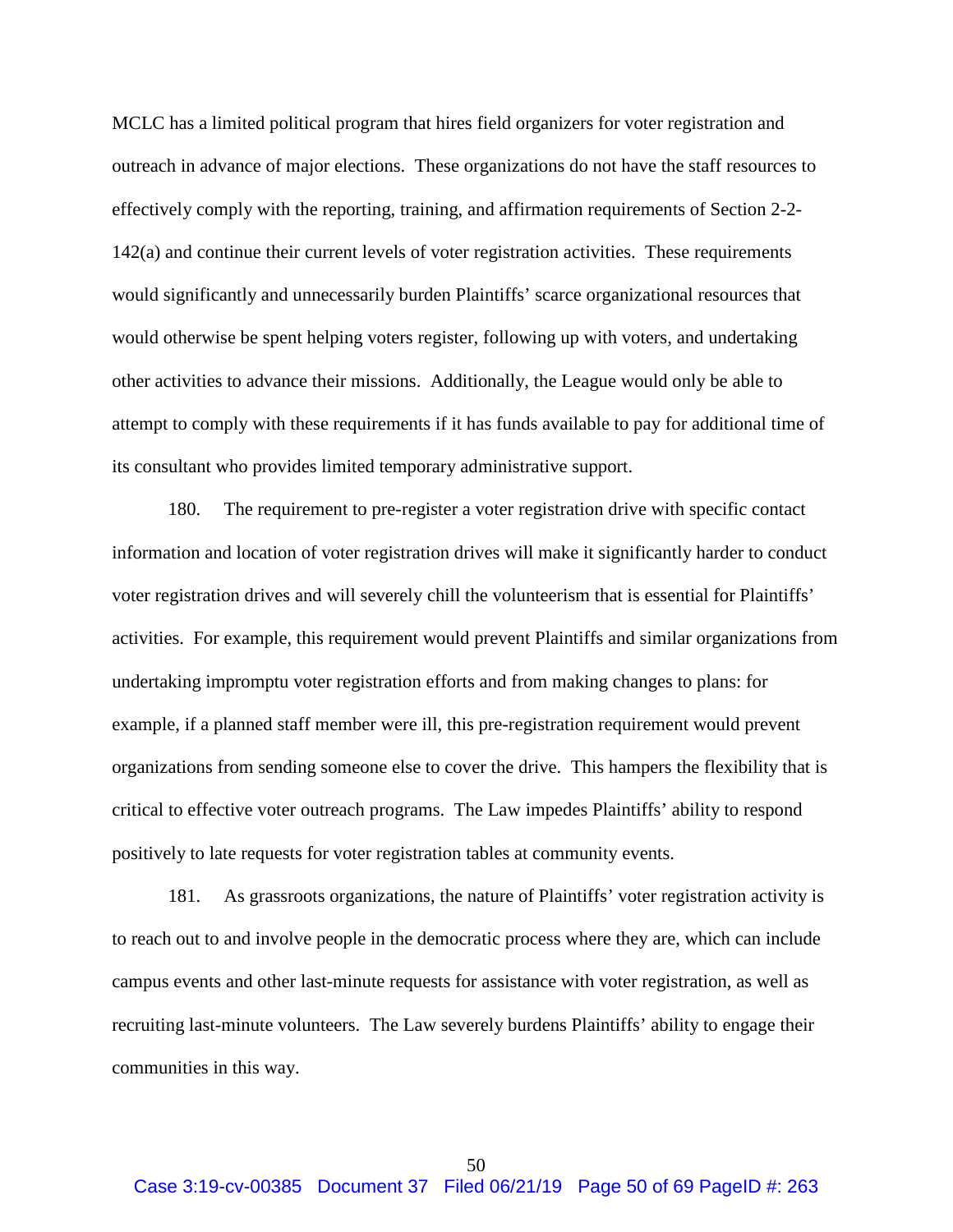182. Plaintiffs believe that there is a significant risk that they will have difficulty recruiting new volunteers and/or volunteer team leaders because potential volunteers will be unable or unwilling to be exposed to the risk of criminal liability associated with the Law and that, consequently, the organizations may have to significantly curtail their core mission activities in Tennessee.

183. Even if compliance is possible, it will cost significant staff, volunteer, and leadership resources for Plaintiffs to comply with the Law. For example, it would take significant time and resources that these organizations do not have to register every single Tennessee event with the state. The registration requirement will also likely lead to Plaintiffs' inability to respond to last-minute requests for events.

184. Plaintiffs believe that a substantial number of their members, volunteers, and staff would be unlikely to sign the required sworn statement due to the broad nature of the requirement (to obey all state laws when the Law itself conflicts with other state law), the vagueness of the Law's requirements, and threatened criminal penalties. This requirement therefore will severely chill the volunteerism that is essential for Plaintiffs' activities.

185. The Law's vagueness results in particular risk to Plaintiffs including exposure to criminal penalties when they sign a sworn statement affirming that they will ensure compliance with the Law.

186. LWVTN, AMAC, MSPJC, MCLC, and HeadCount are all highly reluctant to sign an affidavit of compliance with state law when they believe that the Law is vague and conflicts with other law that requires them to turn in even incomplete registrations. *See, e.g.*, Tenn. Code Ann. § 2-19-103. The provision also makes these Plaintiffs potentially responsible for things beyond their control—for example, when a voter hands back a voter registration application that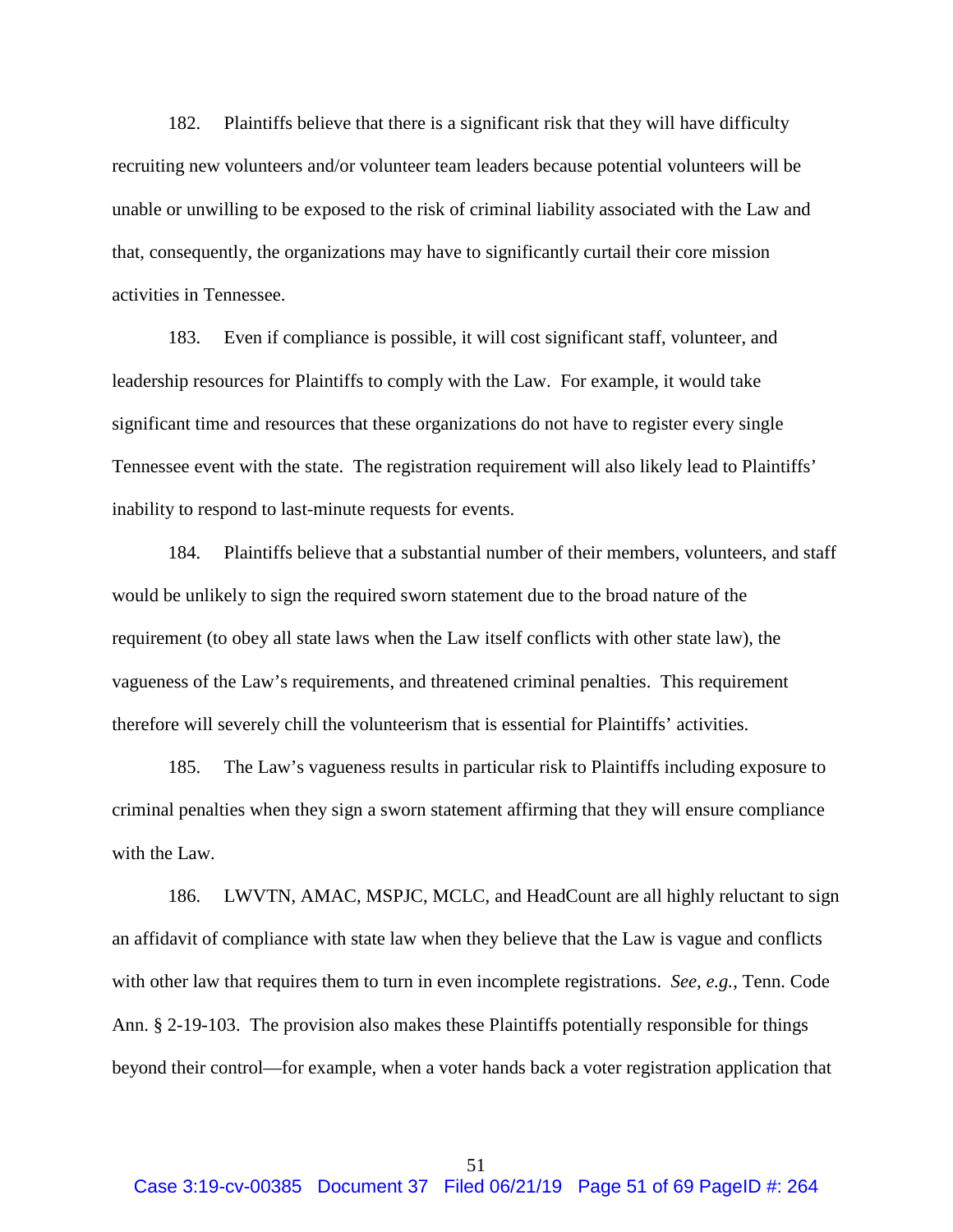is already sealed and closed, or when an individual leaves a mostly complete voter registration application on the table at a voter registration event and then walks away.

187. Plaintiffs believe that to retain any information from the voter registration applications they collect under Section 2-2-142(b) they will likely have to either obtain consent in writing in order to protect themselves from criminal liability, adding to the administrative tasks that have to be completed during the interaction with the potential voter and their own recordkeeping costs and requirements, or forgo such retention and related follow-up entirely because they are unable to add the additional layer of paperwork to their interactions.

188. Ceasing collection entirely would prevent Plaintiffs from conducting any of their regular follow-up with voters for whom they use this information to provide additional election information, to encourage participation, and/or to ensure that voters are added to the rolls in furtherance of Plaintiffs' missions. And, even where Plaintiffs continue to collect this information, the extra time to fill out additional paperwork will discourage potential voters from participating in the voter registration drive and slow down the entire registration process which will impair the effectiveness of the efforts.

189. Further, this consent requirement is particularly unnecessary and irrational because the information retained by Plaintiffs is required to be made public upon request under the NVRA. *See* 52 U.S.C. § 20507(i)(1); *Project Vote/Voting for America v. Long*, 682 F.3d 331 (4th Cir. 2012) (stating that rejected voter registration applications must be made publicly available with Social Security numbers redacted).

190. Under the Law, HeadCount will cease retaining information, which will impair their ability to assist voters in making sure they are added to the rolls, and will harm their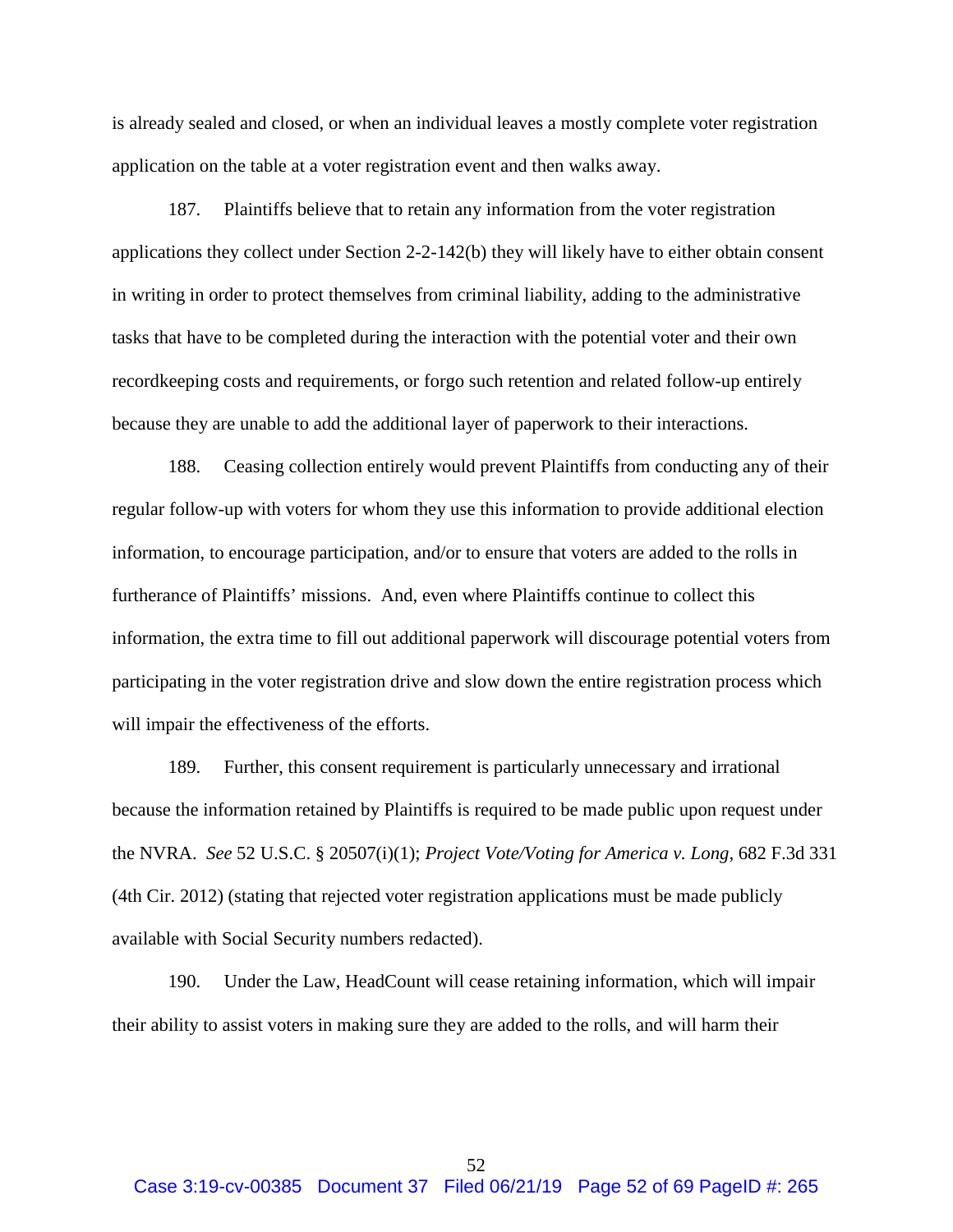organizational mission by making it more difficult to assess and demonstrate their effectiveness in the field.

191. Finally, conducting same-day online training for volunteers onsite can often be difficult because Plaintiffs often hold grassroots trainings in locations without easily accessible internet. The training requirement will therefore make it impossible to continue to accept walkup volunteers for Tennessee events. A reduction in the number of volunteers will impair the organizational missions of certain Plaintiffs both by reducing the number of voters reached by the organizations as well as by reducing the volunteer engagement and encouragement of volunteerism that is critical to Plaintiffs' organizational missions.

## **Overall Impact on Plaintiffs**

192. In response to threats created by the Law of financial risks and risks of criminal prosecution, some Plaintiffs are considering imposing a moratorium on all of their voter registration activities after October 1, 2019.

193. Even if Plaintiff organizations do not impose a complete moratorium on all voter registration activities, they are likely to significantly scale back the volume of voter registration drives they conduct to help Tennessee voters register, either by design or simply due to the fact that conducting voter registration drives will require greater resources, which are finite. This scaling back of voter registration activity will be necessary because voter registration activities will be more burdensome and resource-intensive given the Law's restrictions; some Plaintiffs will need to control their level of risk of potential financial liability due to incomplete forms; and some Plaintiffs anticipate a decline in staff and volunteer engagement or difficulty recruiting new staff or volunteers to engage in these activities given their new attendant risks. Plaintiffs are not sure that full compliance—including the return of all voter registration forms collected and the

53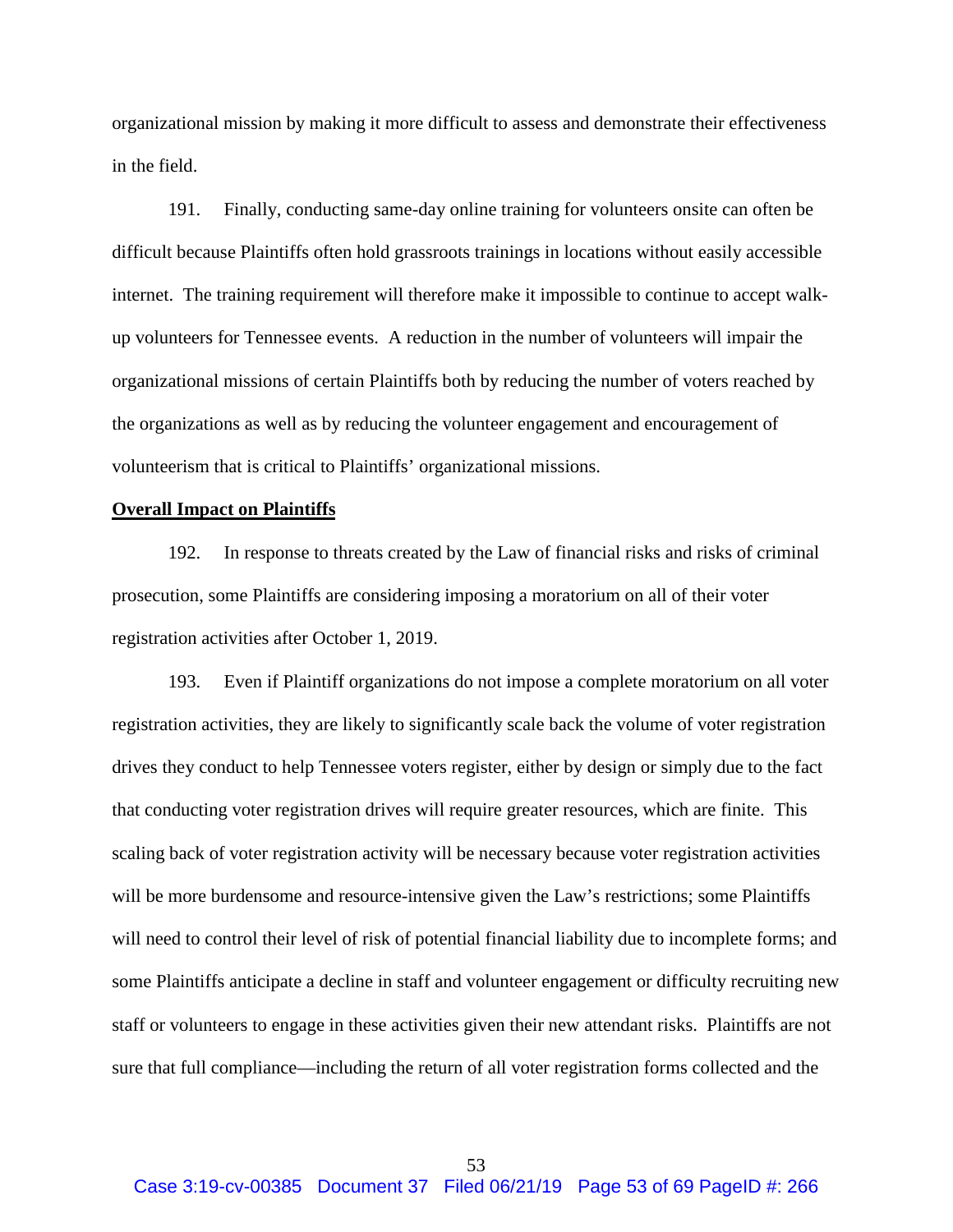submission of less than 100 "incomplete" applications—can ever be assured except on a very small scale of voter registration.

194. Given the vagueness of the Law and the criminal liability and financial penalties associated with the Law, HeadCount is seriously considering cutting back its voter registration activities in Tennessee, or even ending them depending on the circumstances. HeadCount would not be able to pay fines for "incomplete" applications, and if its programs were subject to the Law, it would be forced to stop collecting applications for Tennessee registrants.

195. Under the new Law, AMAC believes it will struggle to convince even paid interns to participate in voter registration activities. Therefore, AMAC will be forced to divert more organizational time and resources from other organizational priorities to identify and convince individuals to help with its voter registration activities, while still likely finding fewer individuals to participate.

196. Likewise, MSPJC and HeadCount will struggle to find students and other community members to participate in voter registration activities if those individuals must participate in state-sponsored training before each voter registration drive and these organizations will be unable to continue conducting ad hoc voter registration drives because of the burdensome pre-registration requirements of the law.

197. Additionally, the League and HeadCount also believe that they will have to further scale back their priority voter registration drive work focused on some of the communities with the greatest need, like more transitional communities with lower incomes or students, because they believe there would be challenges that increase the likelihood of incomplete forms and thus increase their risk of penalties.

54 Case 3:19-cv-00385 Document 37 Filed 06/21/19 Page 54 of 69 PageID #: 267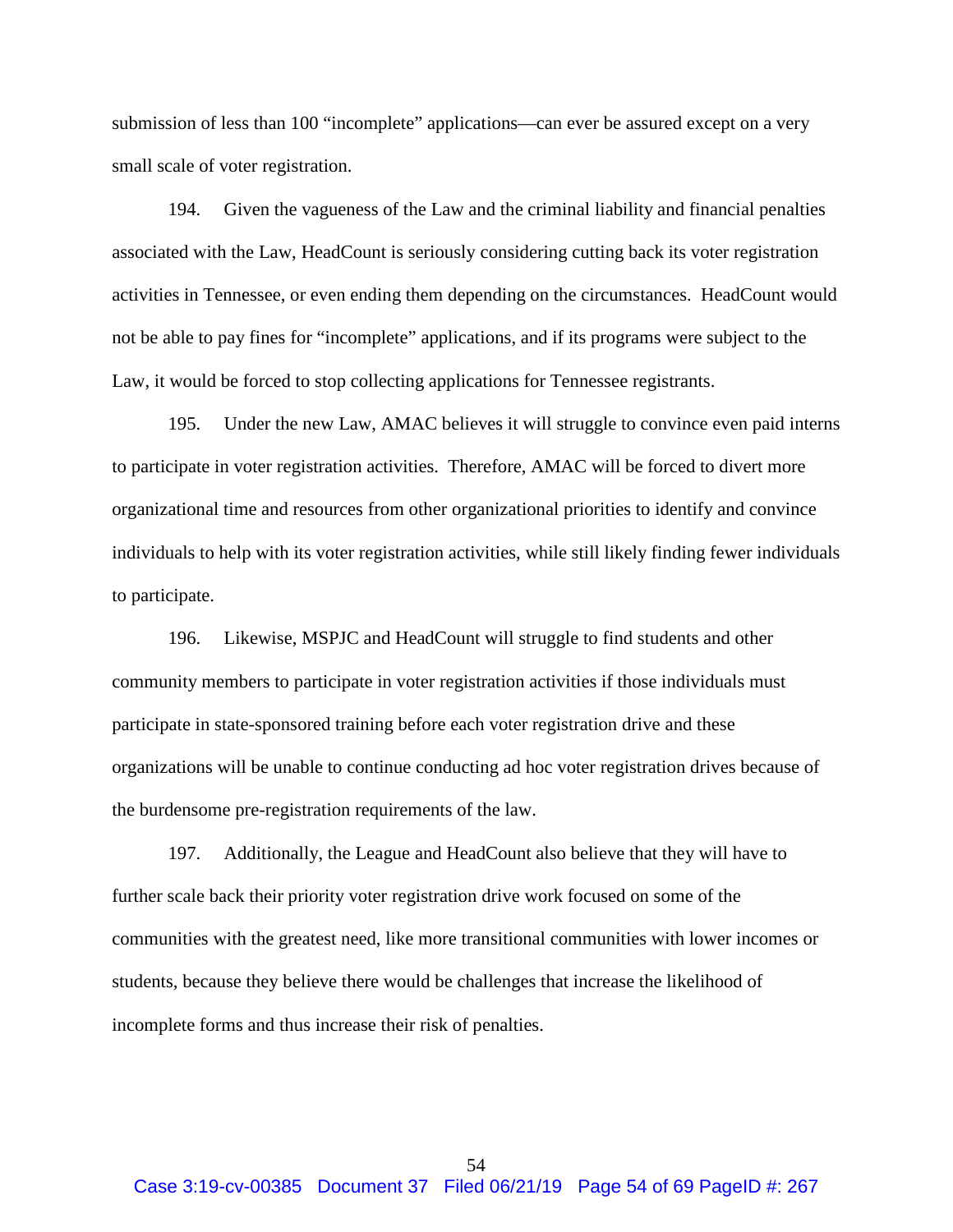<span id="page-54-0"></span>198. Finally, to the extent national organizations assist Tennessee voters in registering to vote in voter registration drives outside of the state, through use of either a Tennessee state voter registration form or, more likely, the federal form, this out-of-state activity may be subject to the provisions of the Law.

# **Claim I: Free Speech and Association (Violation of Plaintiffs' First Amendment Rights Pursuant to 42 U.S.C. § 1983)**

199. Plaintiffs repeat and reallege each and every allegation contained in paragraphs 1- [198](#page-54-0) as if fully set forth herein.

200. The First Amendment to the United States Constitution prohibits abridgment of freedom of speech.

201. The First Amendment is applied to the states through the Fourteenth Amendment. In the following paragraphs, references to the First Amendment include the First Amendment as applied to the states through the Fourteenth Amendment.

202. The Law directly restricts Plaintiffs' core political speech and expressive conduct in communicating their belief in the capacity of the popular will to shape the composition and direction of the government. Advocating for that belief through their endeavors to assist others in registering to vote is in itself a political and philosophical statement. Moreover, the Law implicates Plaintiffs' associational rights in banding together to engage in voter registration activity and in assisting community members to join the civic community by registering to vote.

203. Like the circulation of an initiative petition for signatures, voter registration activity is "the type of interactive communication concerning political change that is appropriately described as 'core political speech.'" *Meyer v. Grant*, 486 U.S. 414, 422–23 (1988). Whether a voter should register and ultimately participate in an election is a "matter of societal concern that [Plaintiffs] have a right to discuss publicly without risking criminal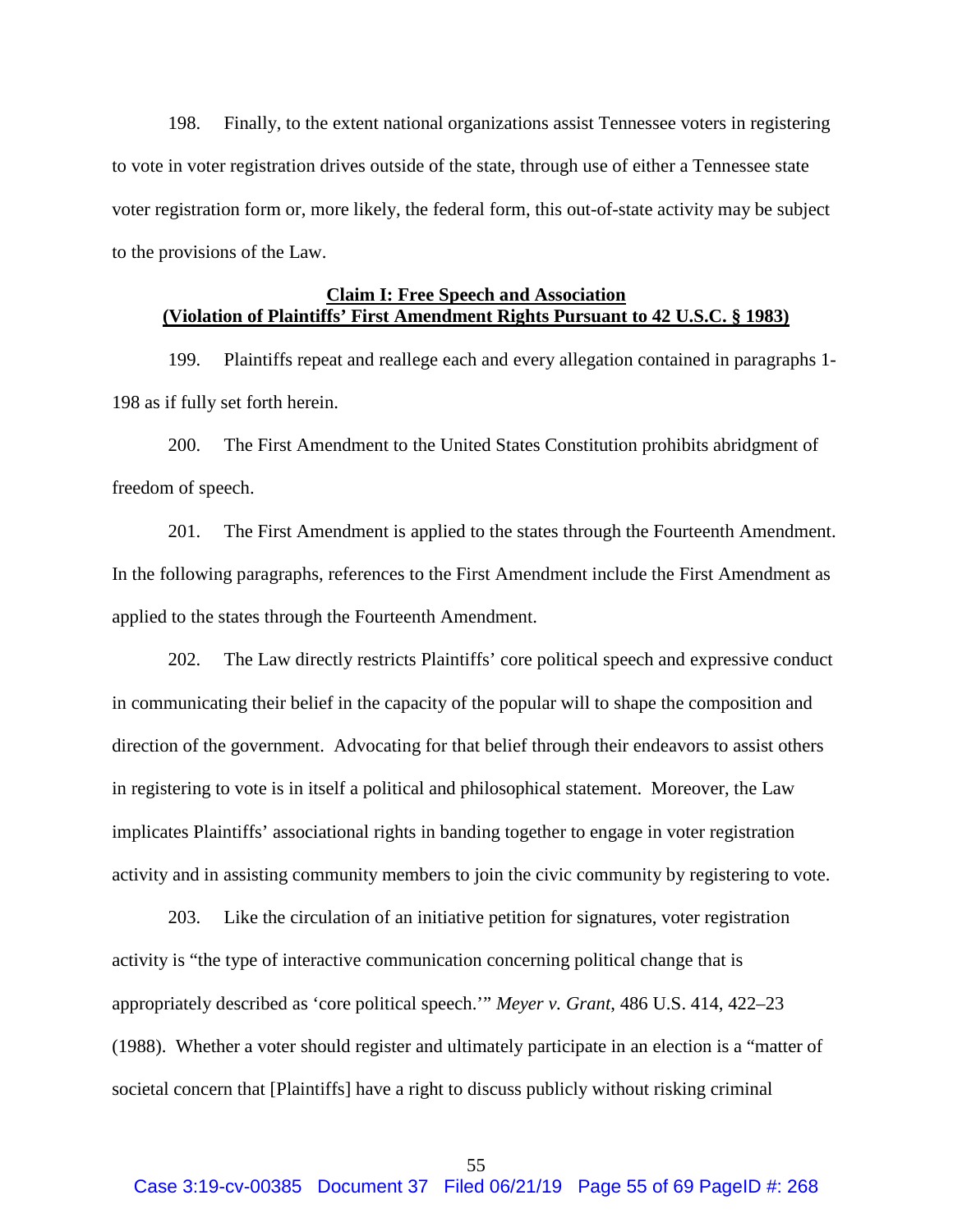sanctions." *Id*. at 421; *see also Buckley v. Am. Constitutional Law Found*., 525 U.S. 182, 186–87 (1999) (quoting *Meyer*, 486 U.S. at 422).

204. The onerous requirements of Sections 2-2-142, 2-2-143, and 2-19-145, coupled with substantial civil and criminal penalties, burden Plaintiffs' political expression, diminishing their ability to convey their message and further it by engaging more individuals in the political process.

205. The threat of criminal penalties for failure to pre-register each and every voter registration drive in which Plaintiffs merely attempt to collect 100 or more voter registration applications, *id.* § 2-2-142(a)(1)(A); (f), is a severe burden on Plaintiffs' First Amendment rights.

206. The threat of criminal penalties for failure to ensure that each and every individual, both paid and volunteer, conducting a voter registration drive has undergone training by the state prior to the drive, *id.* § 2-2-142(a)(1)(C), (E); (f), is a severe burden on Plaintiffs' First Amendment rights. These provisions prevent Plaintiffs from recruiting volunteers immediately before a drive begins or from having volunteers join in their work once a drive is underway. Moreover, requiring training before each voter registration drive puts stress on the limited resources of the Plaintiff organizations, particularly their volunteer hours.

207. The threat of criminal penalties for failure of each individual and organization completing and then filing sworn statements that they will follow all state laws prior to each and every voter registration drive in which Plaintiffs merely attempt to collect 100 or more voter registration applications, *id.* § 2-2-142(a)(1)(D); (f), is a severe burden on Plaintiffs' First Amendment rights.

208. The imposition of substantial financial penalties for the submission of 100 or more "incomplete" voter registration forms, including a financial penalty "in each county where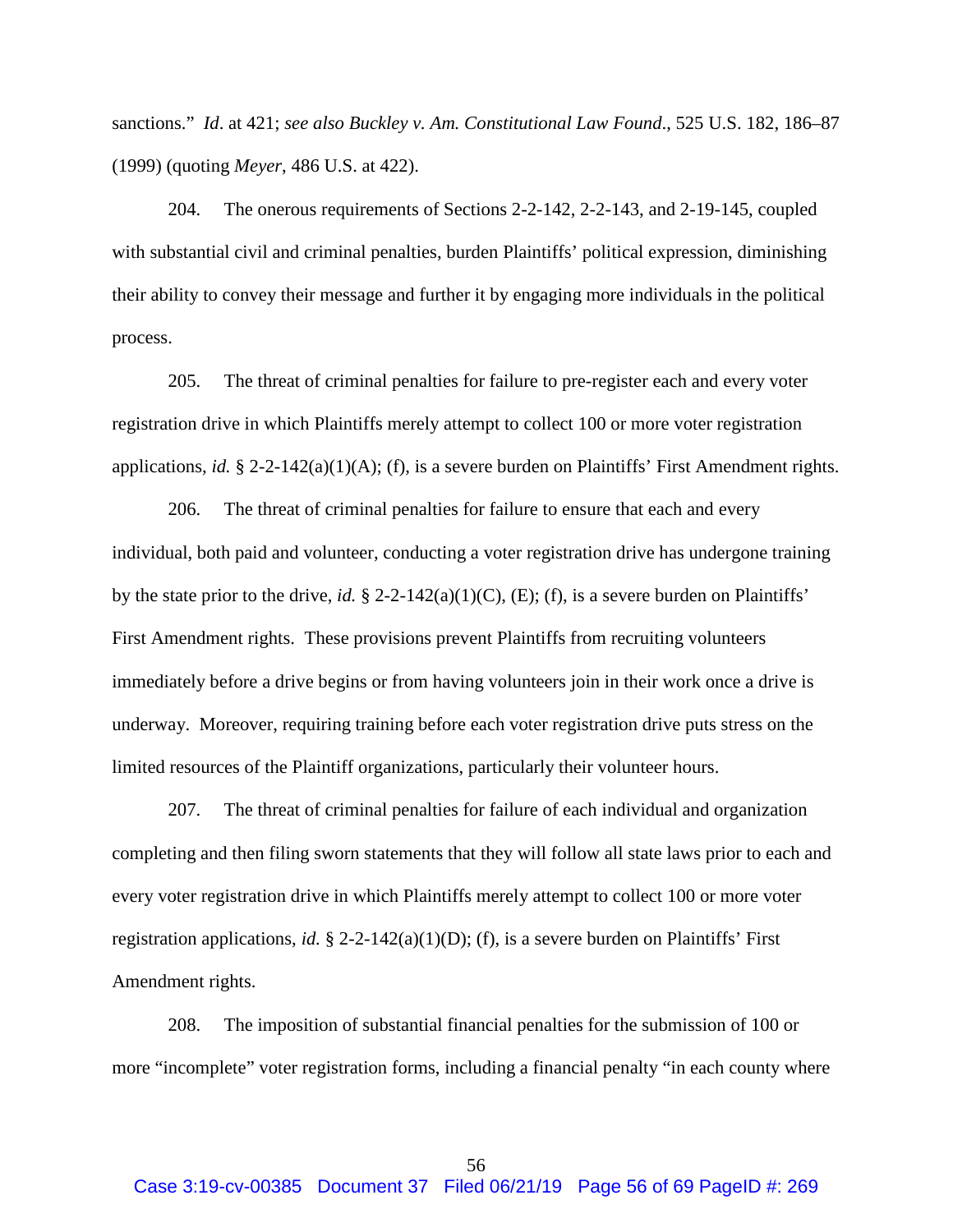the violation occurred," *id*. § 2-2-143(c)(4), severely burdens Plaintiffs' First Amendment rights. These financial penalties constitute a large percentage of Plaintiffs' budgets and when imposed would decimate their ability to conduct any of their civic work.

209. Moreover, Section 2-2-143 in conjunction with Section 2-2-142(2) places Plaintiffs in an untenable position. They will suffer criminal penalties for not submitting "completed" voter registration forms within 10 days on the one hand, while simultaneously risk incurring substantial civil penalties if they submit too many "incomplete" voter registration applications on the other.

210. These conflicting duties place Plaintiffs in yet another Catch-22 under Tennessee Code Annotated § 2-19-103, which makes it a Class A misdemeanor if "[a] person . . . knowingly does any act for the purpose of preventing any person's performance of such person's duties under this title or exercise of such person's rights under this title."

211. Therefore, Plaintiffs will not be able to simultaneously comply with all provisions of Tennessee law.

212. The threat of criminal penalties for failure to include disclaimers on any public communications or websites regarding voter registration, *id.* § 2-19-145(a)-(e), is a severe burden on Plaintiffs' First Amendment rights.

213. Section 2-19-145 severely burdens Plaintiffs' First Amendment rights by diminishing the value and nature of their expression by delegitimizing the content of their organizational message and their ability to communicate with their chosen audience through threat of criminal sanctions.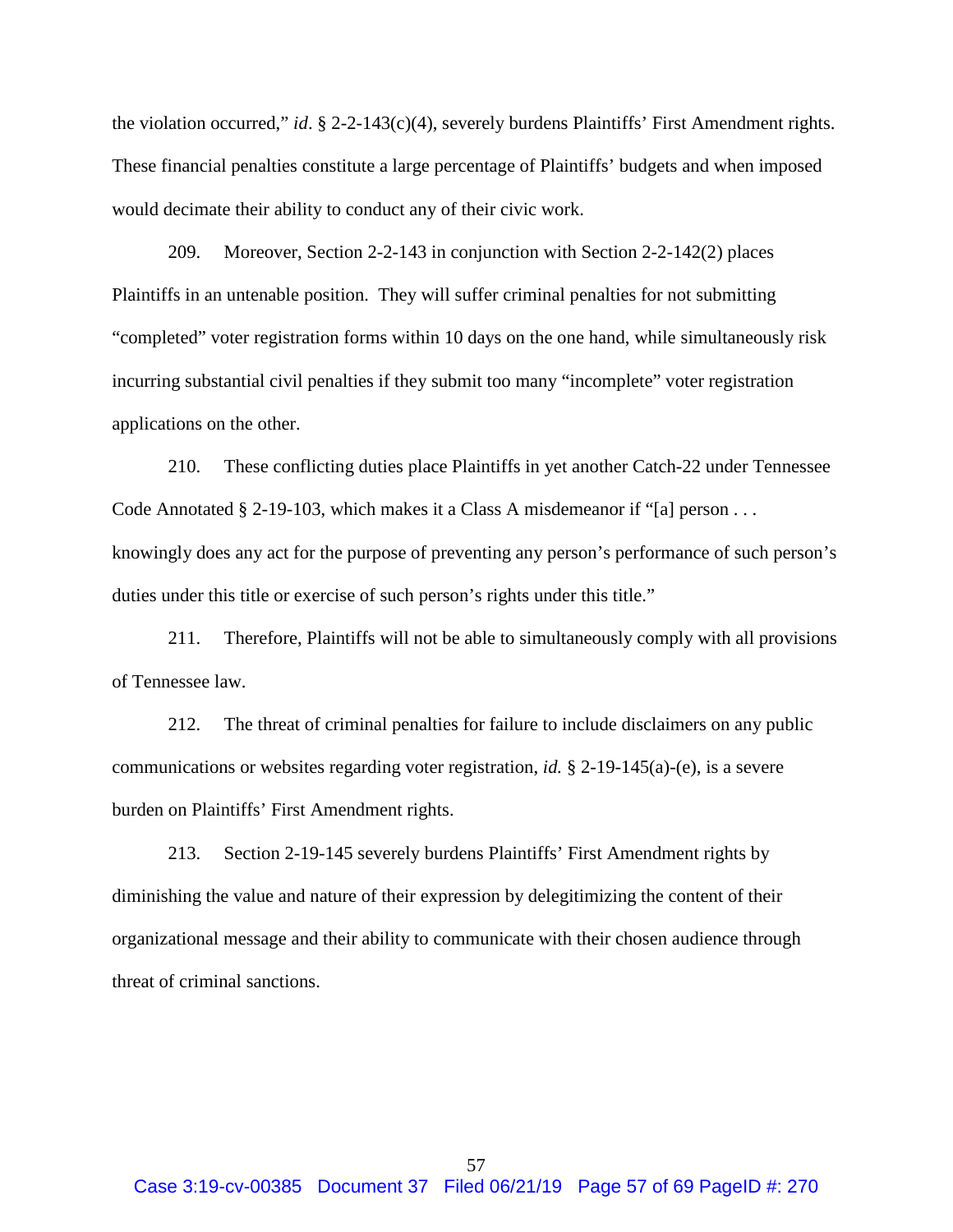214. The Law is an impermissible content-based restriction on speech because speakers who discuss voter registration are subject to restrictions and criminal penalties that other speakers are not.

215. Criminal prosecution contemplated by statutes that govern expression, as do Sections 2-2-142 and 2-19-145, inhibits the full exercise of First Amendment freedoms. Punitive civil sanctions, such as those imposed by Section 2-2-143, also inhibit the exercise of First Amendment freedoms.

216. Because of the chilling effect of the risk of criminal prosecution or punitive civil sanction, Sections 2-2-142, 2-2-143, and 2-19-145, individually and collectively, unconstitutionally infringe upon the First Amendment rights of Plaintiffs. By chilling Plaintiffs' voter registration activities, Sections 2-2-142, 2-2-143, and 2-19-145 will each "reduce[] the voices available to convey political messages." *Buckley*, 525 U.S. at 210 (Thomas, J., concurring). Restrictions on voter registration drives in Sections 2-2-142, 2-2-143, and 2-19-145 will reduce the total voices available to speak in favor of political participation and voter registration and therefore run afoul of the First Amendment.

217. Moreover, the risk of criminal prosecution not just on the organization itself, but on the individuals who conduct voter registration or make public communications regarding voter registration, unconstitutionally infringes on the associational rights of Plaintiffs. The risk of criminal prosecution makes it less likely that individuals will be willing to undertake voter registration activities and advocate for political participation during and through these activities, thus impeding Plaintiffs' associational rights and expressive conduct.

218. These requirements are not narrowly tailored to serve any compelling state interest. Indeed, these requirements do not actually advance any legitimate regulatory interest,

58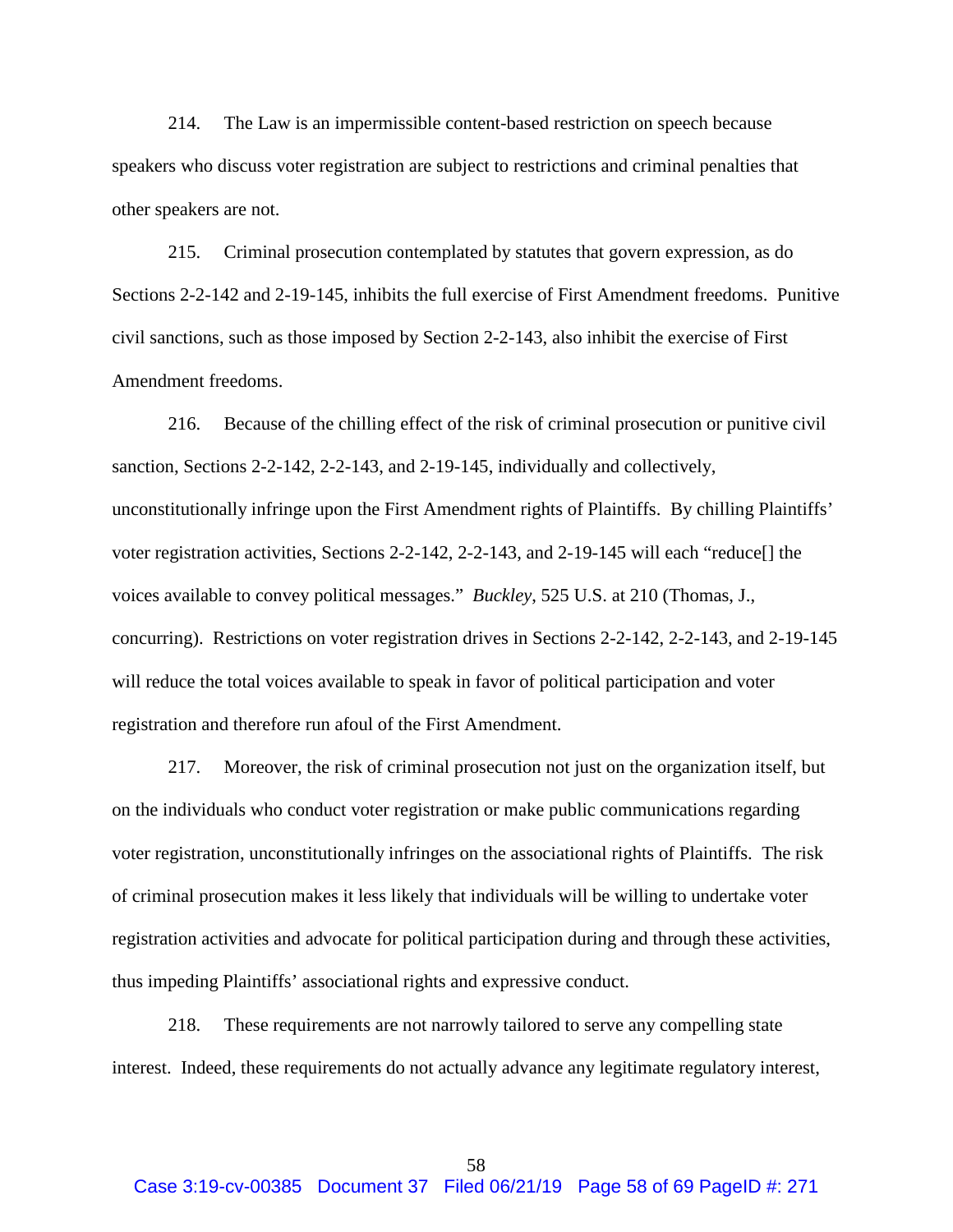and serve little purpose other than to dissuade civic organizations and individuals from engaging in voter registration activity. Under the exacting scrutiny applied in *Meyer*, or any other level of judicial scrutiny, these requirements fail.

# **Claim II: Compelled Speech (Violation of Plaintiffs' First Amendment Rights Pursuant to 42 U.S.C. § 1983)**

219. Plaintiffs repeat and reallege each and every allegation contained in paragraphs 1- [198](#page-54-0) as if fully set forth herein.

220. The First Amendment is applied to the states through the Fourteenth Amendment. In the following paragraphs, references to the First Amendment include the First Amendment as applied to the states through the Fourteenth Amendment.

221. Section 2-19-145 compels government speech by Plaintiffs and other individuals or organizations that make public communications or establish websites and look-ups related to voter registration and thus undermine Plaintiffs' core political speech.

222. The disclaimers required by Section 2-19-145 pejoratively emphasize that the Plaintiffs' speech is "not made in conjunction with or authorized by the secretary of state." Such a disclaimer—prominently displayed—suggests that filling out a voter registration application is an activity that should be done only in conjunction with the Secretary of State and undermines a voter's confidence that their voter registration will be official and effective.

223. Thus, these disclaimers—which would have to be repeated in all covered materials and communications—will undermine the credibility of Plaintiffs, which are legitimate civic organizations that provide important services to Tennesseans. These disclaimers, moreover, will not be entirely accurate since under the Law, Plaintiffs will have to coordinate their voter registration activities with the State by undergoing state-mandated training and reporting on their activities in order for them to be authorized under the Law. Plaintiffs offering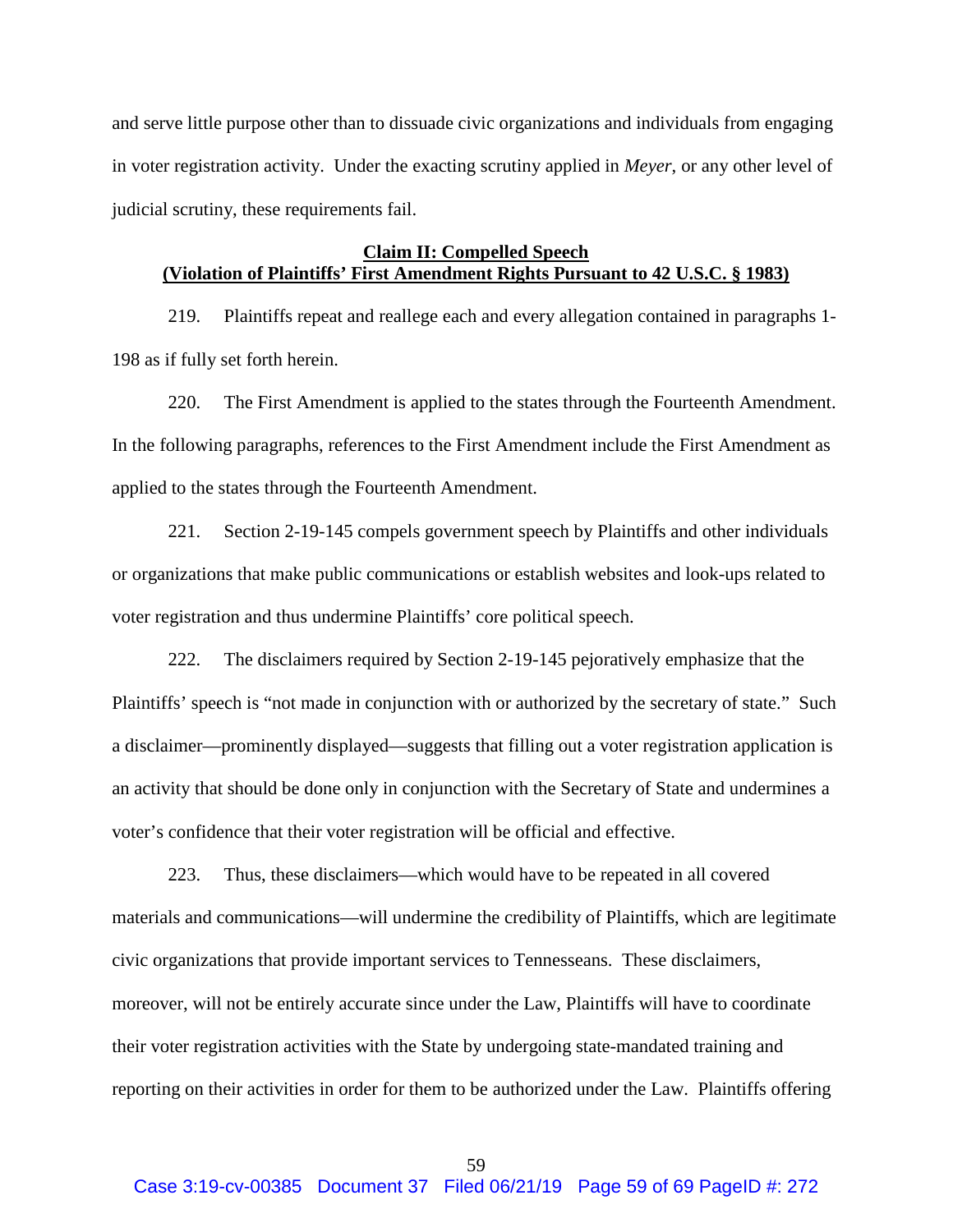voter registration also do so using forms authorized by state law, *see* Tenn. Code Ann. § 2-2-115, or forms required to be accepted and used by the state under the National Voter Registration Act of 1993, 52 U.S.C. § 20505.

224. These disclaimers serve no legitimate governmental function since there is no evidence that Tennesseans have been confused about the nature of community-based voter registration activity. There is no suggestion that Plaintiffs or other similar voter registration groups have suggested that their community-based activity is done in coordination with the Secretary of State or have misled anyone regarding the nature of their efforts.

225. To the extent the government thinks that the message required by Section 2-19- 145 is needed, the government must speak for itself. Defendants must not co-opt Plaintiffs' and other civic organizations speech to further their own government message.

226. The Law unconstitutionally forces Plaintiffs, at the risk of criminal penalty, to speak for the government, making disclaimers that Plaintiffs would not otherwise recite.

227. Laws compelling speech are subject to strict scrutiny, and this remains the case in the election context.

228. Section 2-19-145 is not narrowly tailored to serve any compelling government interest and is thus unconstitutional.

## **Claim III: Substantial Overbreadth (Violation of Plaintiffs' First Amendment Rights Pursuant to 42 U.S.C. § 1983)**

229. Plaintiffs repeat and reallege each and every allegation contained in paragraphs 1- [198](#page-54-0) as if fully set forth herein.

230. The First Amendment to the United States Constitution prohibits abridgment of freedom of speech.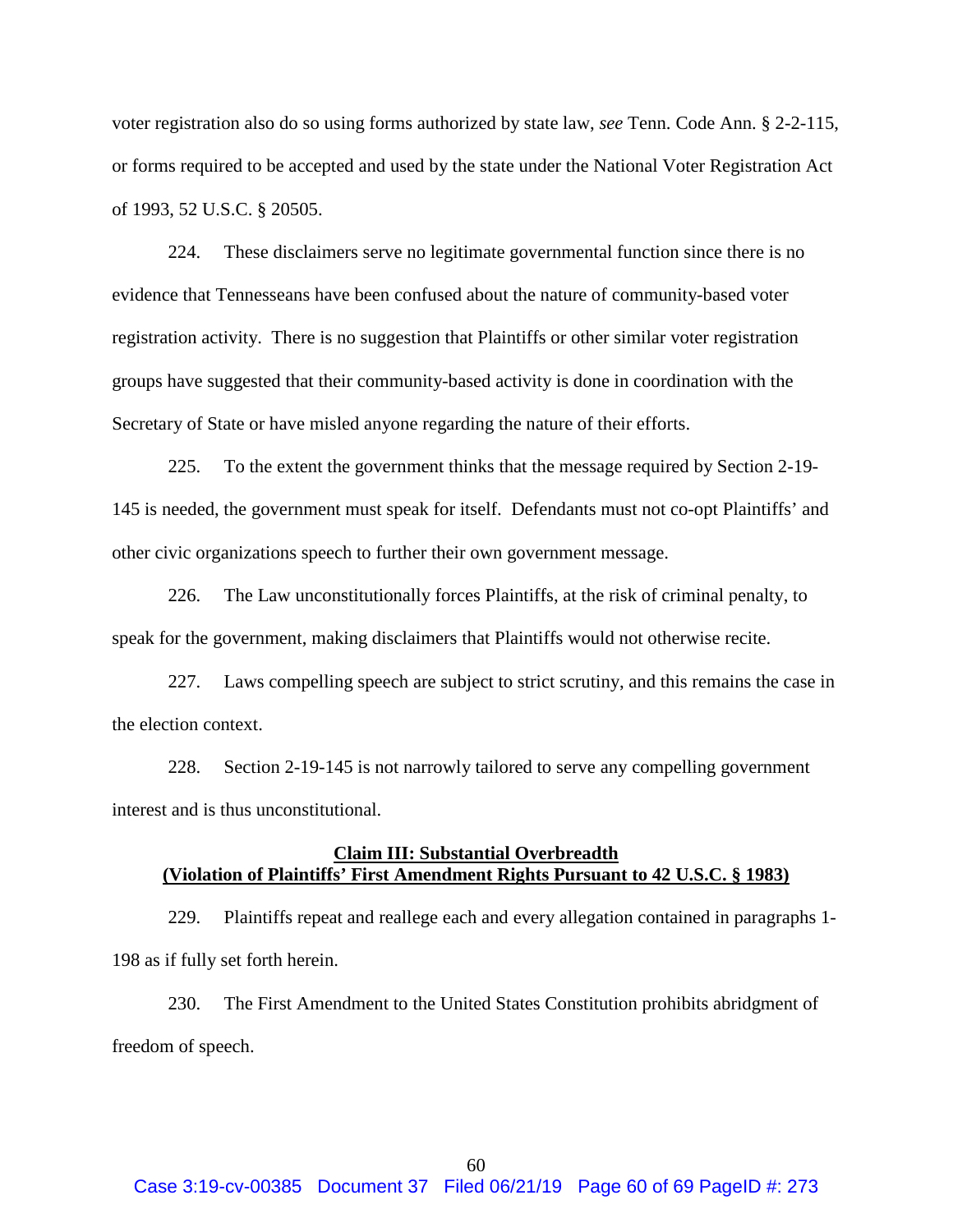231. The First Amendment is applied to the states through the Fourteenth Amendment. In the following paragraphs, references to the First Amendment include the First Amendment as applied to the states through the Fourteenth Amendment.

232. The Law directly restricts Plaintiffs' core political speech and expressive conduct in communicating their belief in the capacity of the popular will to shape the composition and direction of the government. Advocating for that belief through their endeavors to assist others in registering to vote is in itself a political and philosophical statement. Moreover, the Law implicates Plaintiffs' associational rights in banding together to engage in voter registration activity and in assisting community members to join the civic community by registering to vote.

233. Like the circulation of an initiative petition for signatures, voter registration activity is "the type of interactive communication concerning political change that is appropriately described as 'core political speech.'" *Meyer*, 486 U.S. at 422–23. Whether a voter should register and ultimately participate in an election is a "matter of societal concern that [Plaintiffs] have a right to discuss publicly without risking criminal sanctions." *Id*. at 421; *see also Buckley*, 525 U.S. at 186–87 (quoting *Meyer*, 486 U.S. at 422).

234. Sections 2-2-142 and 2-19-145 are unconstitutionally overbroad, as they regulate a substantial amount of constitutionally protected expression. To the extent the Law purports to reach out-of-state conduct, including registration of Tennesseans outside the State of Tennessee, this too is unconstitutionally overbroad.

235. Criminal prosecution contemplated by statutes that governs expression, as do Sections 2-2-142 and 2-19-145, inhibits the full exercise of First Amendment freedoms.

61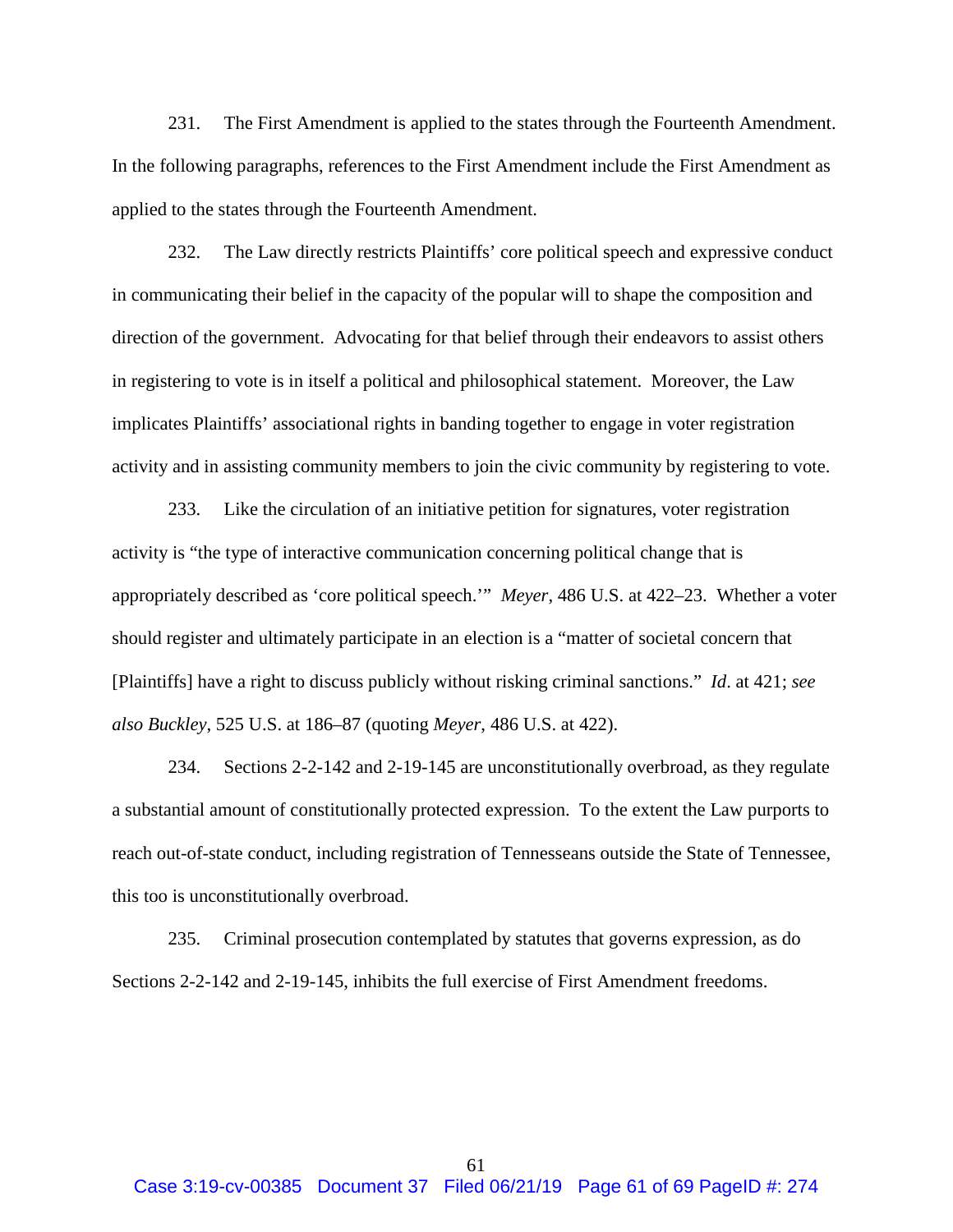## **Claim IV: Due Process (Violation of Plaintiffs' Fourteenth Amendment Due Process Rights Pursuant to 42 U.S.C. § 1983)**

236. Plaintiffs repeat and reallege each and every allegation contained in paragraphs 1- [198](#page-54-0) as if fully set forth herein.

237. The Due Process Clause of the Fourteenth Amendment to the United States Constitution requires that a law that imposes penalties gives ordinary people reasonable notice of what conduct it prohibits and guard against arbitrary and discriminatory enforcement.

238. The applicability of the void for vagueness doctrine is heightened both when criminal sanctions are attached to a vague law and whenever the First Amendment is implicated. Here, the Law does both.

239. The Law creates a complex web of interrelated vague provisions that build upon each other, causing an extreme burden in the aggregate in addition to the severe burden caused by each particular provision.

240. The application of Sections 2-2-142 and 2-2-143 to a "person or organization who . . . conducts a supplemental voter registration drive in which the person or organization attempts to collect voter registration applications of one hundred (100) or more people" is vague because it fails to define what activity constitutes a voter registration drive and what it means to "conduct[]" such a drive, and because it fails to define what activity constitutes an "attempt."

241. Relatedly, the requirement of Section 2-2-142 to register "the voter registration drive" is vague because it fails to define what particular activities must be registered with the state, and because it also ambiguously refers to "the voter registration drives," Tenn. Code Ann.  $\S 2$ -2-142(a)(1)(B), adding to the confusion regarding what activities must be registered and when.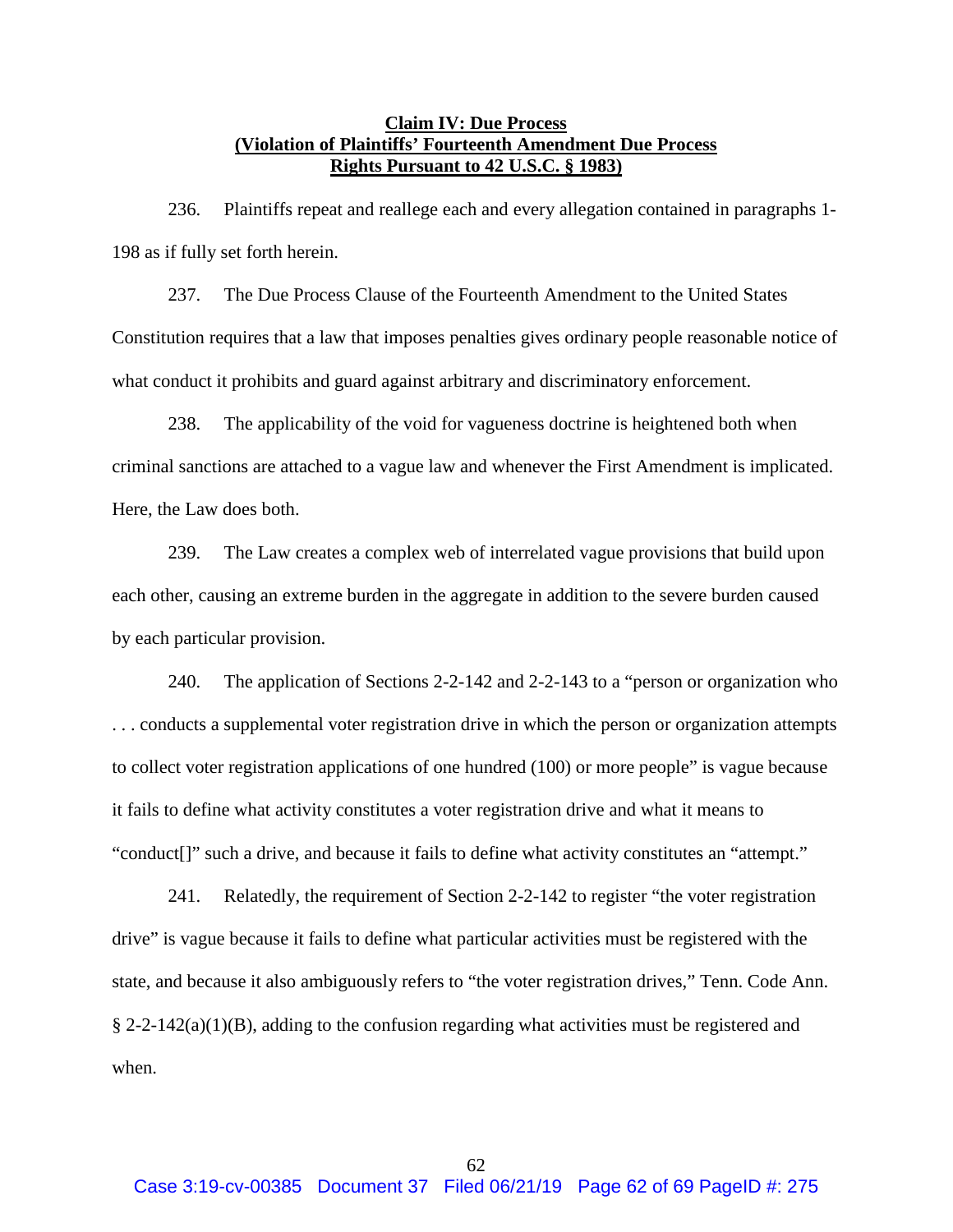242. In addition, the application of Sections 2-2-142 and 2-2-143 to a "person or organization who has not been designated by the county election commission under § 2-2-111" is vague because it is not clear whether a person or organization designated under Section 2-2-111 is exempt from the Law's provisions for all otherwise covered supplemental voter registration drives conducted by that person or organization or for only those supplemental voter registration drives for which that person or organization serves as the county election commission's designee. *See* Tenn. Code Ann. § 2-2-111(b), (d).

243. Sections 2-2-142 and 2-2-143's exemptions for "individuals who are not paid" and "organizations that are not paid . . . and that use only unpaid volunteers" are confusing and ambiguous because they fail to define what it means to be "paid" or "unpaid."

244. Sections 2-2-142 and 2-2-143 are also impermissibly vague to the extent that they do not intend to regulate voter registration activity for Tennessee citizens that occurs outside the State of Tennessee. On its face, the Law does not restrict its reach to voter registration activities conducted with the State of Tennessee.

245. Due to these vague provisions, the Law fails to give civic organizations and persons that participate in covered voter registration activities fair notice of who must comply with the Law's requirements and under what circumstances. That the Coordinator of Elections could not articulate what constitutes "paid" or "unpaid" activities exacerbates the vagueness of the text of the Law.

246. Section 2-2-142's requirement that any "person or organization" covered by that Section "must . . . [p]rior to conducting a voter registration drive . . . [c]omplete training" is vague because it fails to make clear when and how frequently training must be completed.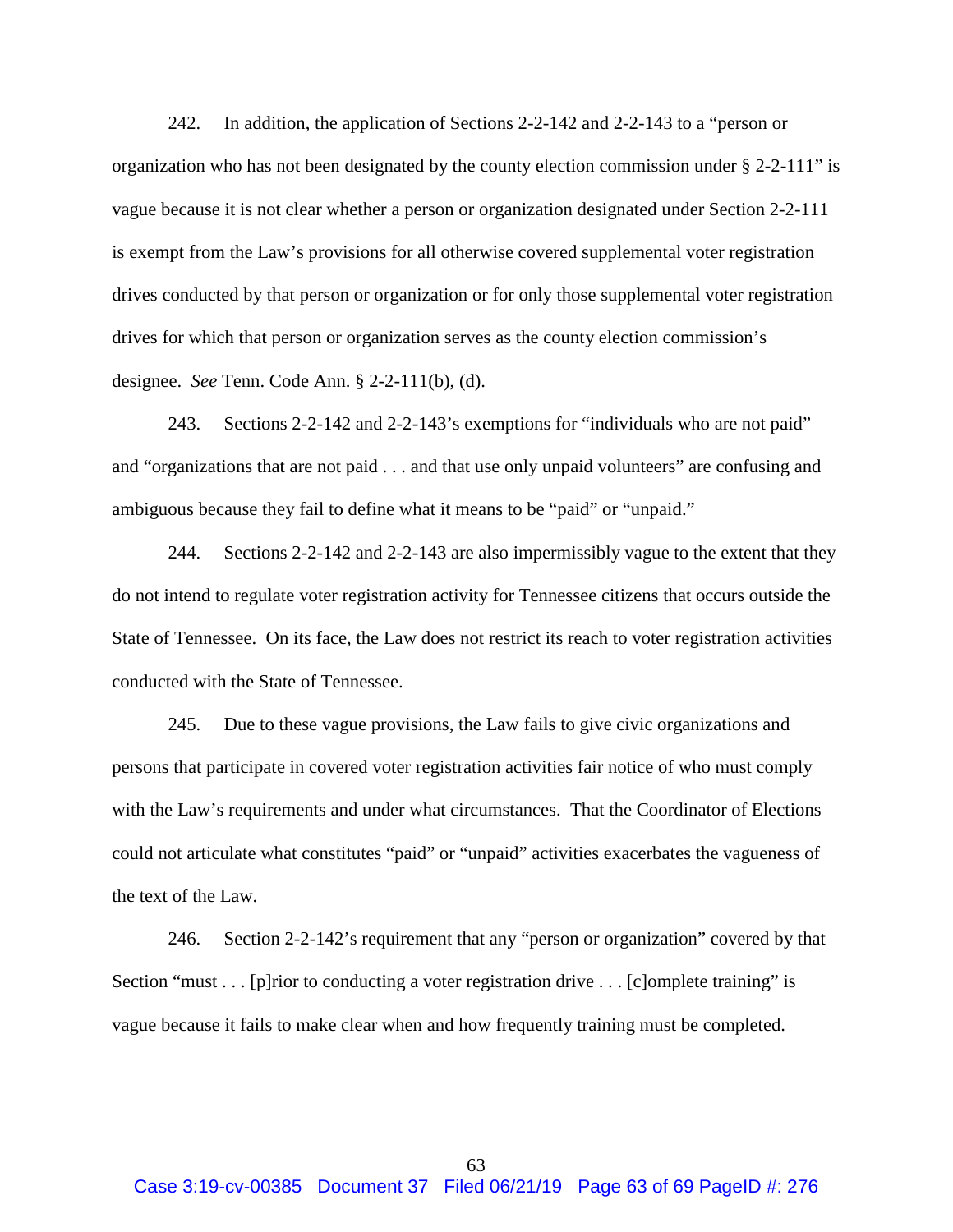247. Section 2-2-142's requirement that any "person or organization" covered by that Section "must . . . [p]rior to conducting a voter registration drive . . . [f]ile a sworn statement stating that the person or organization shall obey all state laws and procedures regarding the registration of voters" is vague because it fails to make clear when, how frequently, and by whom such a sworn statement must be signed.

248. Section 2-2-143's imposition of civil penalties on "any person or organization" who "conducts voter registration drives under  $\S$  2-2-142 and . . . files one hundred (100) or more incomplete voter registration applications," defined as "any application that lacks the applicant's name, residential address, date of birth, declaration of eligibility, or signature," is vague because the terms "incomplete" and "lacks" are ambiguous. The ambiguity in these phrases is exacerbated by the fact that Section 2-2-143 also provides that a "person or individual who collects an application that only contains a name or initial is not required to file the application with the election commission." This provision, along with the Section  $2-2-142(a)(2)$ 's requirement to "deliver or mail completed registration forms within ten (10) days of the date of the voter registration drive," suggests that the Law mandates the filing of any form that contains any other information in addition to a name or initial, regardless of the completeness of the application in other respects—despite simultaneously contemplating that some of these forms would be incomplete and subject to the Law's civil penalties.

249. Section 2-19-145's disclaimer requirement for any "public communication regarding voter registration status" is vague because it is unclear what the terms "public communication" and "regarding voter registration status" mean. In addition, while the Section states that a "'public communication' includes communications made using newspapers or magazines, mass mailings, phone bank or text messages, electronic mail systems, or websites,"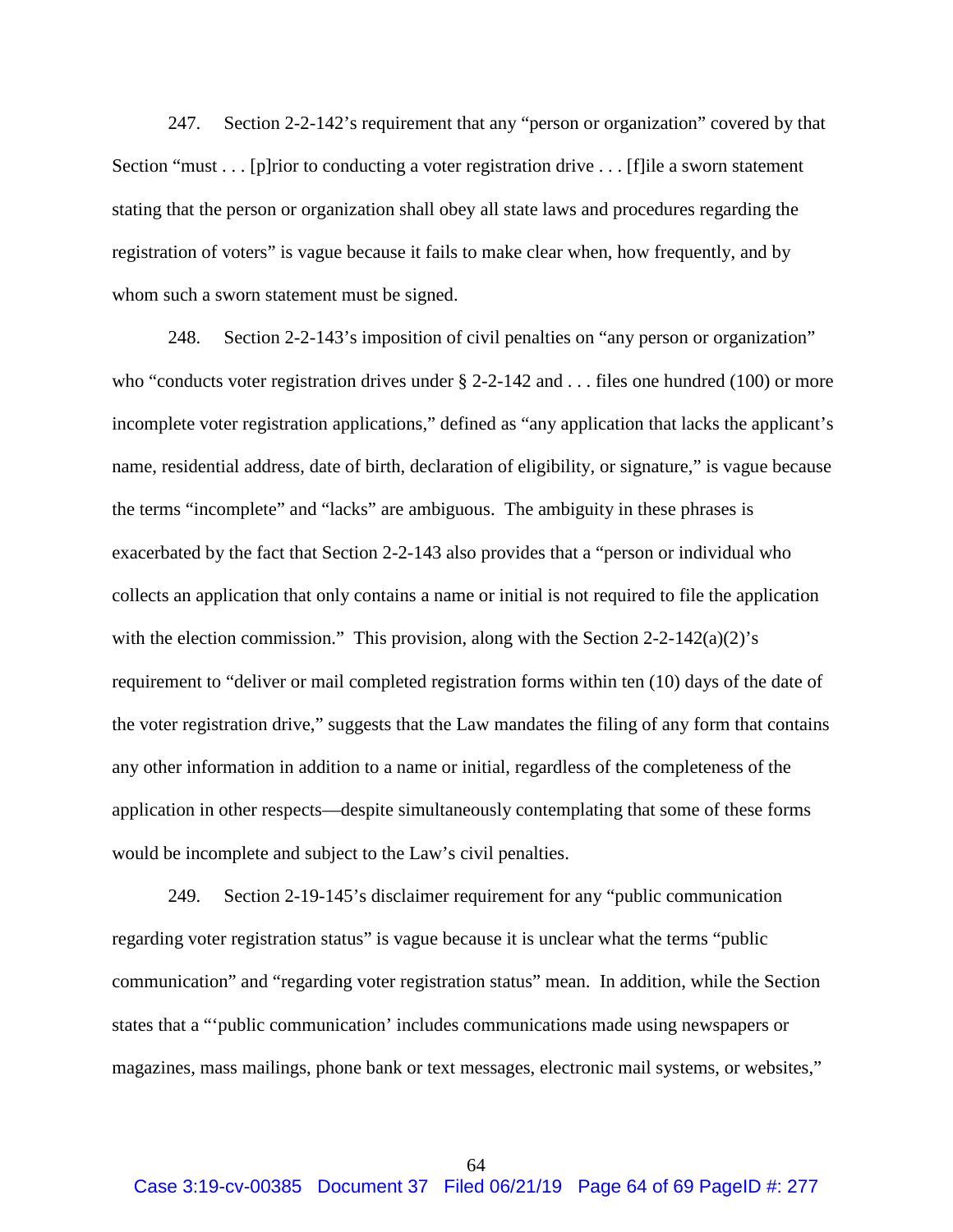the use of "includes" indicates that this list is not exhaustive, and that there is therefore additional unknown conduct that may be prohibited.

250. Section 2-19-145(d)'s requirement that compelled "disclaimer[s]" "must be clear and conspicuous and prominently placed" is ambiguous and indeterminate because it is unclear what qualifies as "conspicuous and prominent[]" placement, an eminently subjective determination subject to arbitrary and discriminatory enforcement.

251. Sections 2-2-142 and 2-2-143 do not mandate that implementation procedures be enacted. And Section 2-2-145 contains no permission to enact implementation procedures, so that there is no regulatory avenue by which this Section might possibly be fleshed out.

252. Due to these vague provisions, the Law also fails to give civic organizations and persons that participate in covered voter registration activities, including Plaintiffs, reasonable notice of what constitutes prohibited conduct.

253. Violations of Section 2-2-142 and 2-19-145 are subject to criminal penalties.

254. Violations of Section 2-2-143 are subject to civil penalties. However, it is not clear how to ascertain the extent of that monetary liability because the Law is ambiguous as to whether civil penalties for the submission of 100 or more incomplete forms may be assessed once or multiple times if the 100 or more incomplete forms are comprised of forms submitted in more than one county. *Id.* § 2-2-143(c)(4).

255. As a result of this ambiguity, the Law also fails to provide civic organizations and persons that participate in covered voter registration activities with reasonable notice of the extent of the potential penalties, and thus provides no guard against arbitrary enforcement of the Law.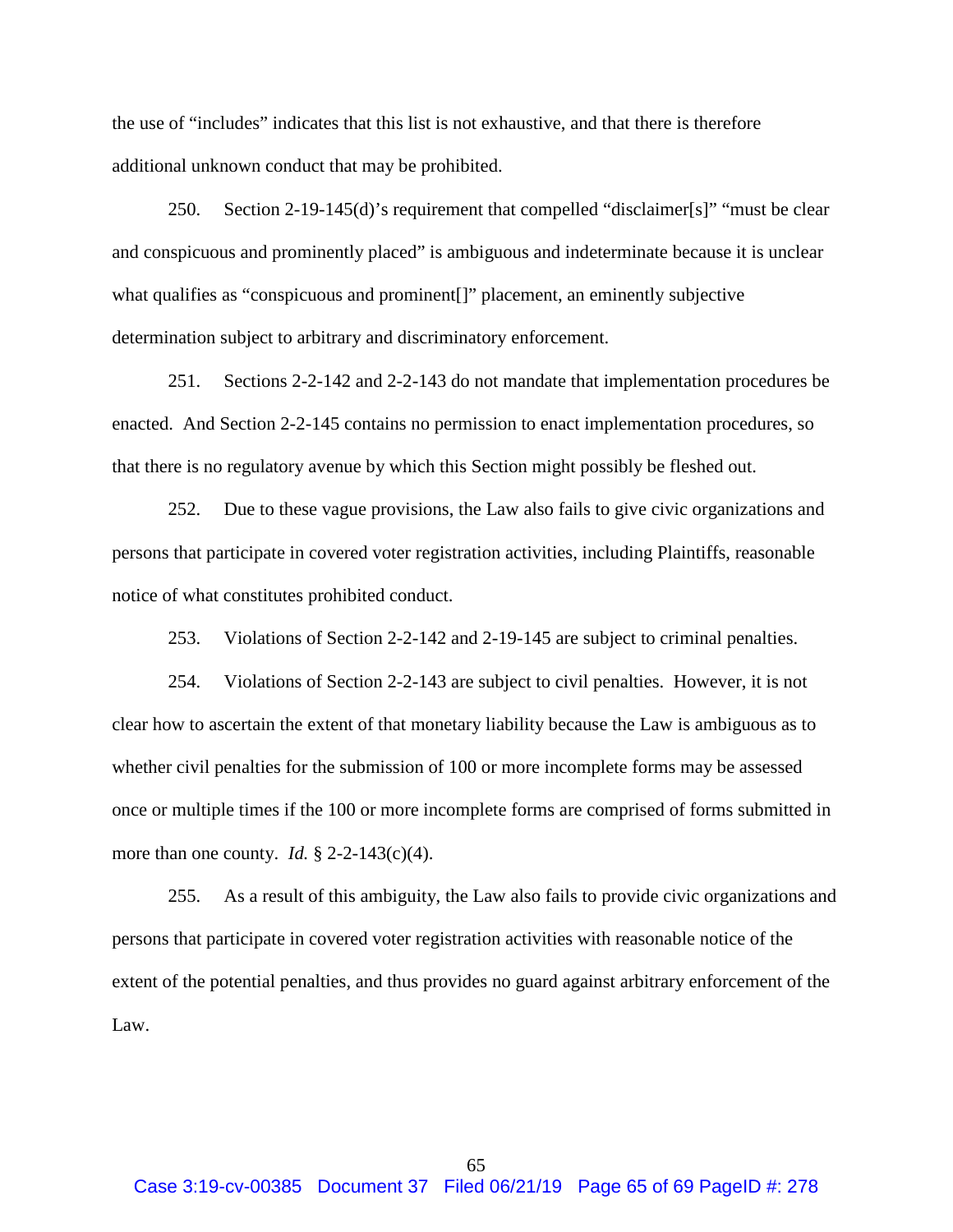256. The vagueness of the Law heightens the likelihood of arbitrary or discriminatory enforcement since the provisions could be variously read to reach certain conduct or not.

257. Because of the burdens that the Law will put on the voter registration activities of Plaintiffs, Plaintiffs will have to expend additional resources to conduct voter registration. But for the burdens imposed by the Law, these resources otherwise could be spent on other activities of Plaintiffs. Even with additional diverted resources, Plaintiffs believe their voter registration efforts will be less effective because of the burdens the Law will impose.

# **Claim V: Burden on Political Speech and Association in Connection with the Fundamental Right to Vote (Violation of Plaintiffs' First and Fourteenth Amendment Rights Pursuant to 42 U.S.C. § 1983)**

258. Plaintiffs repeat and reallege each and every allegation contained in paragraphs 1- [198](#page-54-0) as if fully set forth herein.

259. Voter registration is a pre-requisite to exercising the fundamental right to vote in Tennessee.

260. The Law directly interferes with the fundamental right to vote by frustrating

efforts to help individuals register who are otherwise often left out of government-run

registration processes.

261. The Law also directly interferes with the ability of members of MCLC to register

to vote through voter registration efforts by MCLC.

262. The Law directly restricts Plaintiffs' voter registration activity, which is protected by the First Amendment, and thus, in turn, implicates the right to vote.

263. The Law also directly interferes with the ability of unregistered members of MCLC and its affiliates to register to vote.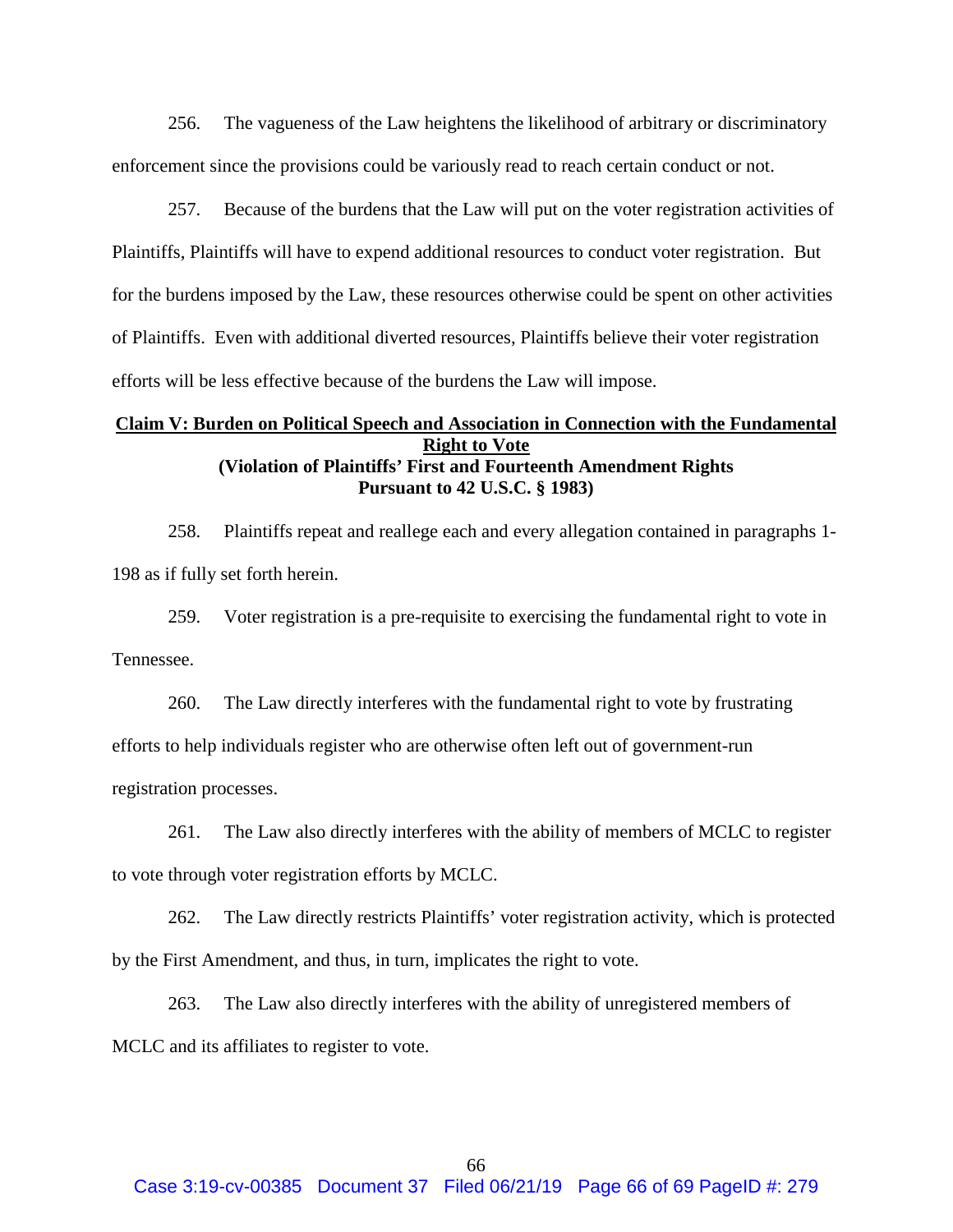264. The burdens placed upon Plaintiffs—and the fundamental voting rights of the individuals in the communities they serve—by the Law are substantial.

265. Compliance with the Law, to the extent it could even be achieved, would require the expenditure of substantial additional resources by Plaintiffs, diverting resources from other core organizational activities. Plaintiffs would have to expend substantial additional staff and volunteer time and additional person and financial resources, much of which they simply do not have. Meanwhile, compliance with the Law would hamper MCLC's ability to operate its political program, thereby interfering with its unregistered union members' right to vote by making it harder for them to register through MCLC's political program.

266. The State does not have interests that make these substantial burdens on Plaintiffs' rights necessary. In addition to their being no state interests that make the particular regulations of the Law necessary regardless of their reach, that Sections 2-2-142 and 2-2-143 do not apply to individuals not paid to collect voter registration applications demonstrates that these regulations are not necessary to advance any interests of the state. At a minimum, were the regulations necessary, they would apply to all those collecting voter registration applications.

### **PRAYER FOR RELIEF**

WHEREFORE, Plaintiffs respectfully request that the Court enter judgment in their favor and:

A. Declare that Sections 2-2-142(a)-(b), (e)-(g), 2-2-143, and 2-19-145 violate the First and Fourteenth Amendments;

B. Preliminarily and permanently enjoin Defendants from enforcing Sections 2-2- 142(a)-(b), (e)-(g), 2-2-143, and 2-19-145, particularly the civil and criminal penalties contained therein;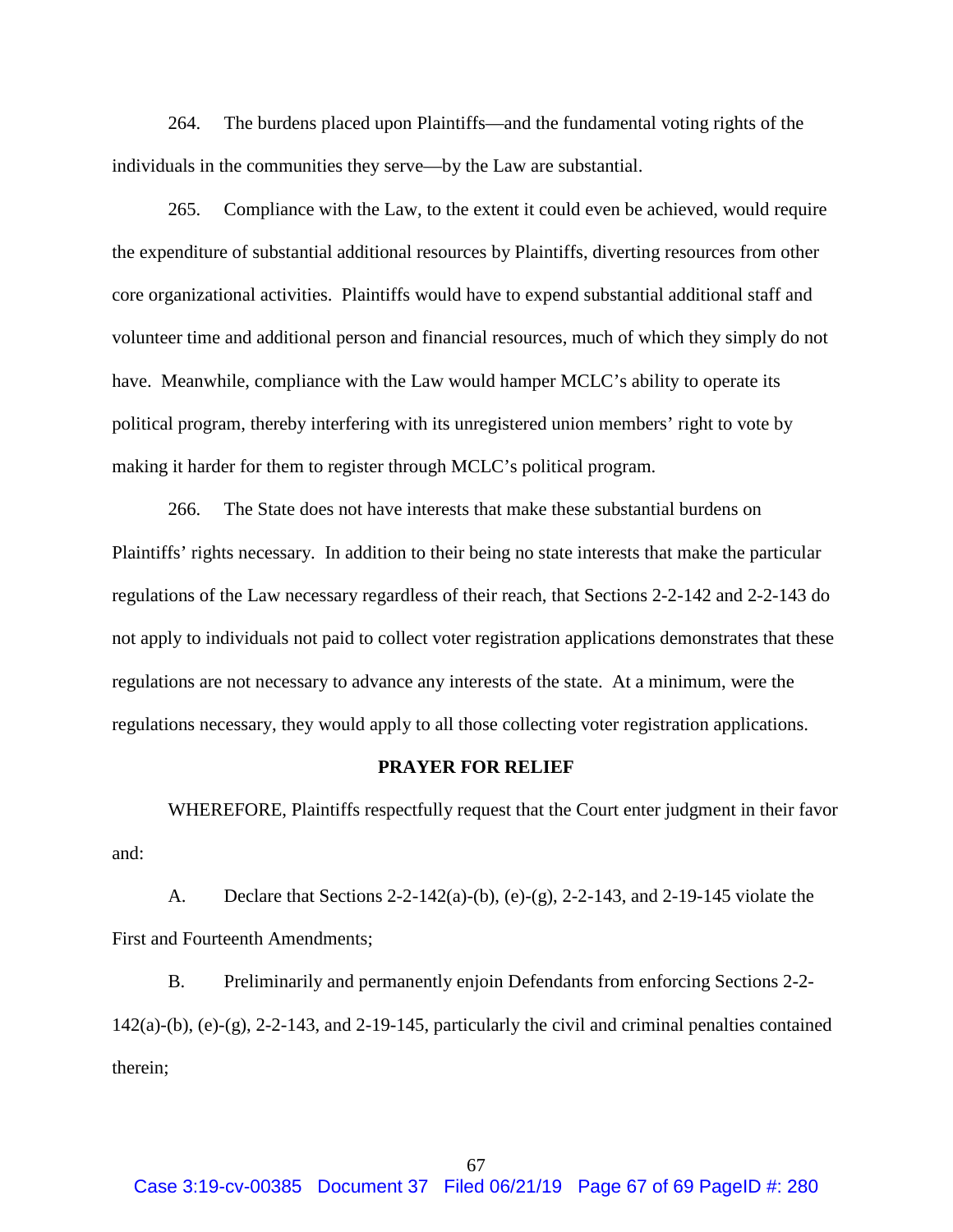C. Retain jurisdiction to render any and all further orders that this Court may deem

necessary;

- D. Award Plaintiffs their attorneys' costs and fees pursuant to statute; and
- E. Grant any and all other relief this Court deems just and proper.

Dated: June 21, 2019 Respectfully submitted,

Sophia Lin Lakin\* Theresa J. Lee\* Dale E. Ho\* American Civil Liberties Union Foundation 125 Broad Street, 18th Floor New York, NY 10004 Tel.: (212) 549-2500 slakin@aclu.org tlee@aclu.org dho@aclu.org

Sarah Brannon\*, \*\* Davin Rosborough\* American Civil Liberties Union Foundation 915 15th Street, 6th Floor Washington, DC 20005 Tel.: (202) 544-1681 sbrannon@aclu.org drosborough@aclu.org \*\* not admitted in DC; DC practice limited to federal court only

William H. Harbison, BPR#7012 C. Dewey Branstetter, Jr. BPR#9367 Hunter C. Branstetter, BPR#32004 Sherrard Roe Voigt & Harbison 150 3rd Avenue South, Suite 1100 Nashville, TN 37301 Tel.: (615) 742-4200 bharbison@srvhlaw.com dbranstetter@srvhlaw.com hbranstetter@srvhlaw.com

*/s/ Thomas H. Castelli* Thomas H. Castelli, BPR#024849 Legal Director Mandy Floyd, BPR#031123 ACLU Foundation of Tennessee P.O. Box 120160 Nashville, TN 37212 Tel.: 615-320-7142 tcastelli@aclu-tn.org mfloyd@aclu-tn.org

Danielle Lang\* Urja Mittal\* Campaign Legal Center 1101 14th Street NW, Suite 400 Washington, DC 20005 Tel.: (202) 736-2200 dlang@campaignlegal.org umittal@campaignlegal.org

Michelle Kanter Cohen\* Jon Sherman\* Fair Elections Center 1825 K Street NW, Suite 450 Washington, DC 20006 Tel.: (202) 331-0114 mkantercohen@fairelectionscenter.org jsherman@fairelectionscenter.org

*Attorneys for Plaintiffs* \*admitted *pro hac vice*